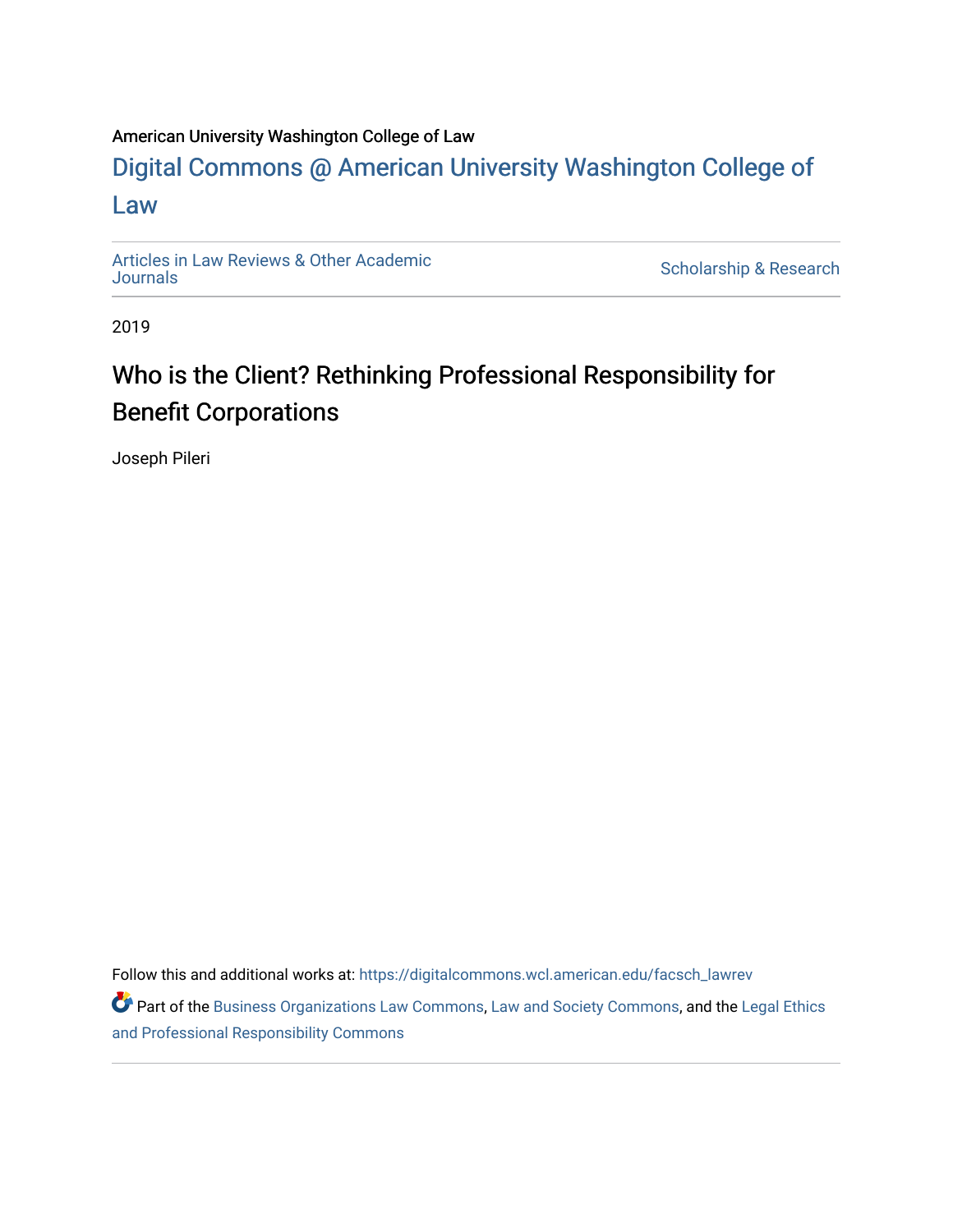# WHO IS THE CLIENT? RETHINKING PROFESSIONAL RESPONSIBILITY FOR BENEFIT CORPORATIONS

*Joseph R. Pileri*<sup>+</sup>

| I. SUBSTANTIVE LAW GOVERNING CLIENT ORGANIZATIONS                |     |
|------------------------------------------------------------------|-----|
| PROVIDES ASSUMPTIONS ABOUT LAWYERS ETHICAL DUTIES                | 296 |
| A. The Traditional Model of Corporation Representation  299      |     |
|                                                                  |     |
|                                                                  |     |
| <b>INTERPRETATIONS OF SPECIFIC OBLIGATIONS REFLECT LAW</b><br>Н. |     |
|                                                                  | 306 |
|                                                                  |     |
|                                                                  |     |
|                                                                  |     |
| III. THE BENEFIT CORPORATION DEPARTS FROM TRADITIONAL            |     |
| $\ldots$ 321<br>$CORPORTE LAW$                                   |     |
| A. What Were Benefit Corporations Enacted to Address?  321       |     |
|                                                                  |     |
|                                                                  |     |
| IV. REPRESENTING THE BENEFIT CORPORATION  331                    |     |
|                                                                  |     |
|                                                                  |     |
|                                                                  |     |
|                                                                  |     |
| V.                                                               |     |
|                                                                  |     |
|                                                                  |     |
|                                                                  |     |
|                                                                  |     |

The proposition that a for-profit company can exist to benefit the public has been debated for decades.<sup>1</sup> Online retailer Etsy famously embraced an ethos of

<sup>+</sup> Practitioner in Residence in the American University Washington College of Law Community and Economic Development Law Clinic. J.D. 2010, Harvard Law School, B.A. 2007 University of California, Los Angeles. I would like to thank Alicia Plerhoples, Mitt Regan, Robin West, and Greg Klass, David Super, participants in the works-in-progress session at the 40th Annual Conference on Clinical Legal Education and the 2017 Clinical Law Review Workshop, and the members of the Mid-Atlantic Clinicians' Writing Workshop for their helpful comments and suggestions.

<sup>1</sup>*. See, e.g.*, ADOLF A. BERLE & GARDINER C. MEANS, THE MODERN CORPORATION AND PRIVATE PROPERTY v (1932).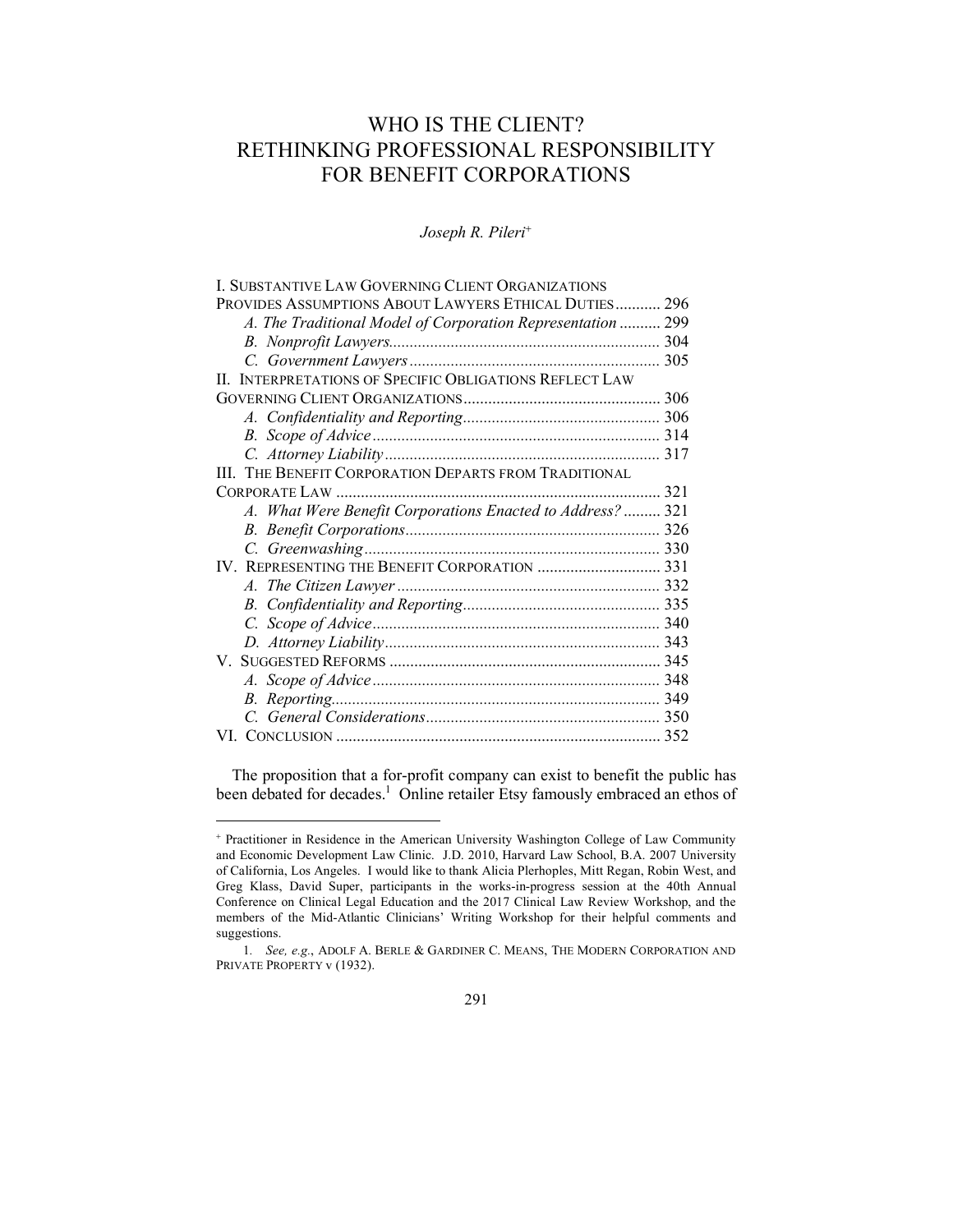social responsibility until the pressures of being a publicly traded company proved too much.<sup>2</sup> Thousands of other companies, however, go beyond embracing this ethos and explicitly organize themselves to promote a public benefit.<sup>3</sup> As these companies navigate market pressures and try to balance profit with purpose, they will be sure to retain lawyers. The question of what is ethically required of lawyers representing companies organized to create a public benefit has not confronted the bar for decades.

Rules of professional responsibility are informed by substantive laws governing clients—in the case of corporate clients, by corporate law. Corporate law gives attorneys an ethical framework when representing corporations and helps to interpret obligations in specific situations. If corporate law is focused on elevating shareholder interests above all else, current ethical norms flow from that understanding. And, if benefit corporations change that notion of shareholder primacy, challenges to attorneys' ethical duties should follow.

The benefit corporation is a relatively new corporate form that allows companies to opt into a legal framework in which they can pursue a public benefit alongside profit without running afoul of corporate law.<sup>4</sup> Benefit corporations were created to appeal to founders who want to grow their businesses without losing their companies' sense of mission and investors who seek out investments that will return some social, in addition to financial, return.<sup>5</sup>

Benefit corporations exist somewhere between the traditional for-profit and charitable sectors. The form seeks to create an option that combines the missiondriven work typical of the charitable space and the flexibility and market-driven solutions of for-profit businesses. Attorneys for for-profit corporations and nonprofit organizations operate under norms that developed in the shadow of the law governing their clients' organizations. If benefit corporations represent a hybrid of for-profit and nonprofit entities, legal ethics will need to embrace a hybrid framework as well. The benefit corporation, therefore, poses a question that has not been asked by corporate lawyers in a long time—what does it mean to represent a for-profit entity that exists to promote the public interest?

Lawyers for benefit corporations should integrate the spirit and purpose of the law into their ethical obligations, much as lawyers for other types of

<sup>2.</sup> David Gelles, *Inside the Revolution at Etsy*, N.Y. TIMES (Nov. 25, 2017), https://www.nytimes.com/2017/11/25/business/etsy-josh-silverman.html.

<sup>3.</sup> Ellen Berrey, *How Many Benefit Corporations Are There?*, SSRN (May 5, 2015), https://papers.ssrn.com/sol3/papers.cfm?abstract\_id=2602781 (finding 2,541 benefit corporations ever formed as of 2015); *see also* J. Haskell Murray, *The Social Enterprise Law Market*, 75 MD. L. REV. 541, 588–89 (2016) (noting 2,636 entities organized as benefit corporations or benefit LLCs as of 2016); *see generally* Alicia E. Plerhoples, *Delaware Public Benefit Corporations 90 Days Out: Who's Opting In?*, 14 U.C. DAVIS BUS. L.J. 247, 259–75 (2014) (describing Delaware companies incorporating or converting to benefit corporations).

<sup>4.</sup> Berrey, *supra* note 3.

<sup>5.</sup> Alicia E. Plerhoples, *Representing Social Enterprise*, 20 CLINICAL L. REV. 215, 231, 263 (2013).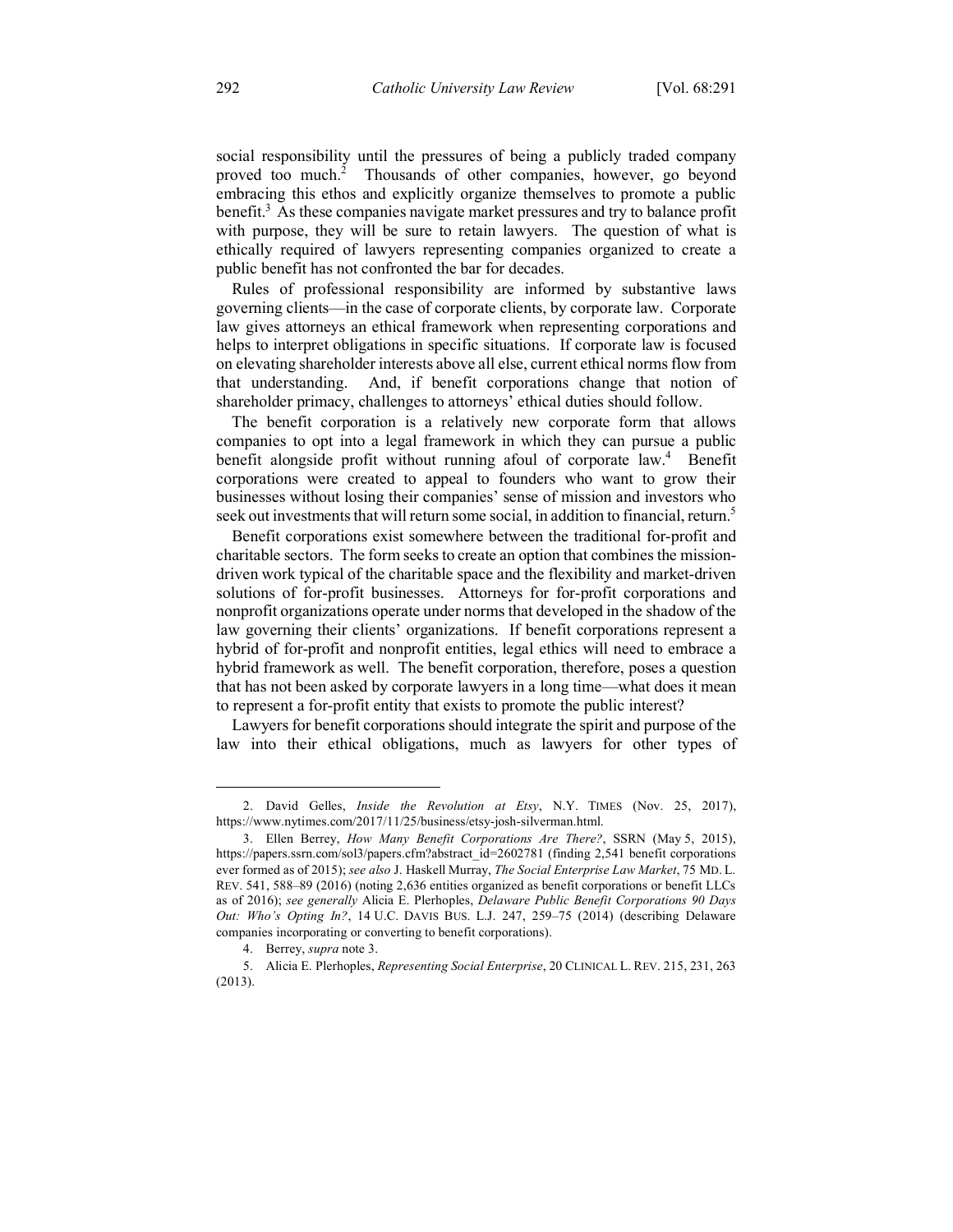organizations already do.<sup>6</sup> To do so in the context of benefit corporation legislation enables clients to serve the purpose for which their form was enacted and comports with our understanding of corporate law and transactional attorney ethics in light of this new corporate form. In developing a framework for attorneys representing benefit corporations, prior rules and norms around corporate representation and frameworks for nonprofit and government lawyers are particularly instructive. These attorneys should balance confidentiality obligations against their client's legal purpose. Further, lawyers for benefit corporations should advise their client first on the effect of their actions on the rights of third parties, rather than how to mitigate legal risk.

Of particular concern to attorneys should be benefit corporation clients which fail to create, or even endeavor to create, a public benefit. Companies that deceptively hold themselves out as being mission-driven are said to engage in greenwashing.<sup>7</sup> Greenwashers profit off the promise to conduct business in a way that benefits the environment, create good jobs in struggling neighborhoods, or redirect a portion of profits or goods or services to those unable to afford them, without actually doing so. $8$  The benefit corporation form may be attractive to would-be greenwashers. By incorporating as a benefit corporation, nefarious businesses can pursue investors, customers, and general goodwill by falsely purporting to pursue a mission. Other benefit corporations may simply fail to operate in a way that benefits nonshareholder stakeholders or to consider the breadth of the effects of corporate action. Either of these situations may violate benefit corporation legislation and lead to difficult questions for attorneys. What are the attorney's obligations when she has a greenwashing client? How broadly does the attorney define her client? What is the scope of advice that the attorney should give?

The profession is sure to face these questions. Businesses are increasingly opting into this form.<sup>9</sup> Household names like Patagonia<sup>10</sup> and Kickstarter<sup>11</sup> are benefit corporations, and the largest benefit corporation to go public held its initial public offering in February  $2017<sup>12</sup>$  Concerningly, however, at least one

<sup>6.</sup> William H. Simon, *After Confidentiality: Rethinking the Professional Responsibilities of the Business Lawyer*, 75 FORDHAM L. REV. 1453, 1471 (2006).

<sup>7.</sup> Alicia E. Plerhoples, *Nonprofit Displacement and the Pursuit of Charity Through Public Benefit Corporations*, LEWIS & CLARK L. REV. 525, 528 (2017).

<sup>8</sup>*. See id.* at 558.

<sup>9.</sup> Murray, *supra* note 3, at 588–89 (finding 2,636 entities organized as benefit corporations or benefit LLCs as of 2016); Plerhoples, *supra* note 3, at 259–75 (analyzing Delaware benefit corporations); Berrey, *supra* note 3 (finding 2,541 benefit corporations as of 2015).

<sup>10</sup>*. B-Lab & Patagonia – the first California Certified B Corporation*, PATAGONIA, http://www.patagonia.com/b-lab.html (last visited Sept. 22, 2018).

<sup>11.</sup> Yancey Stricker et al., *Kickstarter is now a Benefit Corporation*, KICKSTARTER (Sept. 21, 2015), https://www.kickstarter.com/blog/kickstarter-is-now-a-benefit-corporation.

<sup>12.</sup> Lauren Gensler, *The World's Biggest For-Profit College Company, Laureate Education, Raises \$490 Million In Public Debut*, FORBES (Feb. 1, 2017, 11:29 AM), http://www.forbes.com/sites/laurengensler/2017/02/01/laureate-education-initial-public-offering/.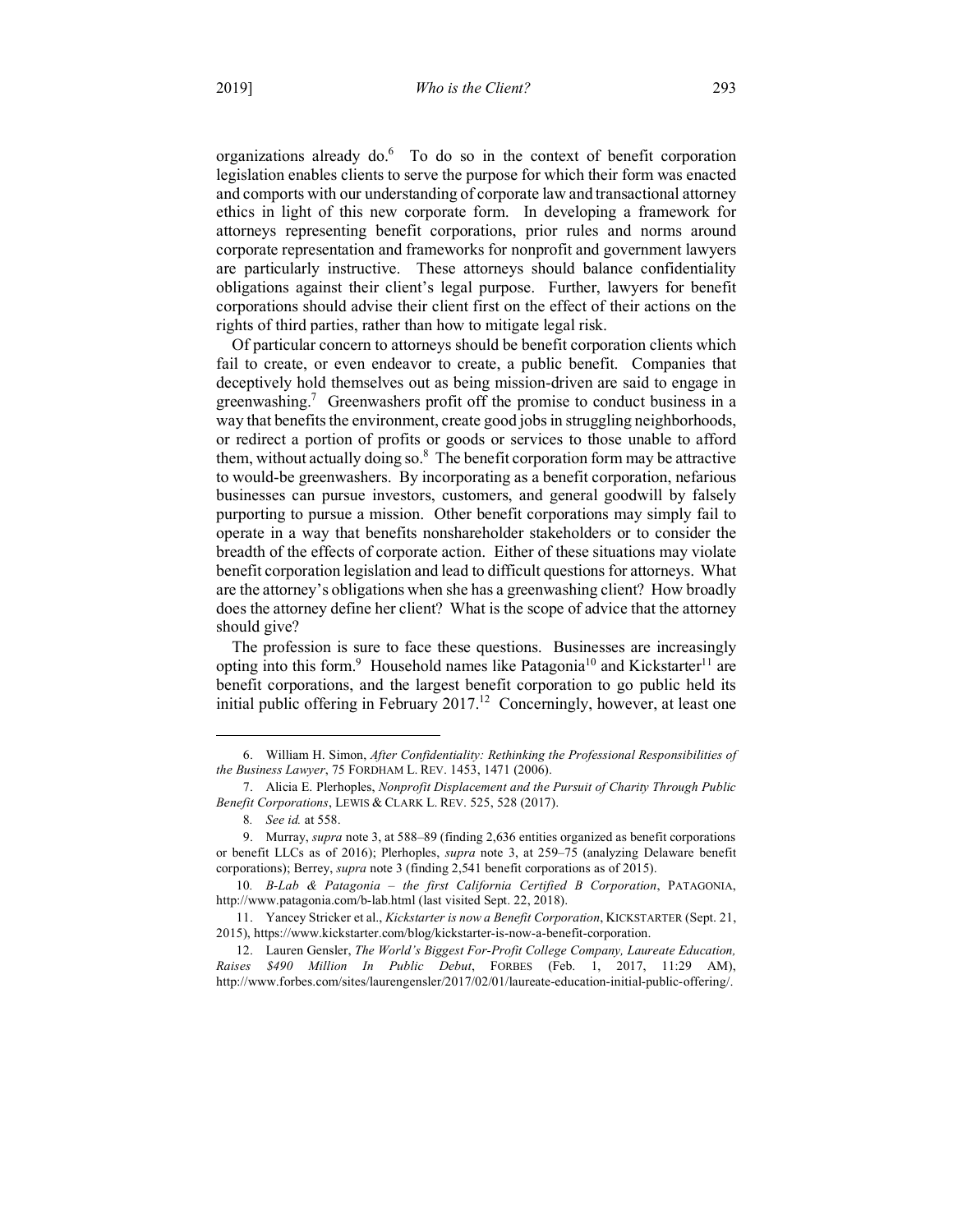benefit corporation has come under fire for promising, but ultimately failing to balance the interests of its shareholders and other stakeholders. Rasmussen College, a Delaware public benefit corporation, was the subject of a 2014 report by the U.S. Senate Health, Education, Labor and Pensions Committee finding that it, along with others, failed to provide effective, affordable education to its students despite committing to do so in its corporate charter.<sup>13</sup>

This Article explores the professional and ethical responsibilities of lawyers representing benefit corporations, which have not previously been analyzed. The benefit corporation as proposed or enacted across a number of states is accepted and the Article looks at how attorneys can meet these responsibilities.

Part I examines in detail the connection between corporate law theory and legal ethics. The rules of professional responsibility do not stand alone and are not comprehensive enough to guide attorneys through every imaginable situation; rather, they are dependent on and derive in part from other areas of substantive law. In order to ethically represent an organizational client, the attorney must show fidelity to that client's organizational structure—its decision-making rules, its fiduciary duties, and its property norms.14 Attorneys must look to synthesize rules of professional conduct, corporate fiduciary law, and the potential of civil liability for malpractice.<sup>15</sup> The changes found in the benefit corporation legislation require a new ethical framework for attorneys representing these organizations. In describing that framework, I draw from ethical rules for attorneys representing charities, government lawyering, and prior eras of legal ethics.

Part II looks at several specific ethical rules and situations to demonstrate the extent to which ethical obligations reflect corporate law as private law generally and shareholder primacy specifically. Who is the client? To whom does client confidentiality extend? What reporting duties does the attorney have in the event of a breach of fiduciary duty? What is the scope of advice that lawyers are required to give clients? Might an attorney be liable if her corporate client engages in greenwashing?

Part III describes benefit corporation legislation. To understand how benefit corporations affect attorneys' ethical duties, it is important to understand which features of traditional corporations they sought to change. Benefit corporations were created as a response to both shareholder primacy specifically and private law generally. In previous decades, corporate social responsibility  $(CSR)$ ,  $^{16}$ 

<sup>13.</sup> Plerhoples, *supra* note 7, at 560–62.

<sup>14.</sup> William H. Simon, *Duties to Organizational Clients*, 29 GEO. J. LEGAL ETHICS 489, 494 (2016).

<sup>15.</sup> George Rutherglen, *Lawyer for the Organization: An Essay on Legal Ethics*, 1 VA. L. & BUS. REV. 141, 151–55 (2006).

<sup>16.</sup> Antony Page & Robert A. Katz, *Is Social Enterprise the New Corporate Social Responsibility*, 34 SEATTLE U. L. REV. 1351, 1351–53 (2011).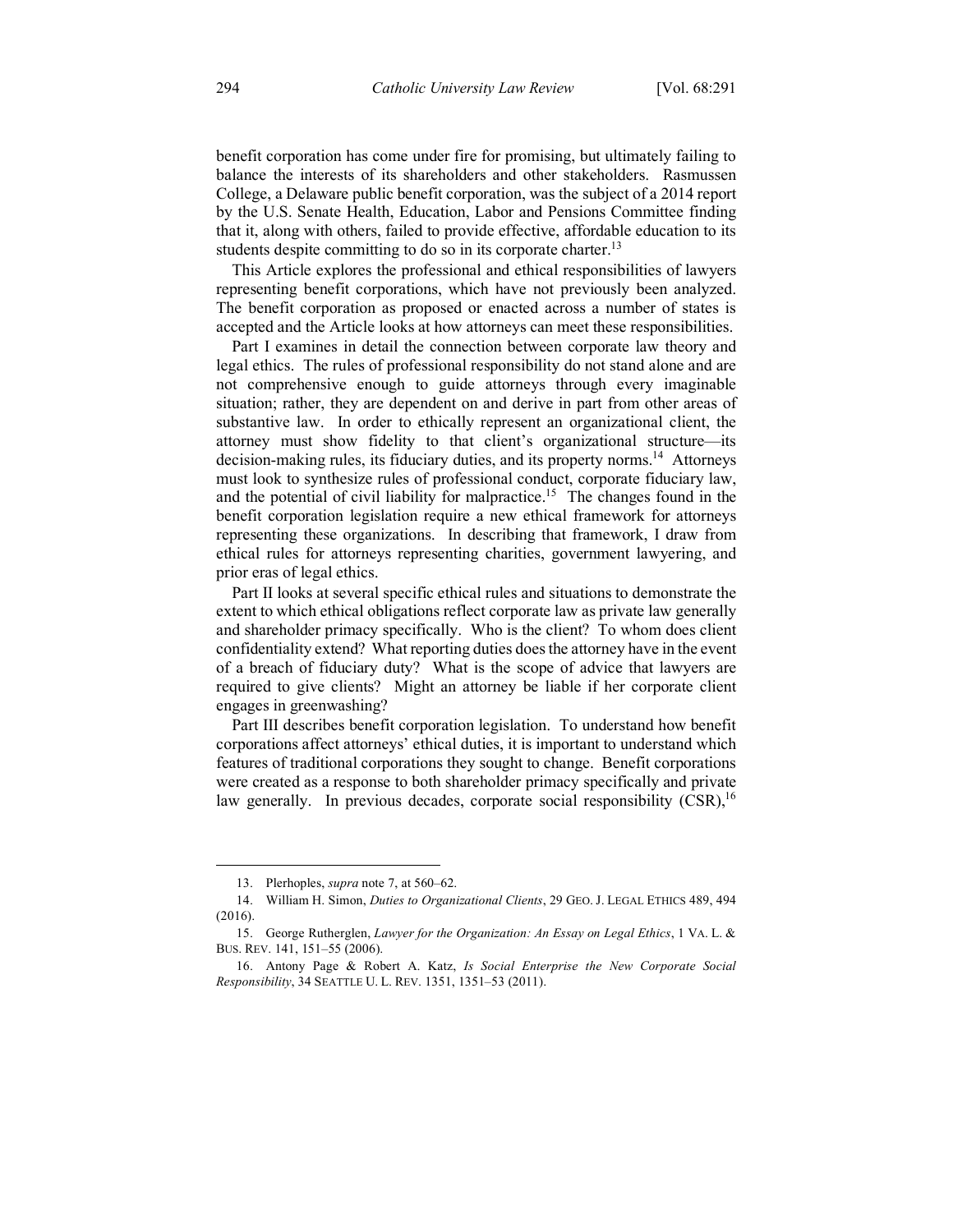progressive corporate law,<sup>17</sup> and social enterprise movements<sup>18</sup> emerged that attempted to move corporate law, or at least corporate management practices, toward recognition of the effects of corporate behavior on society at large. Social enterprise boosters believed that traditional corporate forms were not suited to the task of social enterprise and that *new* corporate forms were required to accommodate purpose and profit.<sup>19</sup> The benefit corporation arose out of this movement. This section examines advocacy and legislative history around the adoption of benefit corporation legislation and finds a narrow focus on shareholder interests as a key complaint of the form's boosters.

Part IV reassesses ethical issues in light of benefit corporation legislation to show how, based on current understanding, attorneys' ethical obligations will differ when representing benefit corporations. This section focuses particularly on attorney reporting duties in the case of clients engaged in greenwashing. Benefit corporation legislation necessitates a return to an ethical paradigm similar to that of the eighteenth-century public citizen. Also drawn upon is the law governing government lawyers, who as a general rule are to represent the public interest.<sup>20</sup>

Finally, Part V recommends specific changes, including reporting duties for attorneys who become aware that their clients are engaging in behavior that fails to promote a public benefit, where rules can be brought in line with the framework described. These changes would not only clarify lawyers' ethical duties to these clients and the public they seek to benefit; they would also deputize attorneys in the effort to create a public good through these entities and guard against greenwashing.<sup>21</sup> Also addressed are concerns that a modified view of legal ethics would dissuade entrepreneurs from forming benefit corporations out of fear of being reported by their attorney.

<sup>17.</sup> LAWRENCE E. MITCHELL, PROGRESSIVE CORPORATE LAW xiii–xv (1995).

<sup>18</sup>*. See* Page & Katz, *supra* note 16, at 1353 ("'Social enterprise' is a loose term for businesses that aim to generate profits while advancing social goals."); *see also* Patience A. Crowder, *Impact Transaction: Lawyering for the Public Good Through Collective Impact Agreements*, 49 IND. L. REV. 621, 631 (2016) ("[S]ocial enterprises are businesses that make profits both for the benefit of the owners' compensation as well as the advancement of a specific social purpose or mission."); Plerhoples, *supra* note 5, at 225 (citations omitted) ("According to Social Enterprise Alliance, Inc., a non-profit organization that promotes the goals of social enterprise, a social enterprise must '*directly* address an intractable social need and serve[] the common good, either through its products and services or through the number of disadvantaged people it employs.' For others, social enterprise means 'blended enterprise' or double or triple bottom line businesses i.e., 'entit[ies] that intend[ ] to pursue profits and social good both in tandem and by making considered choices to pursue one over the other.'").

<sup>19.</sup> Page & Katz, *supra* note 16, at 1353.

<sup>20</sup>*. See* Steven K. Berenson, *Public Lawyers, Private Values: Can, Should, and Will Government Lawyers Serve the Public Interest?*, 41 B.C. L. REV. 789, 794–96 (2000).

<sup>21.</sup> Sarbanes-Oxley Act was similarly passed to respond to a wave of large corporate scandals around the turn of the twenty-first century, the most prominent of which was the Enron scandal. Roger C. Cramton et al., *Legal and Ethical Duties of Lawyers after Sarbanes-Oxley*, 49 VILL. L. REV. 725, 727–28 (2004).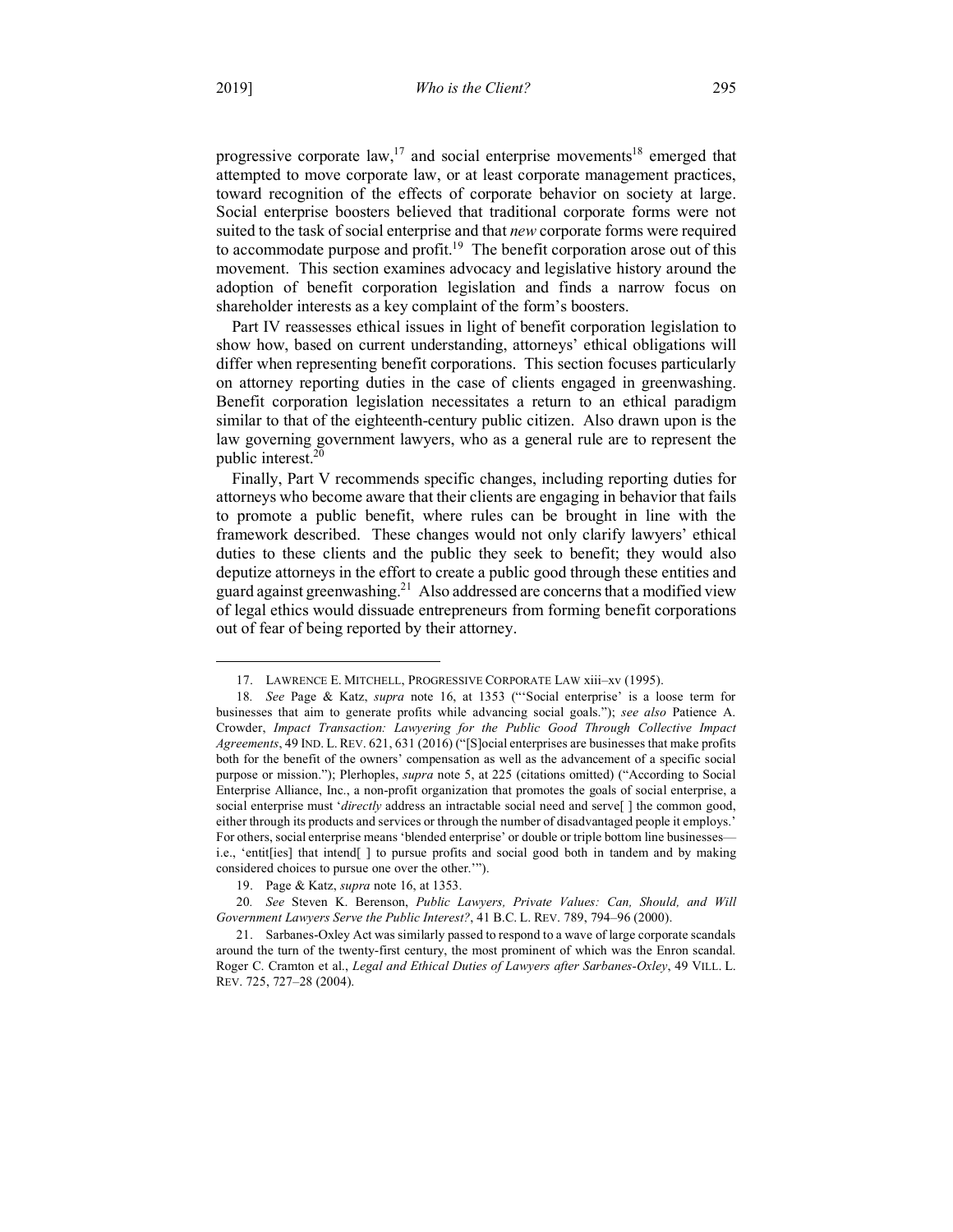# I. SUBSTANTIVE LAW GOVERNING CLIENT ORGANIZATIONS PROVIDES ASSUMPTIONS ABOUT LAWYERS ETHICAL DUTIES

In the case of organizational representation, the law governing client organizations affects lawyers' ethical obligations when representing those organizations. The rules of professional responsibility do not stand alone and are not comprehensive enough to guide attorneys through every imaginable situation; rather, they are dependent on and derive in part from other areas of substantive law.<sup>22</sup> Ethical duties arise from rules of professional conduct adopted by jurisdictions<sup>23</sup> and bar opinions interpreting those rules,<sup>24</sup> other regulations that apply to attorneys practicing before various regulatory agencies, $25$  as well as the law of attorney malpractice.<sup>26</sup> As a result, ethical obligations may vary depending on the identity of a client organization. Lawyers for traditional for-profit corporations and nonprofit organizations, for example, should approach lawyering differently, taking into account rules governing the client organization's structure and purpose.

24*. See, e.g.*, *Ethics Opinions*, ABA (Nov. 27, 2018), https://www.americanbar.org/groups/professional\_responsibility/publications/ethics\_opinions/.

26. Written rules of professional conduct and malpractice claims are related, but the two do not overlap completely. The Model Rules state that:

Violation of a Rule should not itself give rise to a cause of action against a lawyer nor should it create any presumption in such a case that a legal duty has been breached . . . . They are not designed to be a basis for civil liability . . . . Nevertheless, since the Rules do establish standards of conduct by lawyers, a lawyer's violation of a Rule may be evidence of breach of the applicable standard of conduct.

 <sup>22.</sup> When interpreting specific rules of professional conduct, "[t]he law governing the organization largely determines the ethical obligations of the attorney who represents the organization." Rutherglen, *supra* note 15, at 154.

<sup>23.</sup> I will mostly discuss the Model Rules of Professional Conduct (Model Rules), which were drafted by the American Bar Association and served as a model for rules of professional conduct in thirty-seven states. *See State Adoption of the ABA Model Rules of Professional Conduct and Comments*, ABA (June 15, 2017), https://www.americanbar.org/content/dam/aba/administrative/ professional\_responsibility/adoption\_mrpc\_comments.authcheckdam.pdf. Of course, language and interpretations of rules of professional conduct vary by state and those changes may very well have an impact on the questions posed in this section for attorneys representing traditional corporations and for those advising benefit corporations. *See id.*

<sup>25.</sup> Geoffrey C. Hazard, Jr., *Lawyer Liability in Third Party Situations: The Meaning of the Kaye Scholer Case*, 26 AKRON L. REV. 395, 395, 398 (1993).

MODEL RULES OF PROF'L CONDUCT pmbl. & scope ¶ 20 (AM. BAR ASS'N 2015). It is, therefore, possible that conduct that violates rules of professional conduct does not rise to the level of malpractice. Likewise, attorneys could be liable for criminal or tortious behavior under theories not based on a violation of the rules of professional conduct. *See* Hazard, Jr., *supra* note 25, at 399–400; *see also* Rutherglen, *supra* note 15, at 149 ("Model Rule 1.13(a) thus does not tell a corporate lawyer who is authorized to act on behalf of a corporation or what the extent of his authority is. By the same token, the law governing the organization does not directly address the obligations of its attorney, leaving those issues to be addressed by the Model Rules or perhaps the law of malpractice. The cross-references between each of these sources of law leave both of them with a troubling indeterminacy. Neither one appears to be the fixed point from which the other's content can be filled out.").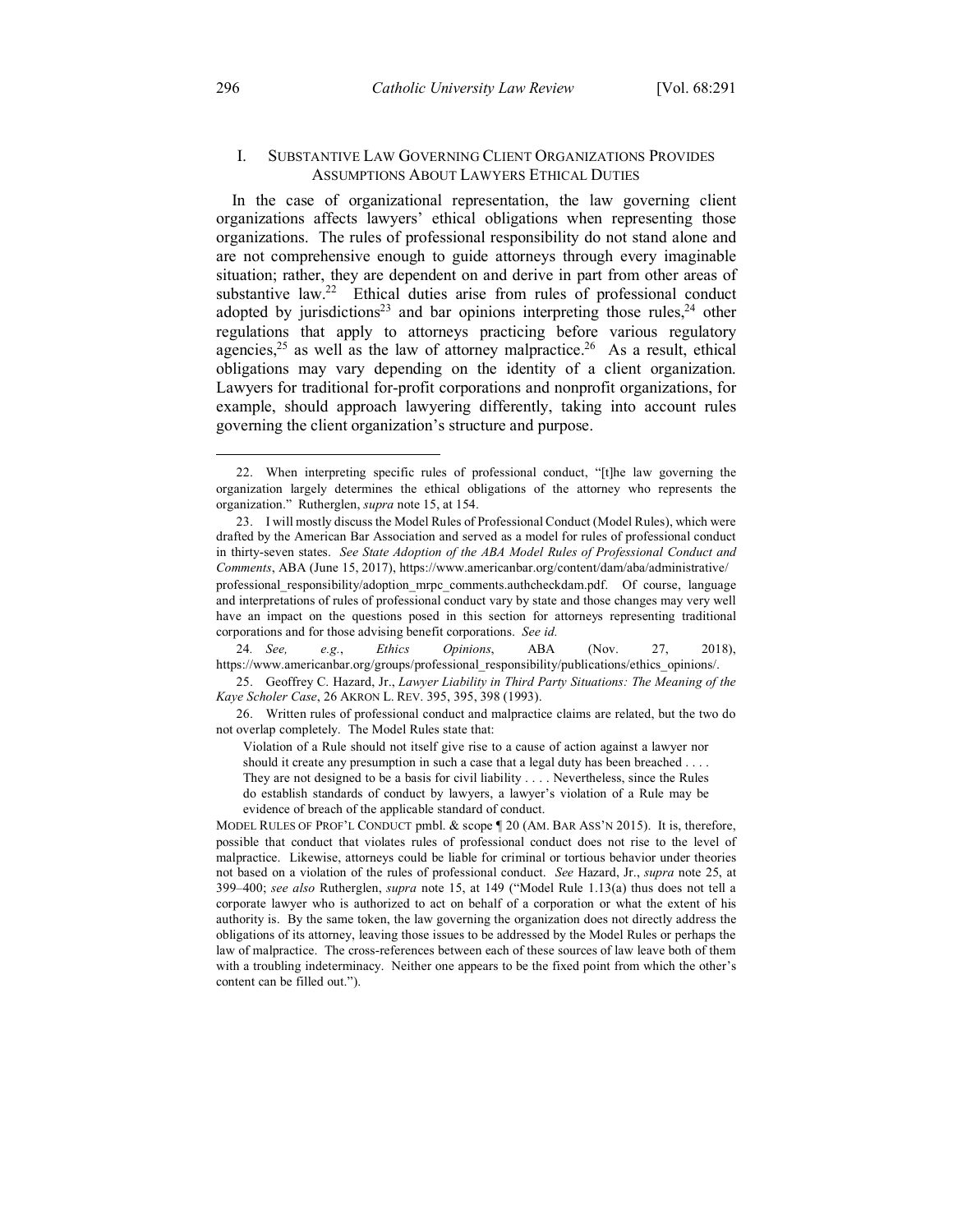Deciphering professional responsibility obligations when representing an organization requires first that the attorney identify her client. In the case of organizational representation, the client is the organization itself.<sup>27</sup> Model Rule 1.13(a) provides that "[a] lawyer employed or retained by an organization represents the organization acting through its duly authorized constituents."28 Defining the client as the organization is ultimately a fiction, however, as the attorney will necessarily interface with and take direction from individuals within the corporation.<sup> $29$ </sup> For that reason, the Model Rules recognize that attorneys represent organizations through their "duly authorized constituents."30 The rules lack guidance on identifying an organization's "duly authorized constituents"; since substantive law dictates who is authorized to act on behalf of an organization, it is necessary to look to substantive law to understand who those "duly authorized constituents" are.<sup>31</sup>

Defining the constituents through which a client may act is key for any lawyer representing an organization. One author wrote:

To responsibly represent a client, a lawyer needs the ability to answer three questions: Who speaks for the client, and can thus instruct the lawyer? Who listens for the client, and thus should receive the information the lawyer is obliged to communicate? Who acts for the client, and can thus take the actions needed to make commitments on behalf of the client? $32$ 

Once she has answered those questions, the lawyer can begin to understand what standard of care she owes and to whom, as well as available courses of action when the attorney knows or believes that management is engaging in improper behavior. $33$ 

 <sup>27</sup>*. See* Rutherglen, *supra* note 15, at 155 ("[E]veryone knows that Model Rule 1.13(a) requires corporate counsel to represent the organization, not the individuals within it; yet no one knows precisely what that requires corporate counsel to do.").

<sup>28.</sup> MODEL RULES OF PROF'L CONDUCT r. 1.13(a) (AM. BAR ASS'N 2018). "As applied specifically to Model Rule 1.13(a), no purely moral principle requires a lawyer for an organization always to act as instructed by 'its duly authorized constituents.' Ethics in this sense requires lawyers to look beyond the law governing the organization and beyond legal ethics itself." *See* Rutherglen, *supra* note 15, at 145.

<sup>29.</sup> Ralph Jonas, *Who is the Client: The Corporate Lawyer's Dilemma.*, 39 HASTINGS L.J. 617, 617 (1988).

<sup>30.</sup> MODEL RULES OF PROF'L CONDUCT r. 1.13(a) (AM. BAR ASS'N 2018).

<sup>31.</sup> Rutherglen, *supra* note 15, at 153–54 ("[Rules] governing representation of an organization, dependent as they are on the interrelated fiduciary obligations of directors, officers, and agents, are more complicated than most ethical rules. Instead of denying the judgment necessary to take account of such complexity, it would be better to use it to frame the analysis of the attorney's obligations."); *see also* Simon, *supra* note 14, at 493. As written, Model Rule 1.13 applies in all cases of organizational representation. Rutherglen, *supra* note 15, at 148.

<sup>32.</sup> Simon, *supra* note 14, at 492.

<sup>33.</sup> "In order to act ethically, the lawyer must instead determine what the interests of the organization and its constituents legitimately are and how they legitimately may be pursued." Rutherglen, *supra* note 15, at 148.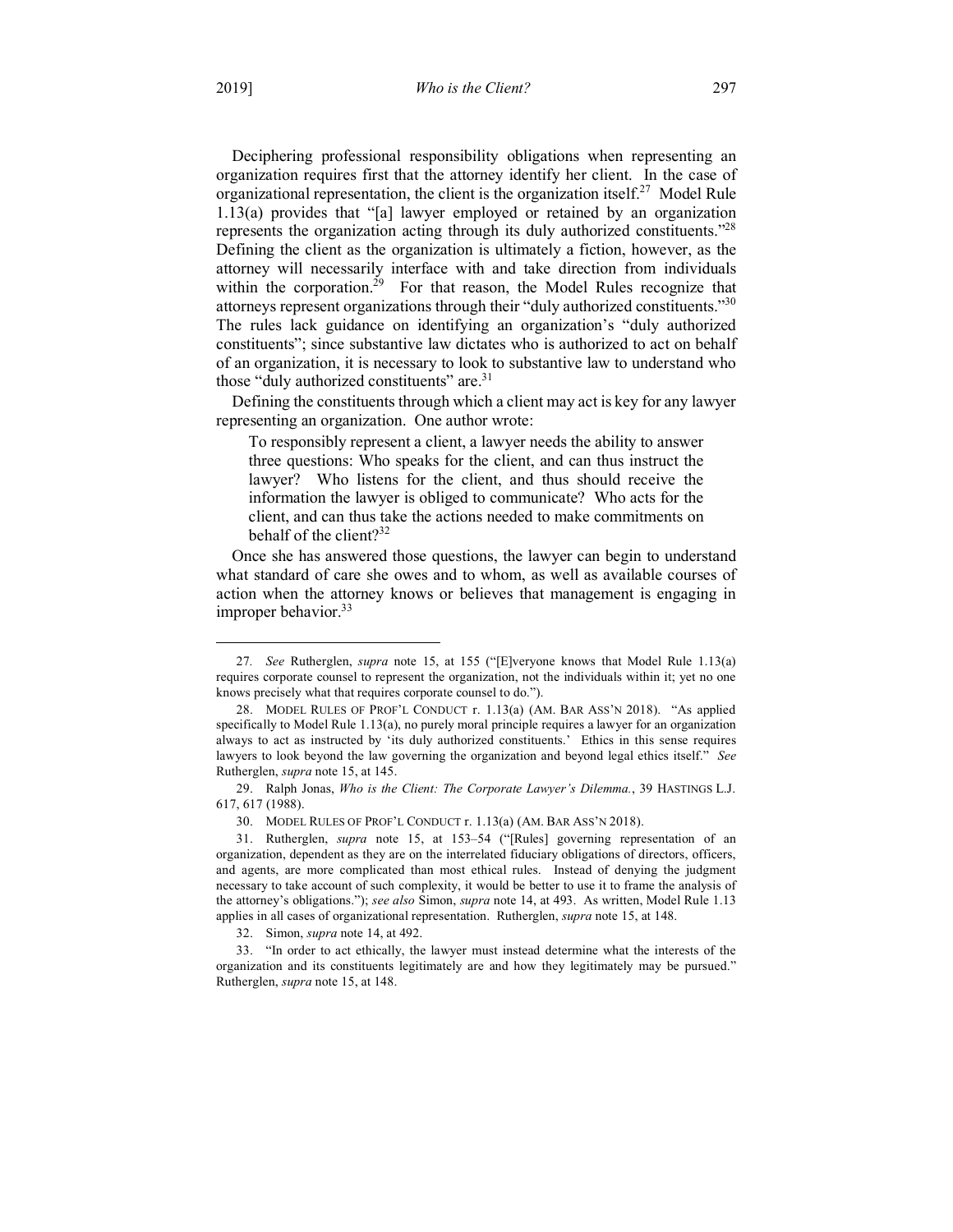The attorney must also understand her client organization's legal purpose; if a client constituent acts contrary to the organization's legal purpose, that person ceases to be a duly authorized constituent of the organization.<sup>34</sup> William Simon has coined the term "Framework of Dealing" to describe this understanding of client identity.<sup>35</sup> Under the "Framework of Dealing," the lawyer owes an obligation to the legal framework in which her client corporation operates, including the organization's legal purpose.<sup>36</sup> Lawyers also have certain ethical obligations when a client constituent is acting contrary to that legal purpose.<sup>37</sup>

Attorneys' duties are further constrained by common law rules of malpractice. Attorneys who fail to satisfy their obligations may find themselves liable to both their clients and to third parties.<sup>38</sup> The standards under which attorneys may be held liable for malpractice depend on ethical rules<sup>39</sup> as well as statutes.<sup>40</sup> Changes in substantive law that affect the duties of client constituents will inevitably require attorneys to take those changes into account and adequately advise their clients. Lawyers must stay apprised of legal developments around, for example, corporate officers' duties in order to provide competent counsel.

Attorneys must, therefore, look to synthesize rules of professional conduct, substantive law, and the potential of civil liability for malpractice.<sup>41</sup> This may not be an easy task. The legal structure, governing law, and the matter at hand may all determine who constitutes the client corporation's "duly authorized constituents." Key to this analysis is an understanding of the client's legal purpose. The following sections discuss the legal purposes of corporations, nonprofit organizations, and government agencies. They also describe the ways in which these legal purposes affect lawyers' professional responsibility obligations. Understanding the ways in which benefit corporation legislation departs from or is similar to legal purposes in other settings will help interpret how to lawyer to the benefit corporation. This Section examines the connection between substantive law and legal ethics in three contexts: lawyers representing corporate clients, lawyers for nonprofit organizations, and government lawyers. Section II below attempts to apply these principles to ethical rules around

 <sup>34.</sup> William H. Simon, *Whom (Or What) Does the Organization's Lawyer Represent?: An Anatomy of Intraclient Conflict*, 91 CALIF. L. REV. 57, 80–81 (2003).

<sup>35</sup>*. Id.* at 86–103.

<sup>36</sup>*. Id.* at 86–87.

<sup>37.</sup> Rutherglen, *supra* note 15, at 164.

<sup>38</sup>*. See* Hazard, Jr., *supra* note 25, at 400.

<sup>39.</sup> Gary A. Munneke & Anthony E. Davis, *The Standard of Care in Legal Malpractice: Do the Model Rules of Professional Conduct Define It?*, 22 J. LEGAL PROF. 33, 46 (1998) ("[E]xamination of judicial decisions in a number of areas confirms that courts regularly cite ethical rules to support propositions that augment or modify the civil law.").

<sup>40</sup>*. Id.* at 69 ("The widely accepted test for applying statutory standards to civil actions is whether the legislature intended to protect the class of persons of whom the plaintiff is a member from the type of harm that occurred.").

<sup>41.</sup> Rutherglen, *supra* note 15, at 151–55.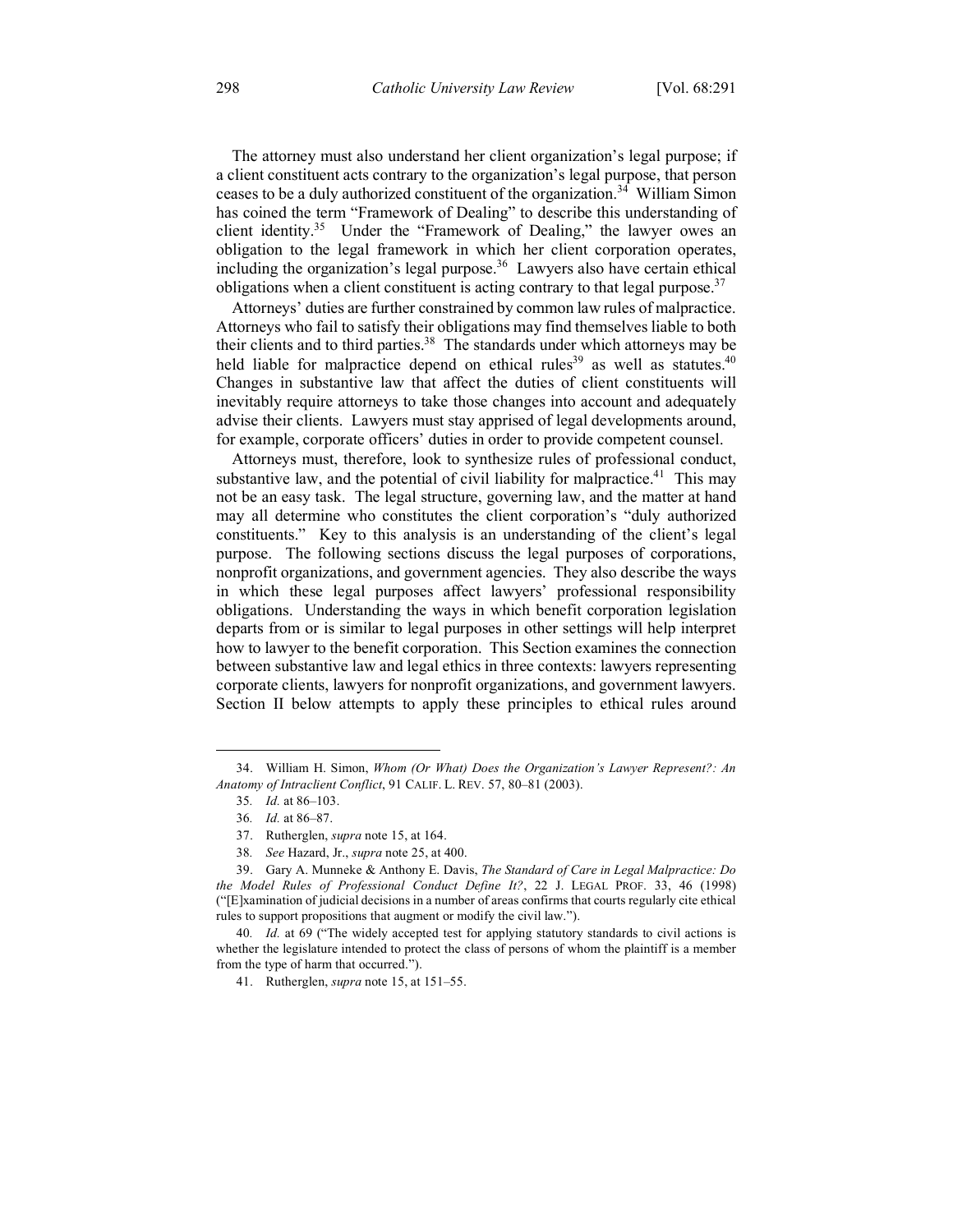confidentiality and reporting, the scope of advice that attorneys give their clients, and the extent to which attorneys can be held liable to third parties.

# *A. The Traditional Model of Corporation Representation*

In the case of corporate representation, the attorney must grasp both the legal nature of her client and the law governing her client in order to understand her duties to that client. Corporate law's implications on ethical duties can be broken down into three categories:

There are decision rules that allocate presumptive responsibility and specify procedures. There are fiduciary duties that require that decision-making responsibility be exercised in the interests of the organization, rather than in the individual interests of the decisionmakers. And, there are property norms that distinguish the organization's assets from the personal assets of the constituents and delineate the relative claims on organizational assets by constituents. The fiduciary norms qualify the decision rules, making authority conditional on its exercise in the interest of the organization. The property norms give definition to fiduciary duties, indicating which constituent interests should be deemed interests of the organization.<sup>42</sup>

When representing a corporation, the attorney's client is the corporation itself and not any individual officer, director, employee, or shareholder constituent.<sup>43</sup> The attorney does not consider merely the group of decision-makers as her client but refers to the rules around the authority structure and purpose of the corporation to interpret her ethical obligations. Decision, fiduciary, and property rules and duties constitute corporate purpose, and a violation of any also constitutes a violation of corporate purpose. Following the dictates of corporate law, the attorney must act in a way that is reasonable with respect to other corporate constituents' interests, including those of shareholders, rather than simply deferring to the direction of management.<sup>44</sup>

This generally accepted model of corporate representation reflects an understanding of corporate law as a private ordering mechanism that serves to protect the interests of shareholders above all else, but the legal purpose of the corporation is and has been the subject of great deliberation.<sup>45</sup> Much of the debate over the proper role of corporate law is a debate over who has a legal right to call herself a constituent or a stakeholder of the corporation.<sup>46</sup> This contrast is between the view that "corporate activity has broad social and political ramifications that justify a body of corporate law that is deliberately

 <sup>42.</sup> Simon, *supra* note 14, at 493.

<sup>43.</sup> Jonas, *supra* note 29, at 617.

<sup>44.</sup> Rutherglen, *supra* note 15, at 148.

<sup>45.</sup> Martin Lipton et al., *The Purpose of the Corporation*, HARV. L. SCH. F. ON CORP. GOVERNANCE & FIN. REG. (Apr. 11, 2018), https://corpgov.law.harvard.edu/2018/04/11/thepurpose-of-the-corporation/.

<sup>46</sup>*. See* Ved P. Nanda et al., 1 TRANSACTIONAL BUSINESS TRANSACTIONS § 1.7 (2018).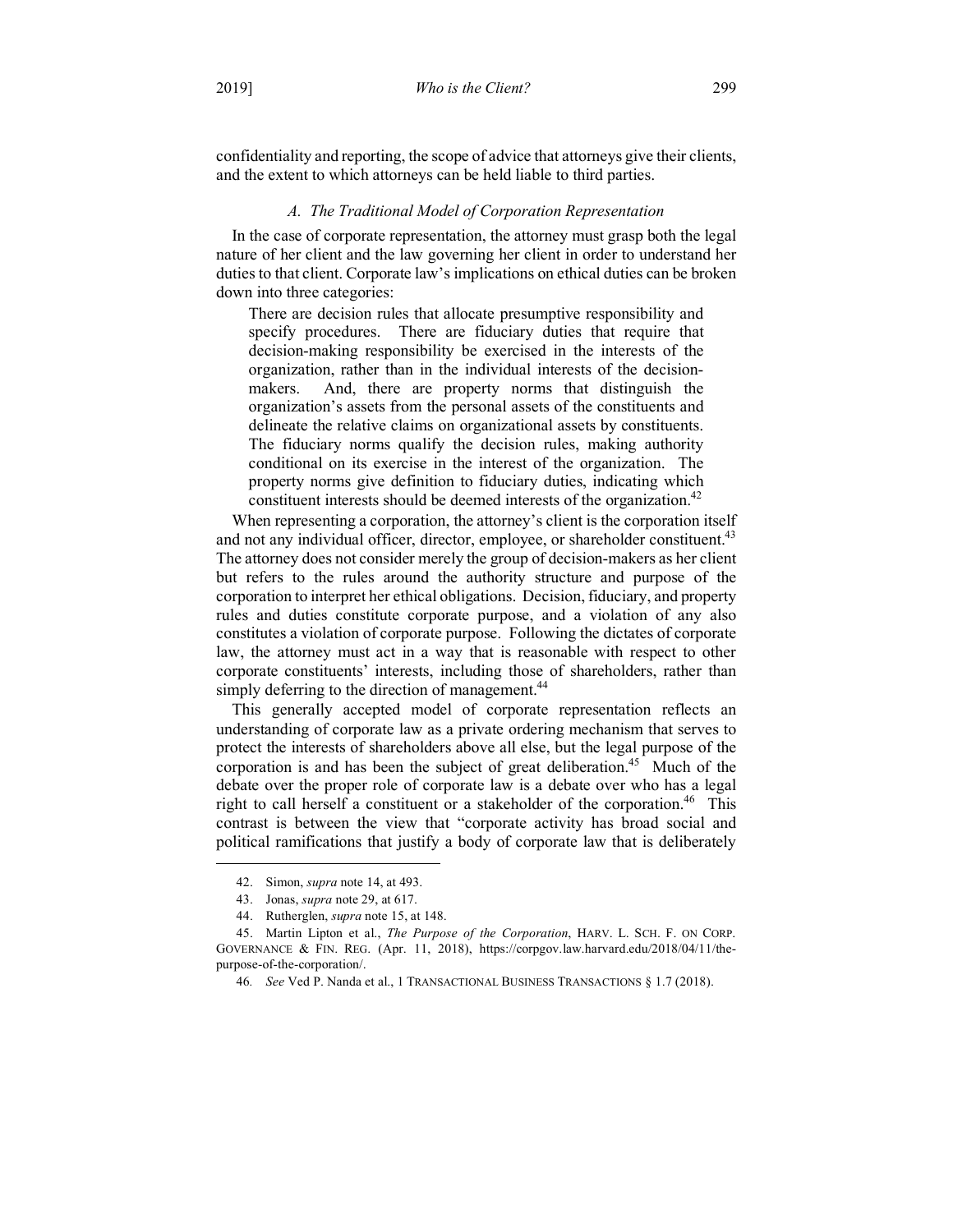responsive to public interest concerns" and the view that corporate law governs "little more than the private relations between the shareholders of the corporation and management, which acts as their agents or trustees."<sup>47</sup> On one end of the spectrum, the corporation's owners are its only true constituents and it is their interest and no one else's that dictates the corporation's goals.<sup>48</sup> On the other, the corporation's stakeholders extend to a broad constituency, up to and including the public at large.<sup>49</sup>

Ascertaining who falls within the corporation's constituency determines to whom a corporate constituent owes a duty. The next step is to ask what duty, exactly, is owed. In the narrowest formulation of corporate duties, officers and directors owe a duty to the shareholders alone.<sup>50</sup> Those duties are generally defined as fiduciary duties—namely, the duties of care and loyalty—which are enforceable by shareholders.<sup>51</sup> If the corporation owes a duty to a wider group of constituents than merely its shareholders, the definition of that duty gets muddled. The corporation is capable of creating financial benefits beyond profit to shareholders, such as jobs or savings for consumers, and is even able to drive non-financial outcomes, like environmental effects. Of course, the corporation is capable of doing harm as well. Does this mean that corporate directors and officers owe duties to, for example, employees and customers?

This debate could also be described as a contrast between a view of corporations as private property and a conception of corporations as public social institutions.<sup>52</sup> Under the property conception, the corporation is solely the property of its shareholders, and to spend that property on something other than

 <sup>47.</sup> David Millon, *Theories of the Corporation*, 1990 DUKE L.J. 201, 201–02 (1990) (calling this dichotomy "abidingly crucial").

<sup>48</sup>*. See, e.g.*, Jonathan R. Macey, *An Economic Analysis of the Various Rationales for Making Shareholders the Exclusive Beneficiaries of Corporate Fiduciary Duties*, 21 STETSON L. REV. 23, 26 (1991).

<sup>49</sup>*. See generally* LYNN STOUT, THE SHAREHOLDER VALUE MYTH: HOW PUTTING SHAREHOLDERS FIRST HARMS INVESTORS, CORPORATIONS, AND THE PUBLIC (2012); *see* Dodge v. Ford Motor Co., 170 N.W. 668, 684 (Mich. 1919) (finding that the court will not question the business judgment of directors who must consider the public and shareholders in determining the long-term interests of a corporation); Linda Kawaguchi, *Introduction to Dodge v. Ford Motor Co.: Primary Source and Commentary Material*, 17 CHAP. L. REV. 493, 493–96 (2014) (discussing *Dodge* through an analysis of the court transcripts).

<sup>50</sup>*. See Dodge*, 170 N.W. at 684. This is often, though not always, defined as maximizing profit to shareholders. Plerhoples, *supra* note 7, at 535 ("Delaware courts espouse the shareholder wealth maximization norm as the central purpose of a corporation."); William H. Clark, Jr. & Elizabeth K. Babson, *How Benefit Corporations Are Redefining the Purpose of Business Corporations*, 38 WM. MITCHELL L. REV. 817, 825 (2012) ("[A] business corporation has as its purpose creating financial gain for its shareholders . . . .").

<sup>51</sup>*. See, e.g.*, RESTATEMENT (THIRD) OF AGENCY § 8.01 (AM. LAW INST. 2006); Annotation, *In General*, West's ALR Digest Corporations and Business Organizations k1841 (2018).

<sup>52.</sup> William T. Allen, *Our Schizophrenic Conception of the Business Corporation*, 14 CARDOZO L. REV. 261, 264 (1992).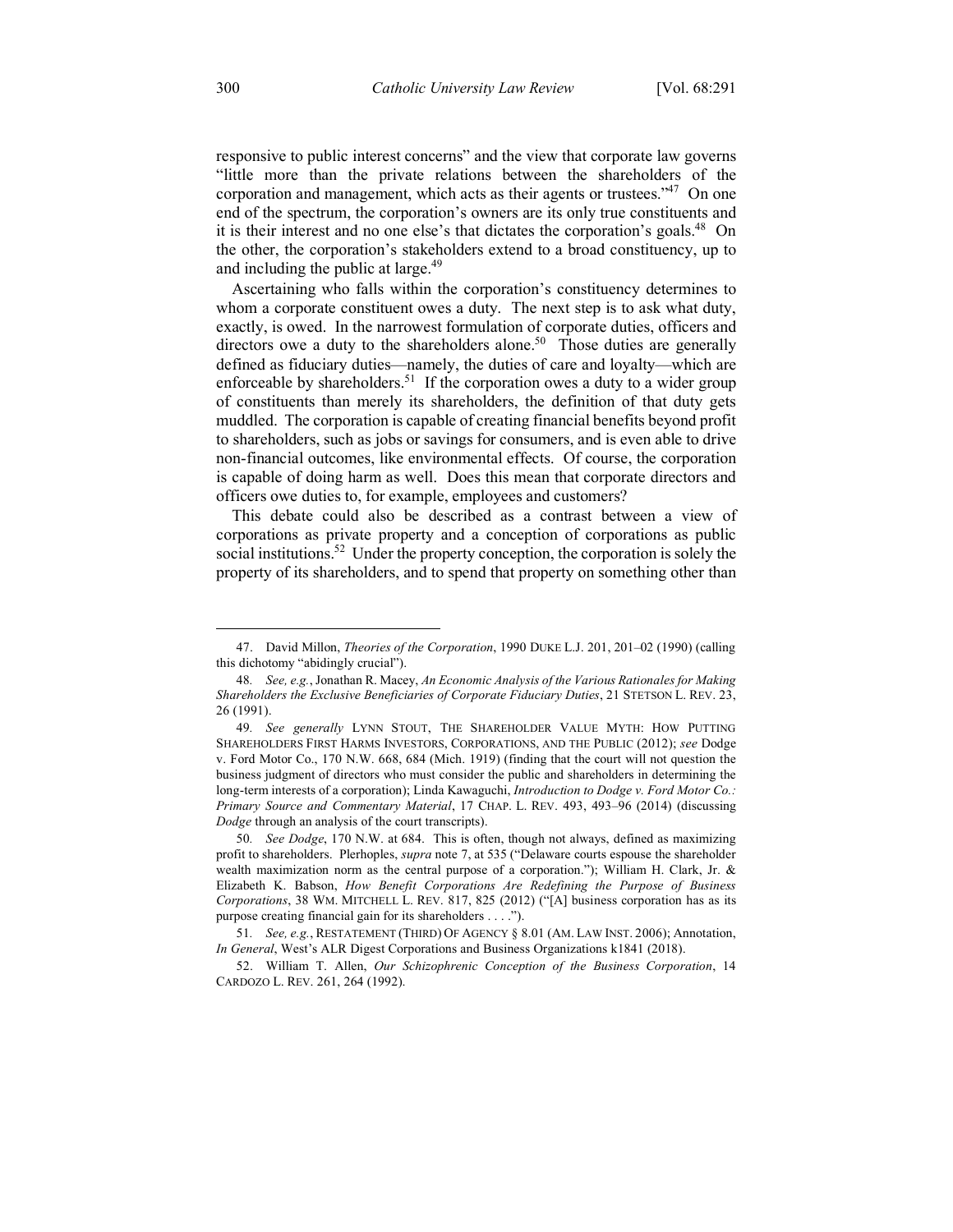shareholder benefit is morally and normatively wrong.<sup>53</sup> It follows that the creation of wealth should always be the corporation's objective and that corporate law should not pay attention to who benefits from corporate action aside from shareholders.<sup>54</sup> This property concept is private ordering in its narrowest form: corporate law exists to regulate the relationship between the corporation and its shareholders. Under the social institution conception, on the other hand, the corporation must strive to satisfy consumers, provide employment, and contribute to "public life of its communities."<sup>55</sup> Management's job, therefore, is to balance these competing interests.<sup>56</sup> This view hints at a public ordering regime: management discretion is necessary to monitor the corporation's effect on the public and other stakeholders and mitigate negative outcomes as they see fit. $57$ 

The public versus private nature of corporate law is vital under the "Framework of Dealing." The more constrained the corporate duties are, the more the attorney's obligations are themselves circumscribed. Corporate law has, by and large, embraced shareholder primacy, thereby requiring that directors prioritize the interests of shareholders above all else.<sup>58</sup> Corporate law gives those directors wide latitude when deciding how to do so.<sup>59</sup> Attorneys are also to give their clients latitude, mostly deferring to the wishes of corporate fiduciaries absent evidence of clear harm to the shareholders. Fiduciary laws, however, do place limitations on management's ability to act on the legal positions that attorneys can take.<sup>60</sup> Though attorneys do not take instruction from shareholders, and although attorneys are not in an attorney-client relationship with shareholders, "[t]he attorney must act reasonably to protect the interests of shareholders or other constituents of the organization to whom management owes fiduciary obligations."<sup>61</sup>

We can imagine two public corporations, both incorporated in states that adopted the Model Rules of Professional Conduct, which demonstrate these

58. D. Gordon Smith, *The Shareholder Primacy Norm*, 23 J. CORP. L. 277, 278 (1998).

 <sup>53</sup>*. Id.* at 267–69.

<sup>54</sup>*. Id.* at 264–65. Allen does concede that, in the property conception, a government may have a role to play in addressing issues of wealth distribution and external social cost through taxation and regulation, although such powers should apparently be applied ex-post rather than exante to any corporate action. *Id.* at 269–70.

<sup>55</sup>*. Id.* at 271.

<sup>56</sup>*. Id.*

<sup>57</sup>*. Id.* at 272. Proponents of both views argue that their view is not ultimately about public versus private benefit but rather two views of how to best maximize value to the shareholders and over what timeline; the property view correctly focuses on taking advantage of short-term opportunities, while the entity view ensures that shareholders can extract profit from an enterprise over a longer amount of time. *Id.*

<sup>59.</sup> Charles Hanson, *The Duty of Care, the Business Judgment Rule, and the American Law Institute Corporate Governance Project*, 48 BUS. LAW. 1355, 1356 (1993).

<sup>60.</sup> Rutherglen, *supra* note 15, at 151–55.

<sup>61</sup>*. Id.* at 153.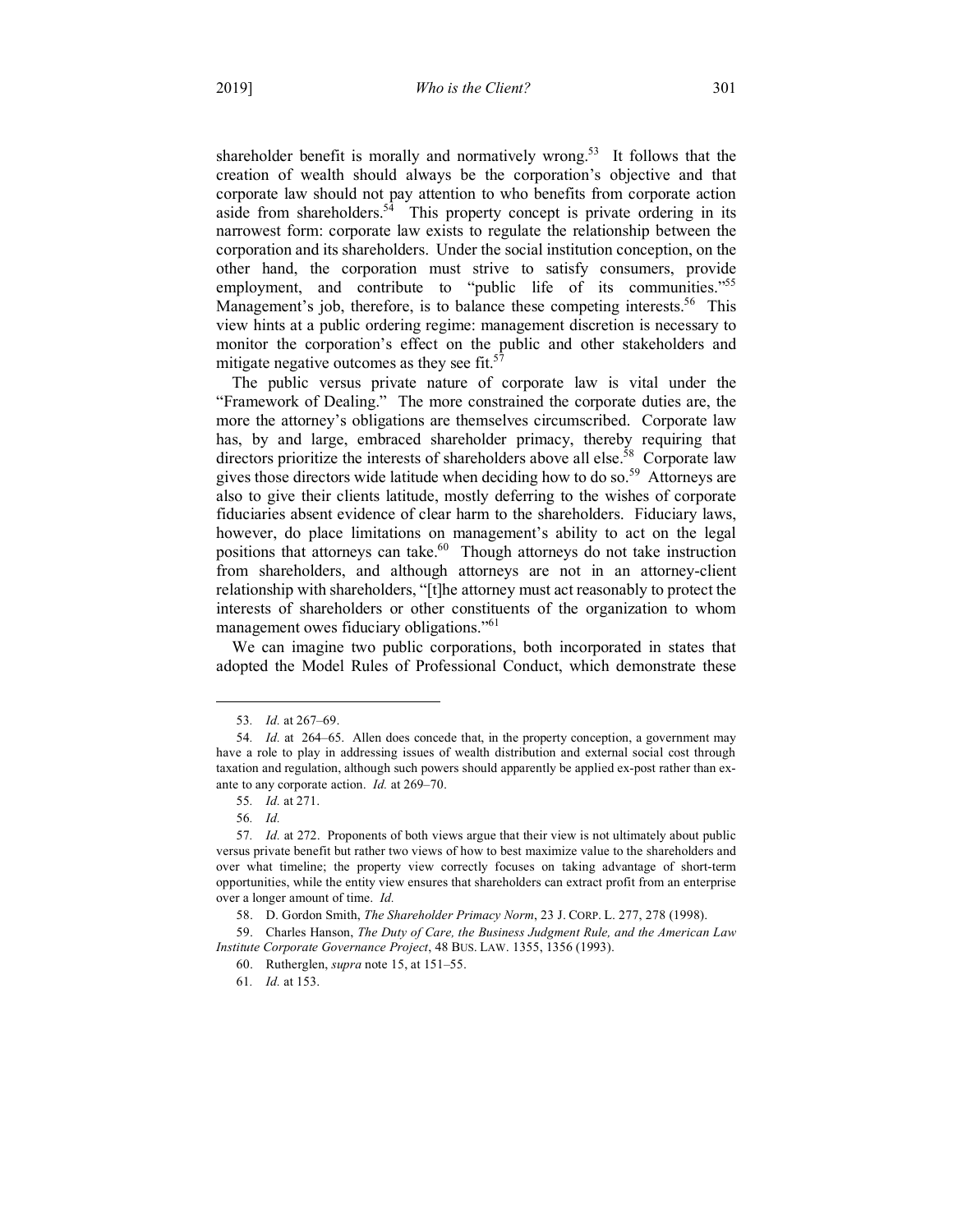frameworks. Red Corp. is a traditional corporation that operates under a shareholder primacy regime. Green Corp. is a corporation that has opted out of this regime and explicitly exists to create a general public benefit and with a stated specific public purpose of "conducting operations in a manner causing no unnecessary harm by continually seeking to reduce the environmental footprint" while creating jobs in local, underserved communities.<sup>62</sup> It has designated both a specific director and officer to oversee the creation and reporting of those benefits. Both produce widgets and have similar customer, vendor, and employee bases.

The framework under which attorneys for Red Corp. operate is well understood. Attorneys for corporations are zealous advocates <sup>63</sup> for the corporation's interests, which is defined largely (though not entirely) by the interests of its shareholders. The attorney's duties are explicitly grounded in corporate law as private ordering. "[C]orporations . . . are only formal arrangements of real persons pursuing their real interests" and are therefore deserving of exercising their autonomy as much as individuals who "pursued their interests in simple arrangements and associations.  $"$ <sup>64</sup> The corporate client's interest in exercising autonomy as a group of persons, therefore, trumps any larger societal obligation the corporate may have, and lawyers do "justice" by furthering that exercise of autonomy.

The upshot of corporate law for lawyers is the duty to guard against risk that could harm the corporation (and therefore harm the value of the shareholders' investment).<sup>65</sup> Among a lawyer's most important and valuable roles, particularly in a transactional context, is identifying and counseling clients on legal risk. Legal risk refers to the risk of legal liability and is distinct from reputational, relational, or other business risk to the client; though lawyers often advise clients on these matters as well.<sup>66</sup> Few lawyers view their obligations as

 <sup>62.</sup> This language is modeled in part on the language of Patagonia, a California private benefit corporation. This is part of Patagonia's specific public benefit. *Annual Benefit Corporation Report*, PATAGONIA WORKS 8 (2016), http://www.societabenefit.net/wpcontent/uploads/2016/11/Patagonia-2016.pdf.

<sup>63.</sup> Lawyers need to be zealous advocates for their clients while also seeking to advise and understand their clients. William T. Allen, *Corporate Governance and a Business Lawyer's Duty of Independence*, 38 SUFFOLK U. L. REV. 1, 5 (2004).

<sup>64.</sup> Charles Fried, *The Lawyer As Friend: The Moral Foundations of the Lawyer-Client Relationship*, 85 YALE L.J. 1060, 1076 (1976). Fried acknowledged that the analysis of who the client is, what that client's interests are, to whom the lawyer owes loyalty, and the substance of that loyalty in the case of a corporate client are complex questions deserving of "complicated though wholly coherent" analysis. *Id.*

<sup>65</sup>*. See generally* MODEL RULES OF PROF'L CONDUCT r. 1.13 (AM. BAR ASS'N 2018) (requiring a lawyer to report up the chain of command and giving them discretion to report outside the corporation any actions which are "likely to result in substantial injury to the organization").

<sup>66</sup>*. See generally* Milton C. Regan, Jr. & Kath Hall, *Lawyers in the Shadow of the Regulatory State: Transnational Governance on Business and Human Rights*, 84 FORDHAM L. REV. 2001, 2002 (2016) (providing a discussion of how attorneys evaluate and advise clients on business risk related to international human rights issues).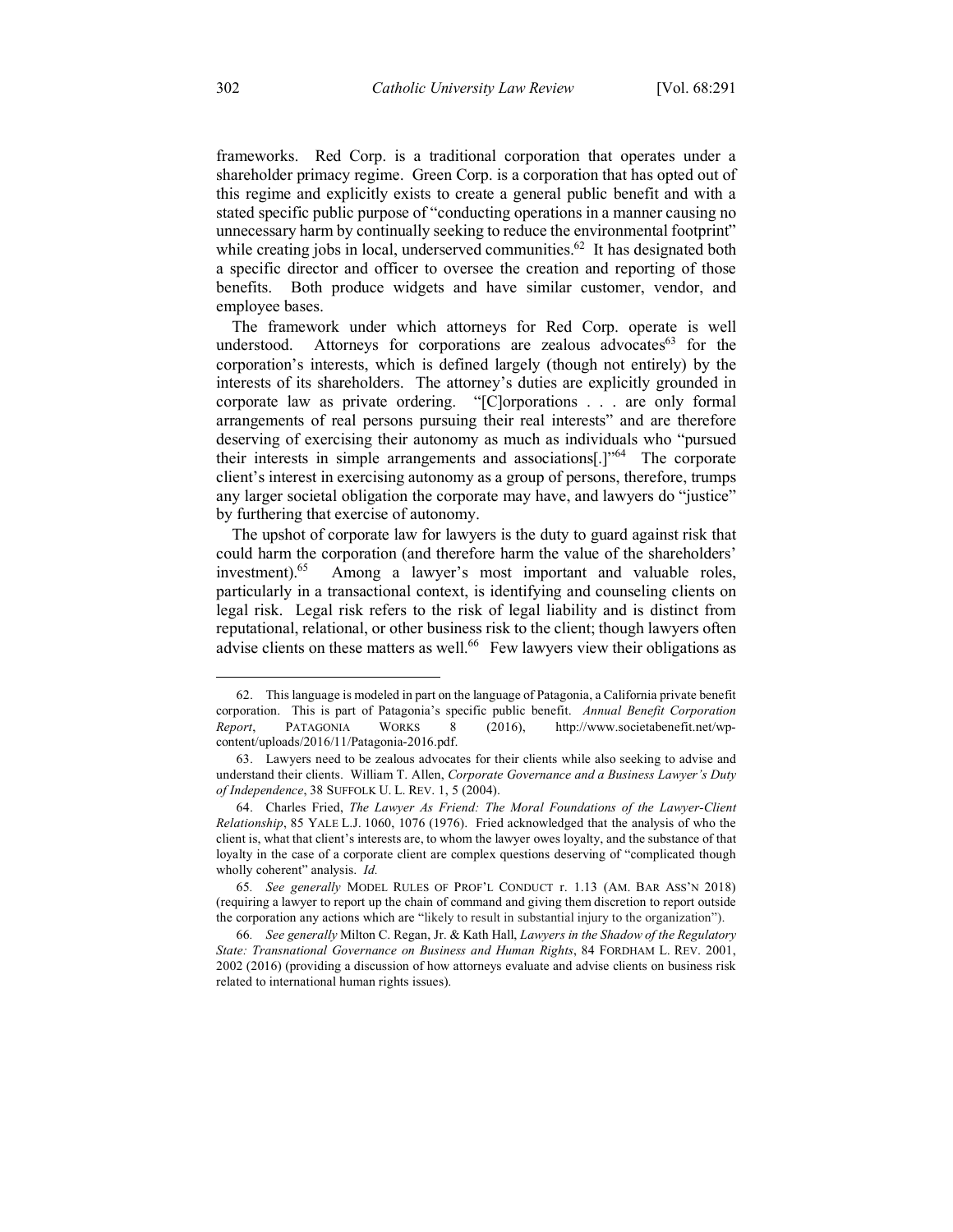extending to protecting against harm to non-shareholder third parties absent the identification of some legal or business risk to the client corporation. Indeed, many corporate lawyers believe that the law requires only compliance with the literal letter of the law and that attorneys, therefore, should advise their clients on meeting the law's minimum standards only. $67$  The view is not constrained by the public interest if the public interest is not explicitly stated in the law.<sup>68</sup>

This articulation of client identity reflects what I have previously defined as the Unary and Multiary Models.<sup>69</sup> "In the Unary Model, both corporate fiduciaries and attorneys work for a singular purpose."70 Corporate fiduciaries' "sole concern is that of the corporation's shareholders, and the lawyer's sole concern is that of her client."<sup>71</sup> The opposite of the Unary Model is the Multiary Model, in which "corporate fiduciaries must concern themselves with a wide range of stakeholders . . ." and the attorney owes duties beyond those that she owes her client.72 So, while Red Corp.'s attorneys guard against legal and other risk, Green Corp.'s attorneys' duties are broader and more amorphous.

Corporate law is key to understanding both attorneys' obligations. In the case of conflict among members of Red Corp.'s control group, for example, the lawyer is to follow the rules governing the relative authority of constituents to know to whom she should defer.<sup>73</sup> And, should the highest authority within the client corporation insist on acting in a way that is counter to the purpose of the corporation—the promotion of shareholder interests—the attorney should resign the representation.<sup>74</sup> The shareholders themselves may fall within the corporation's "duly authorized constituents"75 if the client's governing documents or governing law require that the shareholders approve a particular matter, particularly in closely held corporations. Corporate law, the client corporation's governing documents, and the nature of the client corporation all determine a corporation's attorney's course of action.

1

<sup>67.</sup> Simon, *supra* note 6, at 1455–57.

<sup>68</sup>*. See also* Stephen L. Pepper, *The Lawyer's Amoral Ethical Role: A Defense, a Problem, and Some Possibilities*, 11 AM. B. FOUND. RES. J. 613, 626 (1986).

The client's autonomy should be limited by the law, not by the lawyer's morality. And if "the law" is manipulable and without clear limits on client conduct, that aspect of the law should be available to the client. If moral limits are not provided by the law and are not imposed by the lawyer, their source will be where it ought to be: the client.

*Id.*

<sup>69</sup>*. See* Joseph Pileri, *Uncharted Waters? Legal Ethics and the Benefit Corporation*, 8 ST. MARY'S J. LEGAL MAL. & ETHICS 180, 183–86 (2017).

<sup>70</sup>*. Id.* at 183.

<sup>71</sup>*. Id.*

<sup>72</sup>*. Id.* at 186.

<sup>73</sup>*. See* Simon, *supra* note 34, at 75–77.

<sup>74</sup>*. Id.* at 80.

<sup>75</sup>*. See* Darian M. Ibrahim, *Solving the Everyday Problem of Client Identity in the Context of Closely Held Businesses*, 56 ALA. L. REV. 181, 211–12 (2004).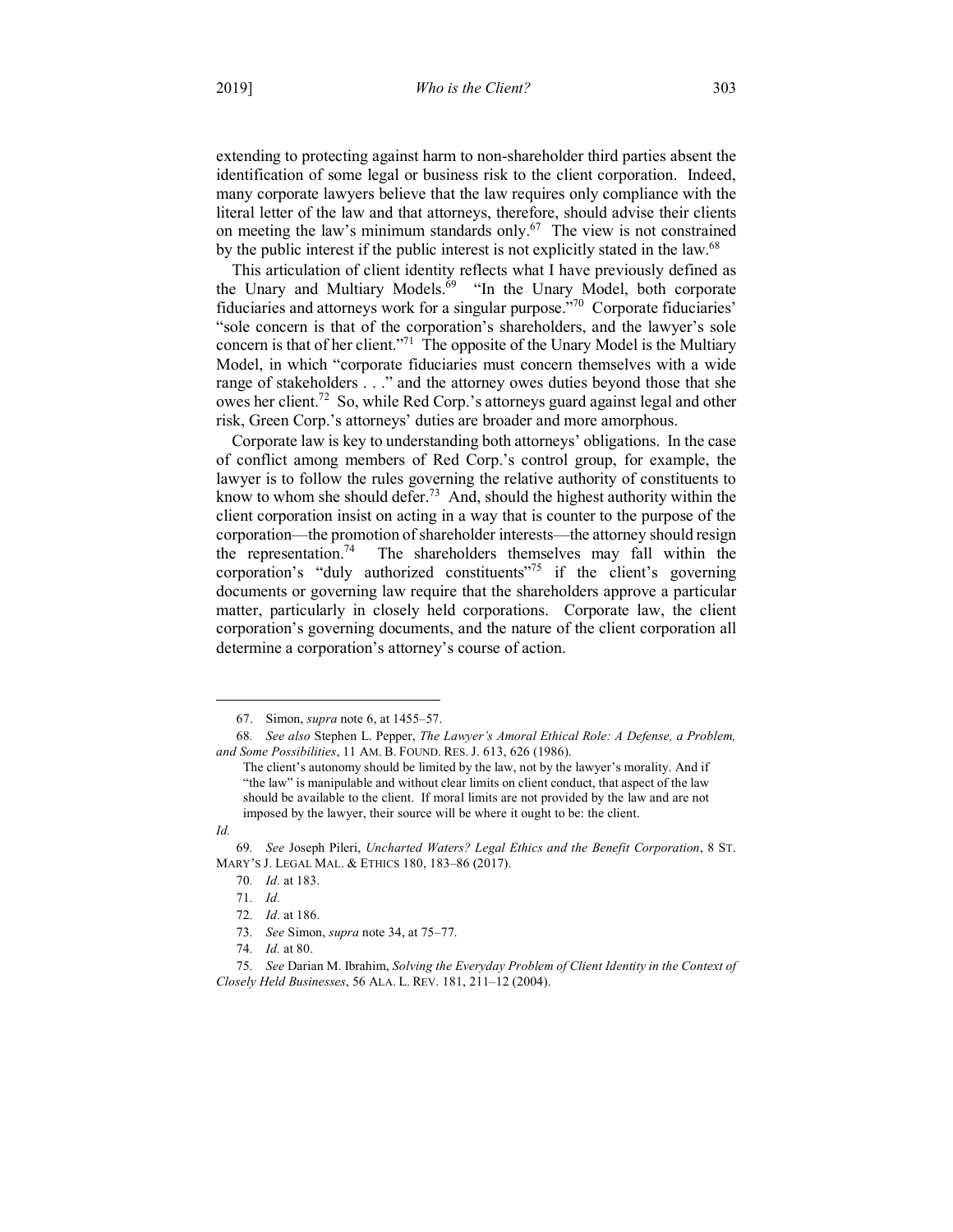In the case of both Green Corp. and Red Corp., the lawyer will define the client as the organization. Though the identity of the client will not differ between the two, corporate law will affect who speaks for each corporation and set the bounds of the attorney's role. This leads to certain obligations that arise in the event that the client is ignoring or subverting its chosen purpose. The outcome of the obligation to protect these constituents' interests is explored in several specific situations below.

#### *B. Nonprofit Lawyers*

Attorneys have a unique set of obligations when representing nonprofit and charitable organizations. Rather than promoting the interests of shareholders, nonprofit charities exist to further a charitable purpose.<sup>76</sup> Nonprofit directors owe a duty of obedience to carry out the organization's stated mission.<sup>77</sup> Unlike corporations, nonprofit organizations are not accountable to their beneficiaries; the state rather than the beneficiaries plays the central role in ensuring that these organizations are complying with their stated purpose.<sup>78</sup> The duty of obedience exists to supplement the duties of care and loyalty and to hold charitable directors to their organizational purpose.<sup>79</sup>

The duty of obedience informs the nonprofit attorney's obligations much in the way fiduciary duties inform the corporate attorney's work. The nonprofit attorney must take the mission of her client as defined by the organization's governing documents into account when defining her duties.<sup>80</sup> The attorney's commitment to their nonprofit clients requires that she work on behalf of that mission.<sup>81</sup> She must also be mindful that the nonprofit organization has no owners and that its beneficiaries have no direct role in monitoring the organization's activities. Because this role is delegated to the state and federal governments, the nonprofit attorney must advise her client in the context of those regulatory schemes. $82$  The government defines how the organization may further its purpose and the risk for failing to do so, both of which factor into the attorney's obligations.

 <sup>76.</sup> RESTATEMENT OF THE LAW OF CHARITABLE NONPROFIT ORGS. § 1.01 (AM. LAW INST., Tentative Draft No. 1, 2016).

<sup>77.</sup> David S. Walker, *A Consideration of an LLC for a 501(C)(3) Nonprofit Organization*, 38 WM. MITCHELL L. REV. 627, 660 (2012). *But see* RESTATEMENT OF THE LAW OF CHARITABLE NONPROFIT ORGS. § 305 (AM. LAW INST., Tentative Draft No. 1, 2018) (allowing directors to amend governing documents and mission statement from time to time).

<sup>78.</sup> Simon, *supra* note 34, at 112–13.

<sup>79.</sup> Lumen N. Mulligan, *What's Good for the Goose Is Not Good for the Gander: Sarbanes-Oxley-Style Nonprofit Reforms*, 105 MICH. L. REV. 1981, 1985 (2007).

<sup>80.</sup> Paul R. Tremblay, *The Ethics of Representing Founders*, 8 WM. & MARY BUS. L. REV. 267, 334–35 (2017); Walker, *supra* note 77, at 660.

<sup>81.</sup> Walker, *supra* note 77, at 660.

<sup>82</sup>*. See* Simon, *supra* note 34, at 112–13.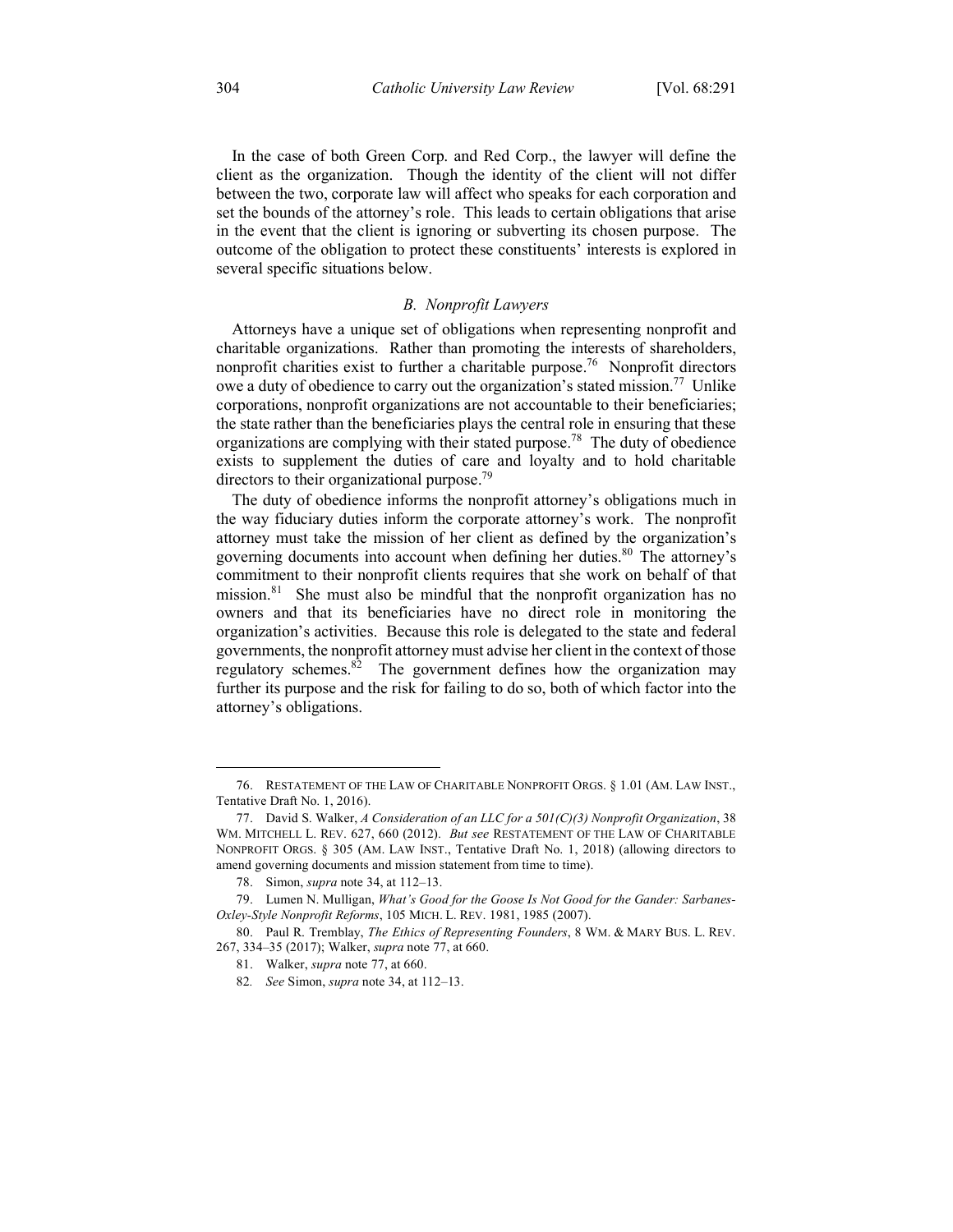# *C. Government Lawyers*

Lawyers for the government similarly draw from the legal framework in which their clients operate. Government lawyers not only have clients who serve the public interest, but these attorneys are to represent the public interest themselves.<sup>83</sup> The role that government attorneys play has often been described as that of "gatekeeper": attorneys use their position "to halt malfeasance by decisionmakers and prevent harm to . . . third parties<sup>384</sup> and promote the public interest.<sup>85</sup> As gatekeepers, government lawyers should recognize that they have a higher obligation than their colleagues to represent the public interest.<sup>86</sup> Government attorneys, therefore, balance their obligations to their clients against this mandate to not cause harm to the public.

Defining the client's identity is a difficult task for the government lawyer. The government lawyer is usually employed by and reports to individuals within executive agencies, who are under the ultimate control of the executive, but tasked with executing laws passed by the legislature, all of whom are ultimately accountable to the public. The Federal Bar Association has held that the particular agency that employs the attorney is the proper articulation of client identity.<sup>87</sup> However, government lawyers are also said to represent the public interest.88 The attorney must, therefore, keep in mind the larger structures of government, including checks and balances among the branches and the agency's role within that structure.<sup>89</sup> This requires that the government attorney carry out her work "in a manner that is not clearly inconsistent with lawful requirements[,]" a duty that goes above and beyond those of private attorneys.<sup>90</sup>

Government lawyers face certain obstacles when deciphering their ethical duties—namely, that ethical rules are designed primarily for litigators in the private bar<sup>91</sup> and that the definition of "the public interest" is difficult to define.<sup>92</sup> These attorneys must "identify the public interest in regard to the particular legal problems faced by them in their work as government attorneys."<sup>93</sup>

<u>.</u>

93*. Id.*

<sup>83</sup>*. See* Berenson, *supra* note 20, at 789.

<sup>84.</sup> Note, *Government Counsel and Their Obligations*, 121 HARV. L. REV. 1409, 1411 (2008).

<sup>85</sup>*. Id.* at 1412.

<sup>86</sup>*. See* Berenson, *supra* note 20, at 794.

<sup>87.</sup> Honorable Charles Fahy, *The Government Client and Confidentiality: Opinion 73-1*, 32 FED. B.J. 71, 72 (1973).

<sup>88</sup>*. See* Berenson, *supra* note 20, at 789.

<sup>89.</sup> Kathleen Clark, *Government Lawyers and Confidentiality Norms*, 85 WASH. U. L. REV. 1033, 1056–62 (2007).

<sup>90.</sup> Jeffrey Rosenthal, *Who is the Client of the Government Lawyer?*, *in* ETHICAL STANDARDS IN THE PUBLIC SECTOR 28 (Patricia E. Salkin ed., 2d ed. 2008).

<sup>91.</sup> Clark, *supra* note 89, at 1038.

<sup>92.</sup> Berenson, *supra* note 20, at 814.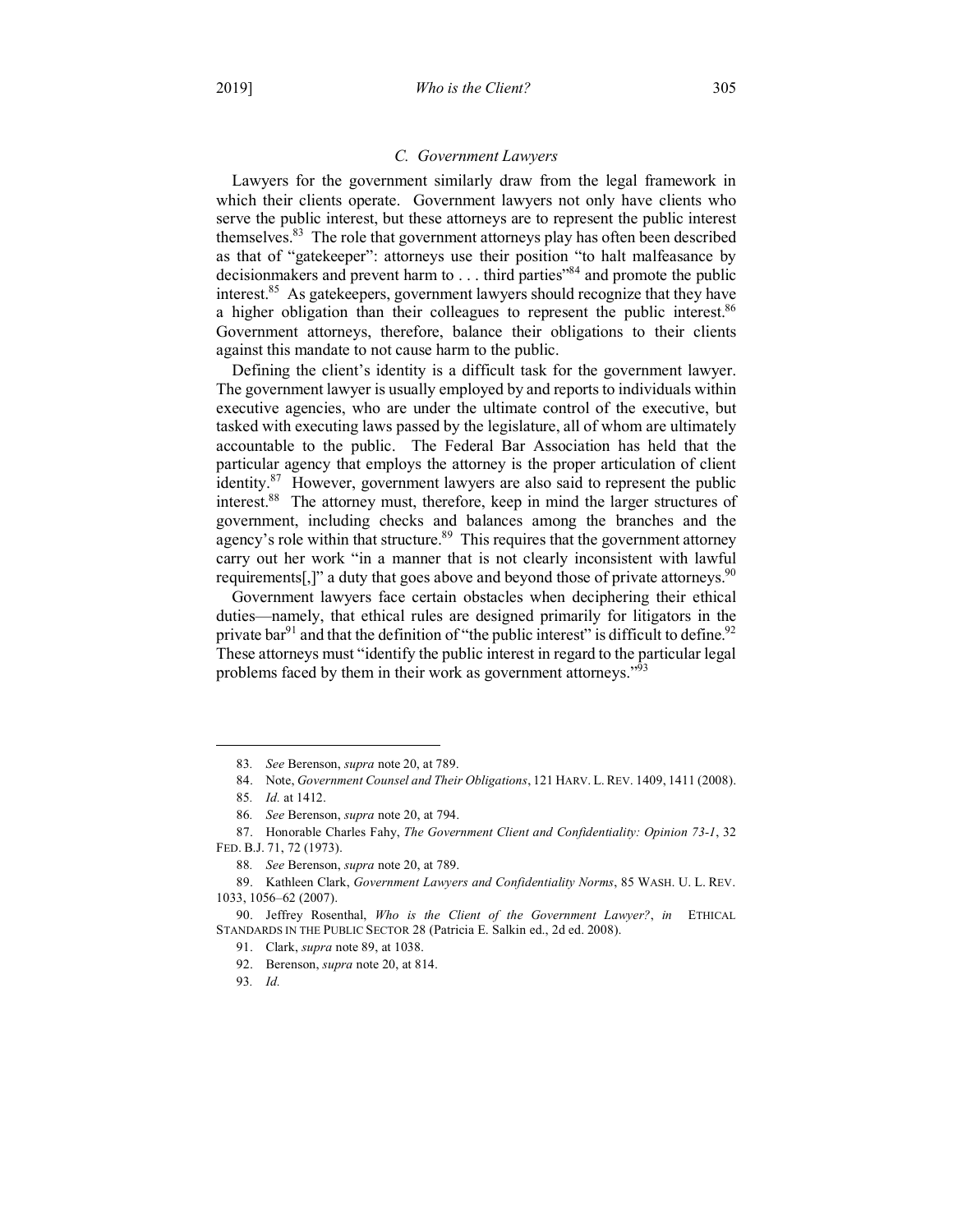# II. INTERPRETATIONS OF SPECIFIC OBLIGATIONS REFLECT LAW GOVERNING CLIENT ORGANIZATIONS

As a result of the interplay between substantive law and legal ethics, attorneys may have different professional responsibility obligations depending on the identity of their client. Substantive law can aid attorneys in answering the following questions: How strong or weak are confidentiality obligations? Are there situations in which an attorney can or may report client activity without violating confidentiality, and to whom? What is the scope of advice that the attorney is required to give? Might the attorney be liable to nonclient third parties for client activity? The following sections attempt to answer those questions for attorneys representing corporations, nonprofit organizations, and government agencies; later sections draw on that analysis to interpret attorneys' obligations when representing benefit corporations.

# *A. Confidentiality and Reporting*

Chief among any lawyer's obligations is the duty to retain client confidentialities.<sup>94</sup> Model Rule 1.6 states that "[a] lawyer shall not reveal information relating to the representation of a client unless the client gives informed consent, the disclosure is impliedly authorized in order to carry out the representation or the disclosure is permitted by [this rule]."95 Although all attorneys are bound by confidentiality, attorneys balance their confidentiality obligations against the law governing their client organization. As a result, confidentiality protections may be stronger or weaker depending on the identity of the client.

In the organizational context, any information the attorney receives will come from individuals; it is, therefore, important that both the attorney and the person divulging information understand when those communications are confidential and with whom information relayed can be shared. Those within the client's "circle of confidentiality" may share confidential information with the corporation's attorney themselves, for example, without entering into an attorney-client relationship, and an attorney is then free to share that information within that circle.<sup>96</sup>

Confidentiality concerns are of particular interest for attorneys who identify constituents acting unlawfully or in a way that violates the organization's legal purpose. If a corporate client's purpose is defined as furthering the interests of its shareholders, it is necessary to ask what obligations an attorney has if she

<u>.</u>

<sup>94.</sup> MODEL RULES OF PROF'L CONDUCT r. 1.6 (AM. BAR ASS'N 2018).

<sup>95</sup>*. Id.*

<sup>96.</sup> Paul R. Rice, *Attorney-Client Privilege: The Eroding Concept of Confidentiality Should Be Abolished*, 47 DUKE L.J. 853, 874–76 (1998). Over time, the circle of confidentiality has expanded from communications made under conditions of secrecy to "anyone within the corporate structure whose duties related to the issues upon which the attorney was asked to render legal assistance." *Id.*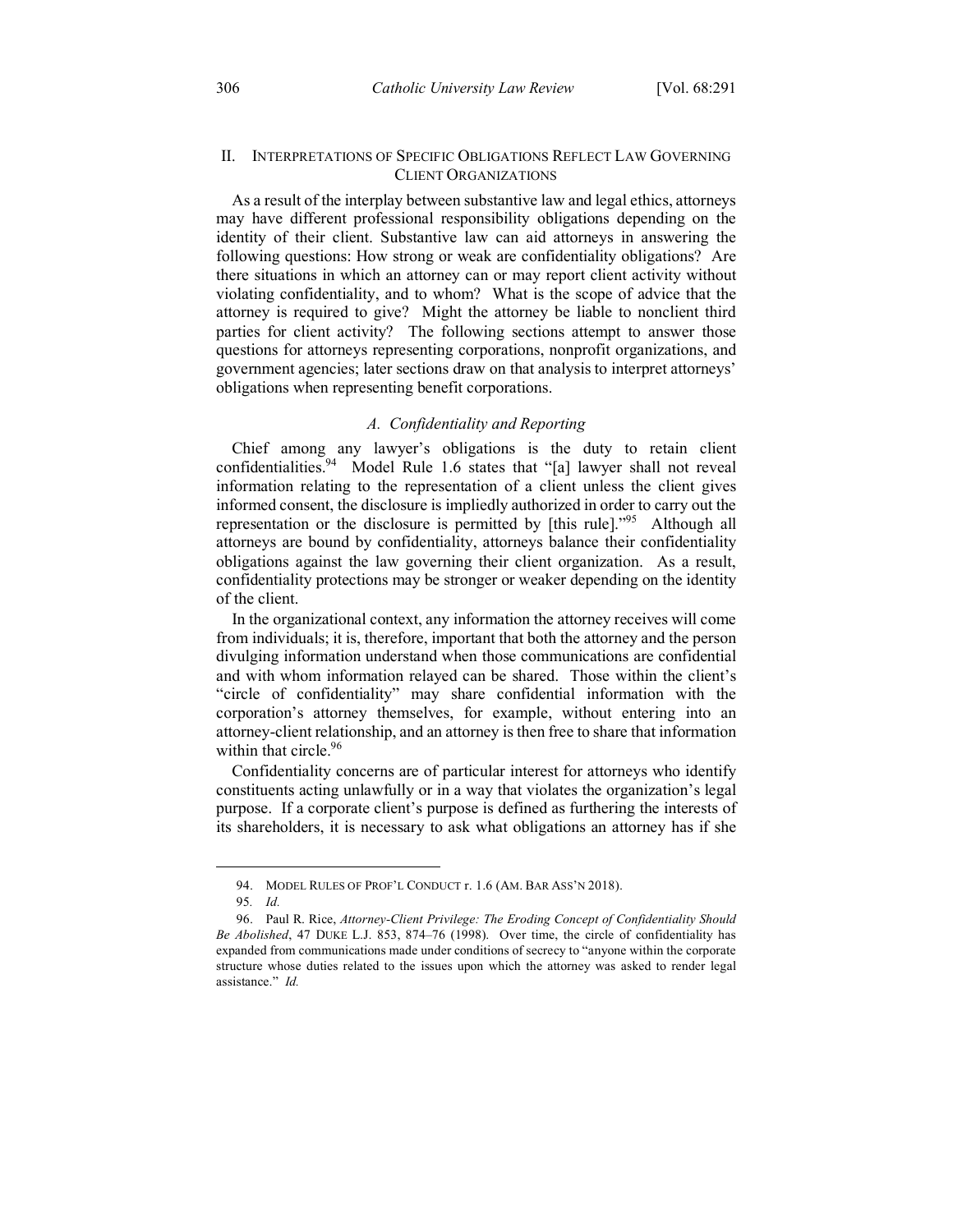knows or believes that one of her client's officers or directors is violating one of their duties to the client's shareholders. Model Rule 1.13 generally provides procedures for an attorney who:

knows that an officer, employee or other person associated with the organization is engaged in action . . . that is a violation of a legal obligation to the organization, or a violation of law that reasonably might be imputed to the organization, and that is likely to result in substantial injury to the organization. $97$ 

The lawyer first *shall* refer the matter to the highest authority in the organization "[u]nless the lawyer reasonably believes that it is not necessary in the best interest of the organization to do so[.]"98 If that authority fails to act, in certain circumstances, the lawyer *may* reveal the information to a third party even though such revelation would otherwise violate the prohibition against disclosing confidential information.<sup>99</sup>

The Sarbanes-Oxley Act of 2002 (SOX),<sup>100</sup> passed in the wake of the Enron scandal, adds additional reporting requirements for attorneys that come under the SEC's jurisdiction (generally, those representing publicly traded companies).<sup>101</sup> SOX rules add to, rather than preempt, state ethical duties.<sup>102</sup> SOX places two requirements on attorneys who identify certain material violations: (1) disclosing confidential information regarding material violations of law to persons of authority within the client corporation (reporting up); and (2) disclosing such information outside the corporation under certain  $circumstances$  (reporting out).<sup>103</sup> The rules promulgated under SOX first require that attorneys who "become[] aware of evidence of a material violation by the

 <sup>97.</sup> MODEL RULES OF PROF'L CONDUCT r. 1.13 (AM. BAR ASS'N 2018). 98*. Id.*

Rule 1.13 . . . despite its mandatory language, contains a number of important limitations and qualifications (or should we say loopholes) that give lawyers wide discretion, making enforcement difficult. These include: (1) the actual knowledge standard as the trigger for the lawyer's duty; (2) a definitive "violation" rather than evidence of a violation or a potential violation; (3) the requirement that the violation be "related to the representation;" (4) the requirement that the violation "is likely to result in substantial injury" rather than simply being "material;" (5) the requirement that the substantial injury be "to the organization," ignoring the situations in which only third persons are harmed by the illegality; (6) the exception to the reporting up duty if the lawyer "reasonably believes that it is not necessary in the best interests of the organization to do so;" and (7) the limitation that lawyers need to report to the "highest authority" only "if warranted by the seriousness of the matter."

Cramton et al., *supra* note 21, at 739 (citations omitted).

<sup>99.</sup> MODEL RULES OF PROF'L CONDUCT r. 1.13(c) (AM. BAR ASS'N 2018).

<sup>100.</sup> Sarbanes-Oxley Act of 2002, Pub. L. No. 107-204, 116 Stat. 745 (2002) (codifed as amended in scattered sections of 15 U.S.C.).

<sup>101</sup>*. See generally* Cramton et al., *supra* note 21, at 727–28, 740–51 (discussing when an attorney is "'appearing and practicing' before the SEC").

<sup>102</sup>*. See id.* at 788–92.

<sup>103.</sup> 15 U.S.C. § 7245 (2006).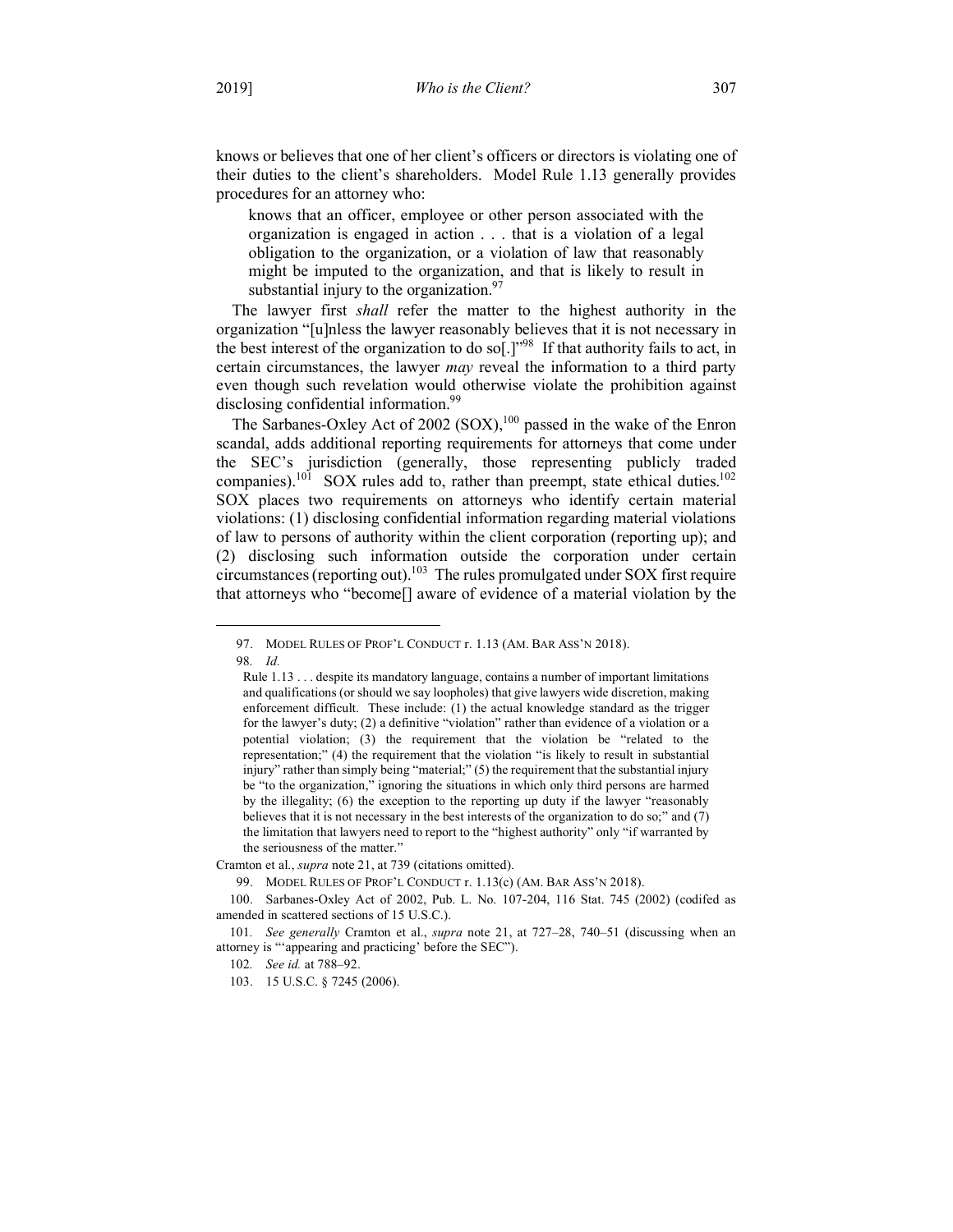issuer . . . report such evidence to the issuer's chief legal officer (or the equivalent thereof) or to both the issuer's chief legal officer and its chief executive officer."<sup>104</sup> Should the attorney "reasonably believe[] that the chief legal officer . . . has [not] provided an appropriate response within a reasonable time, the attorney shall report the evidence of a material violation to" the client's board's audit committee, another appropriate committee, or the board of directors itself.<sup>105</sup> These constitute the attorney's reporting up duties. The attorney may also reveal evidence of material violations to the SEC without the client's permission should the attorney reasonably believe it necessary to prevent the client from committing a material violation that is likely to cause substantial injury to the financial interest or property of the client or investors, or to rectify the consequences of such a material violation.<sup>106</sup> These constitute the attorney's optional reporting out procedures.

In order to satisfy their ethical obligations in the event of a breach of a duty to a shareholder, attorneys must understand whether fiduciary violations fall within the definition of activities that trigger obligations under either the Model Rules or SOX. But, before getting to that question, the attorney must first make a determination that there is a breach at all. Identifying a breach of fiduciary duty is difficult. It is accepted that the attorney's presumption of deference to corporate management is overcome when the manager is engaging in activity that either is illegal or threatens the corporation with serious harm.<sup>107</sup> However, the business judgment rule provides directors with a significant safe harbor when making corporate decisions.<sup>108</sup> Absent clear ethical guidelines, the lawyer's judgment determines whether breaches of fiduciary do or should trump confidentiality.109

The Model Rules provide no such guidelines. Under Model Rule 1.13, the attorney must know of a violation before she has the discretion to report.<sup>110</sup> She must be certain that the behavior in question is a violation of fiduciary duties before bringing that behavior to the board or other appropriate person.<sup>111</sup> The attorney should feel confident that a claim based on these actions will overcome the business judgment rule—a very difficult standard.<sup>112</sup> This is perhaps imaginable in a *Revlon, Inc. v. MacAndrews & Forbes Holdings, Inc.* situation

106. Id. § 205.3(d). The attorney may also report evidence of a material violation to the SEC to prevent the client from committing perjury or other fraud. *Id.*

 <sup>104.</sup> 17 C.F.R. § 205.3(b)(1) (2018).

<sup>105</sup>*. Id.* § 205.3(b)(3). Alternatively, the lawyer may report this evidence to a qualified legal compliance committee should the client corporation have created such a committee. *Id.* § 205.3(c).

<sup>107.</sup> Regan, Jr. & Hall, *supra* note 66, at 2021–29.

<sup>108</sup>*. See* Hanson, *supra* note 59, at 1356.

<sup>109</sup>*. See* Lyman P.Q. Johnson, *Corporate Officers and the Business Judgment Rule*, 60 BUS. LAW. 439, 453–54 (2005).

<sup>110.</sup> MODEL RULES OF PROF'L CONDUCT r. 1.13(b) (AM. BAR ASS'N 2018).

<sup>111</sup>*. Id.*

<sup>112</sup>*. See* Hanson, *supra* note 59, at 1356.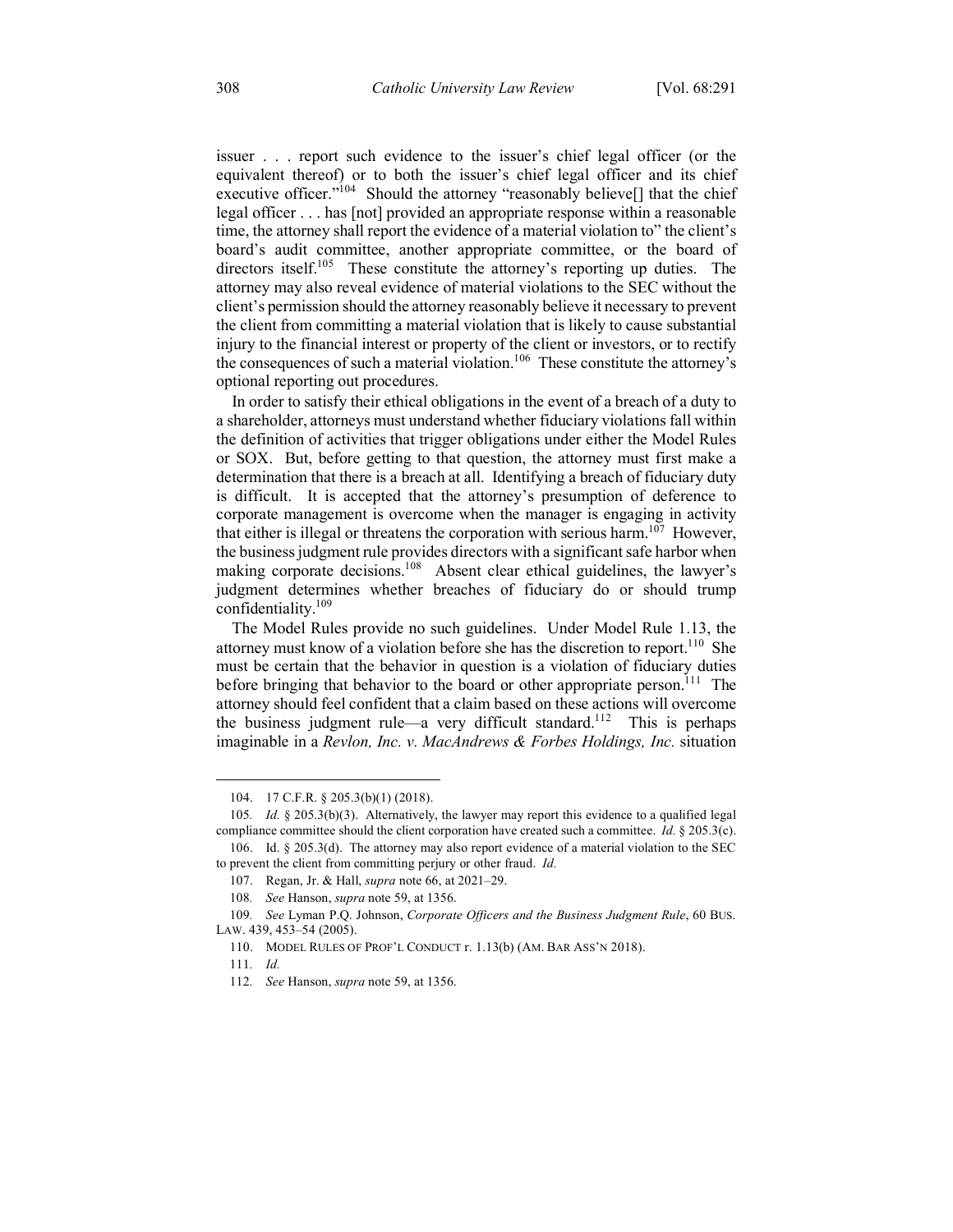in which the board is preparing to reject the highest offer in a competitive bid for the sale of the company.113 Outside of *Revlon*, however, instances in which an attorney is positive that a fiduciary duty is being breached may be rare.<sup>114</sup>

Assuming that the attorney is confident that a breach of fiduciary duty is occurring, she then must determine whether such a breach constitutes "a violation of a legal obligation to the organization, or a violation of law that reasonably might be imputed to the organization, and that is likely to result in substantial injury to the organization<sup>[1]<sup>115</sup> Courts and scholars who have</sup> considered this question have mostly found that a breach of fiduciary duty is not a violation of law, though this is far from settled. In *Santa Fe Industries, Inc. v. Green*, a majority shareholder forced the buyout of minority shareholders for a price that the minority felt was far below market value.<sup>116</sup> Minority shareholders brought a lawsuit against the majority shareholder alleging that a breach of fiduciary duties to the minority violated federal securities laws.117 The Supreme Court found that a breach of the duty of fair dealing to minority stockholders by itself did not fall within the definition of "fraud and deceit" and rejected the minority stockholder claim under securities laws outlawing "fraud and deceit."<sup>118</sup> As applied to fiduciaries generally, most states do not permit an attorney to disclose a breach of fiduciary duty to the beneficiary on grounds that to do so would violate attorney-client confidentiality.<sup>119</sup> Breaches of fiduciary duty are therefore outside the traditional understanding of "lawlessness" that

 <sup>113.</sup> Revlon, Inc. v. MacAndrews & Forbes Holdings, Inc., 506 A.2d 173, 184 (Del. 1986) (holding that once a company is in a competitive bidding situation and sale of the company is inevitable, the board is obligated to accept the highest price for the shareholders). Though the ruling in *Revlon* applies only in a narrow set of circumstances, it is often referenced to support the notion that Delaware corporate law requires corporate management to favor the economic interests of its shareholders above all other concerns. *See, e.g.*, Kevin V. Tu, *Socially Conscious Corporations and Shareholder Profit*, 84 GEO. WASH. L. REV. 121, 133–34 (2016); P.M. Vasudev, *The Stakeholder Principle, Corporate Governance, and Theory: Evidence From the Field and the Path Onward*, 41 HOFSTRA L. REV. 399, 419 (2012).

<sup>114.</sup> Ethan G. Stone, *Business Strategists and Election Commissioners: How the Meaning of Loyalty Varies with the Board's Distinct Fiduciary Roles*, 31 J. CORP. L. 893, 898–99 (2006) ("It is very difficult to prove that a fiduciary acted for an improper purpose. Courts have, accordingly, identified objective conflicts of interest that cast enough doubt on a fiduciary's motives to establish a 'per se' case for breach without any need to convince the judge of the fiduciary's actual state of mind.").

<sup>115.</sup> MODEL RULES OF PROF'L CONDUCT r. 1.13(b) (AM. BAR ASS'N 2018).

<sup>116.</sup> Santa Fe Indus., Inc. v. Green, 430 U.S. 462, 465–67 (1977).

<sup>117</sup>*. Id.*

<sup>118</sup>*. Id.* at 471–74. Some states have held that a breach of fiduciary duty is itself a form of fraud. *See, e.g.*, Steelvest, Inc. v. Scansteel Serv. Ctr., Inc., 807 S.W.2d 476, 487–88 (Ky. 1991).

<sup>119</sup>*. See* Kennedy Lee, *Representing the Fiduciary: To Whom Does the Attorney Owe Duties?*, 37 ACTEC L.J. 469, 489 (2011). Washington does allow attorneys to disclose information about a breach of fiduciary duty to beneficiaries of court-appointed fiduciaries. *Id.* at 492.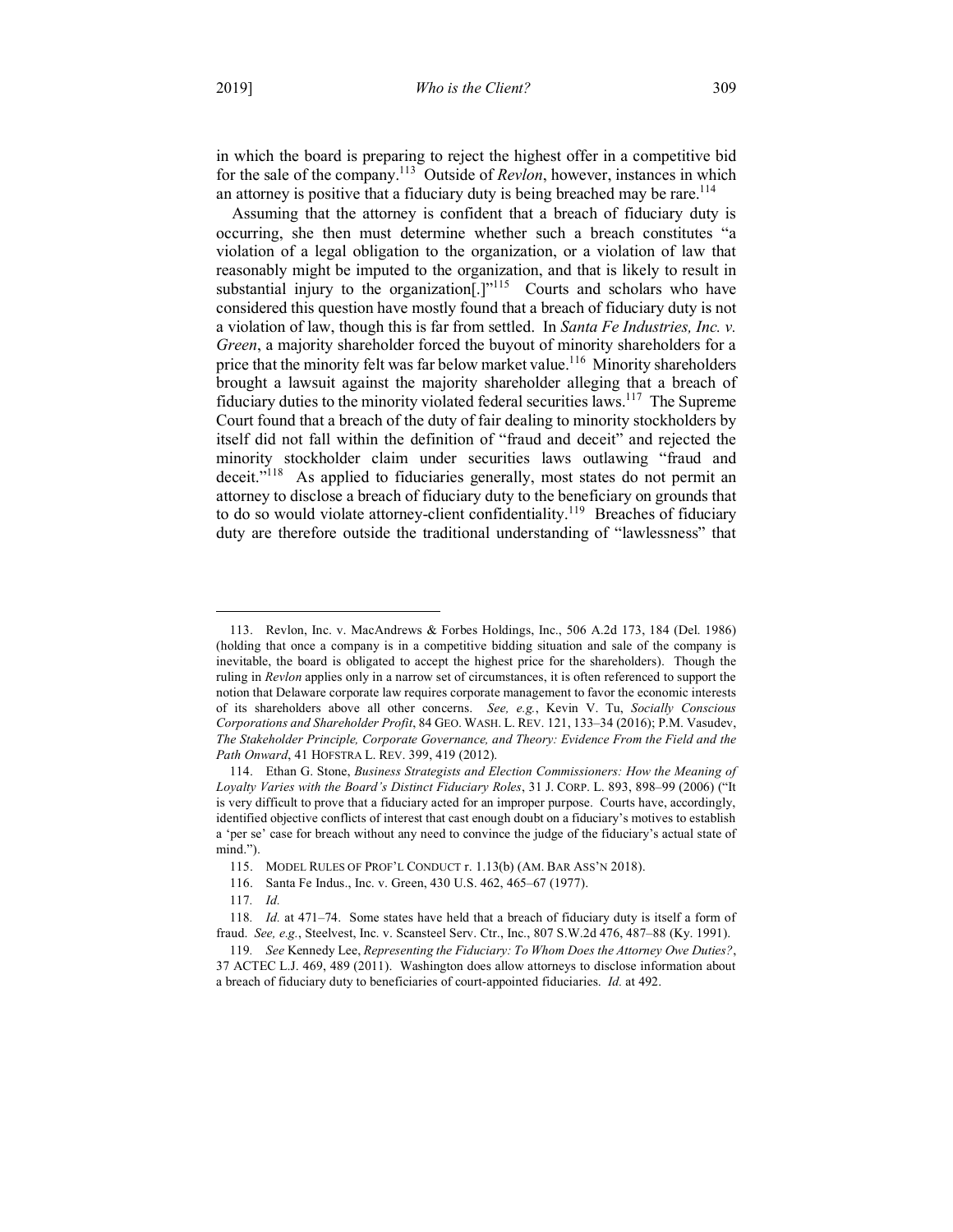trigger reporting duties, and attorneys generally limit those triggers to violations of criminal and regulatory laws.<sup>120</sup>

The general lack of inclusion of a breach of fiduciary within the triggering activities of Model Rule 1.13 is seemingly at odds with the "Framework of Dealing" conceptualization of client identity. Shareholder primacy says that duties to shareholders—the corporation's primary beneficiaries—are supremely important under corporate law.<sup>121</sup> If the attorney ultimately owes a duty to the laws and norms governing her client, a violation of those duties should be of utmost importance. The "Framework of Dealing" would, therefore, require attorneys to interpret Model Rule 1.13 to report up any known fiduciary violations. Is this not a potential injury to the corporation itself, which exists to further the interests of its beneficiaries? Not including violations of fiduciary duties among the activities that lawyers must report up would be to put the interests of individual directors, officers, or whoever else benefits from the volatile act over the interests of the corporation's shareholders.<sup>122</sup>

The attorney's obligations under SOX in the event of a fiduciary violation are clearer. Under the regulations implementing SOX, a "material violation" includes "a material breach of fiduciary duty arising under United States federal or state law, or a similar material violation of any United States federal or state law."<sup>123</sup> This provision was added to specifically address the perception, arising from *Santa Fe Industries*, among others, that state ethical rules did not require attorneys to report breaches of fiduciary duty.<sup>124</sup>

When representing a publicly traded company, the attorney will have to undertake the analysis of whether behavior amounts to a breach discussed above. However, under SOX, the attorney only needs "evidence," rather than knowledge, of such a breach, and once the attorney has such evidence, she is required to report it up the corporate ladder.<sup>125</sup> For attorneys representing public

MODEL RULES OF PROF'L CONDUCT r. 1.6(b)(2)–(3) (AM. BAR ASS'N 2018).

 <sup>120.</sup> Simon, *supra* note 6, at 1465. On the other hand, Rutherglen argues that attorneys for a closely held corporation are required to act to protect the interests of shareholders, including reporting breaches of fiduciary duties. *See* Rutherglen, *supra* note 15, at 163–64. Model Rule 1.6 permits attorneys to disclose information

to prevent the client from committing a crime or fraud that is reasonably certain to result in substantial injury to the financial interests or property of another and in furtherance of which the client has used or is using the lawyer's services [or] to prevent, mitigate or rectify substantial injury to the financial interests or property of another that is reasonably certain to result or has resulted from the client's commission of a crime or fraud in furtherance of which the client has used the lawyer's services[.]

<sup>121.</sup> Smith, *supra* note 58, at 278.

<sup>122.</sup> Simon, *supra* note 14, at 511.

<sup>123.</sup> 17 C.F.R. § 205.2(i) (2018). "*Breach of fiduciary duty* refers to any breach of fiduciary or similar duty to the issuer recognized under an applicable Federal or State statute or at common law, including but not limited to misfeasance, nonfeasance, abdication of duty, abuse of trust, and approval of unlawful transactions." *Id.* § 205.2(d).

<sup>124.</sup> Cramton et al., *supra* note 21, at 806 n.319.

<sup>125.</sup> 17 C.F.R. § 205.3(b)(1).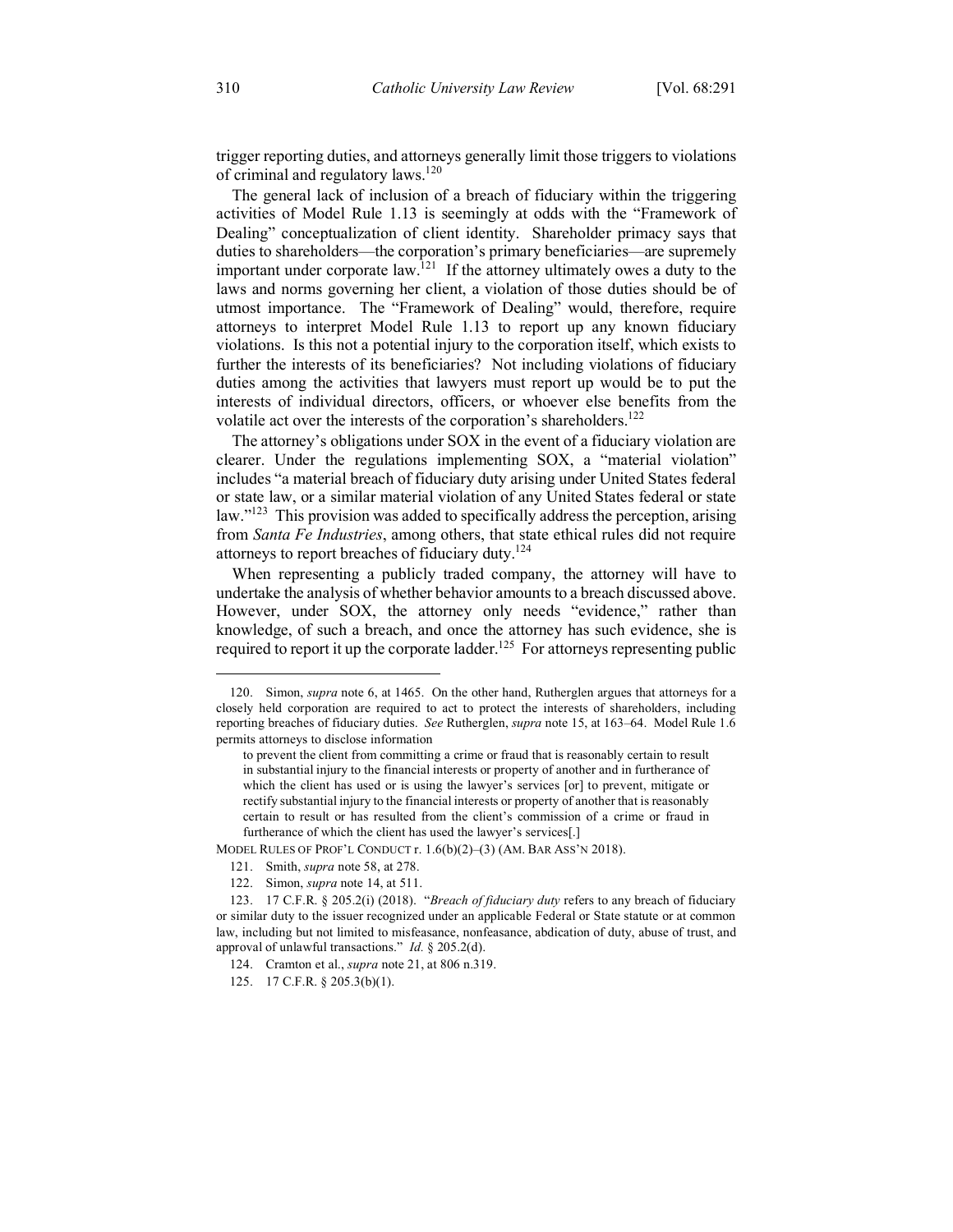corporations or otherwise practicing before the  $SEC.126$  it appears that the attorney has no choice but to report evidence of breaches of fiduciary duty to the chief legal officer or board of directors, though she has discretion over whether to report such evidence to the  $SEC.127$  These requirements reflect the seriousness which with Congress and the SEC view violations of fiduciary duty. Under SOX, these violations are on par with other unlawful activities and merit that confidentiality be overridden to protect shareholders.

A final question for attorneys is whether, if the attorney may report a breach of fiduciary duty up the corporate ladder, she may also report that breach to shareholders. Under the Model Rules, again, it is not clear that attorneys have any reporting obligations in the event of a breach of fiduciary duty and, even if they do, the standard for reporting them is high and the attorneys retain discretion to do.<sup>128</sup> Nonetheless, should an attorney feel confident that a breach is happening and feel obligated to report that breach, Model Rule 1.13 allows for disclosure to shareholders in certain situations.<sup>129</sup> In closely held corporations, for example, shareholders are limited to a small, definable class which retains the ability to make decisions within the company.<sup>130</sup> Disclosure of a breach to them, then, comports with Model Rule 1.13's call to report to the "highest authority that can act on behalf of the organization as determined by applicable law." $131$  In corporations where the shareholders' ability to direct corporate action is more limited than in a closely held corporation, disclosure beyond the board of directors would likely be prevented by Model Rule 1.6.<sup>132</sup> The attorney must, therefore, evaluate the breach in the context of the structure

*Id.*

 <sup>126</sup>*. See* Cramton et al., *supra* note 26, at 740–51 (discussing when an attorney is "'appearing and practicing' before the SEC").

<sup>127</sup>*. Id.* at 751–52, 764, 786–87.

<sup>128.</sup> MODEL RULES OF PROF'L CONDUCT r. 1.13 (AM. BAR ASS'N 2018).

<sup>129</sup>*. Id.*

<sup>130.</sup> Rutherglen, *supra* note 15, at 163–64.

<sup>131.</sup> MODEL RULES OF PROF'L CONDUCT r. 1.13(b) (AM. BAR ASS'N 2018).

<sup>132.</sup> Miriam P. Hechler, *The Role of the Corporate Attorney within the Takeover Context: Loyalties to Whom?*, 21 DEL. J. CORP. L. 943, 959–60 (1996) .

Rule 1.13 appears to restrict attorneys from disclosing fiduciary violations to shareholders, arguably the constituency most deserving of protection in takeover situations. The Rule stresses that the attorney should move cautiously 'in the best interest of the organization,' minimize any 'disruption,' and reduce the risk of revealing information to 'persons outside the organization. The text does not clarify whether shareholders are considered persons 'outside the organization.' The Rule goes on to say, however, that the attorney may reveal misconduct to 'the highest authority that can act on behalf of the organization.' As shareholders lack the authority to act on behalf of the corporation, this language would appear to preclude disclosure to shareholders. Thus, under the current framework, 'the strongest action a lawyer may take is to resign, but resignation must be triggered by harm to the corporation, not to third parties.' The Rule fails to state with clarity whether shareholders are to be considered the attorney's 'client' or mere third parties.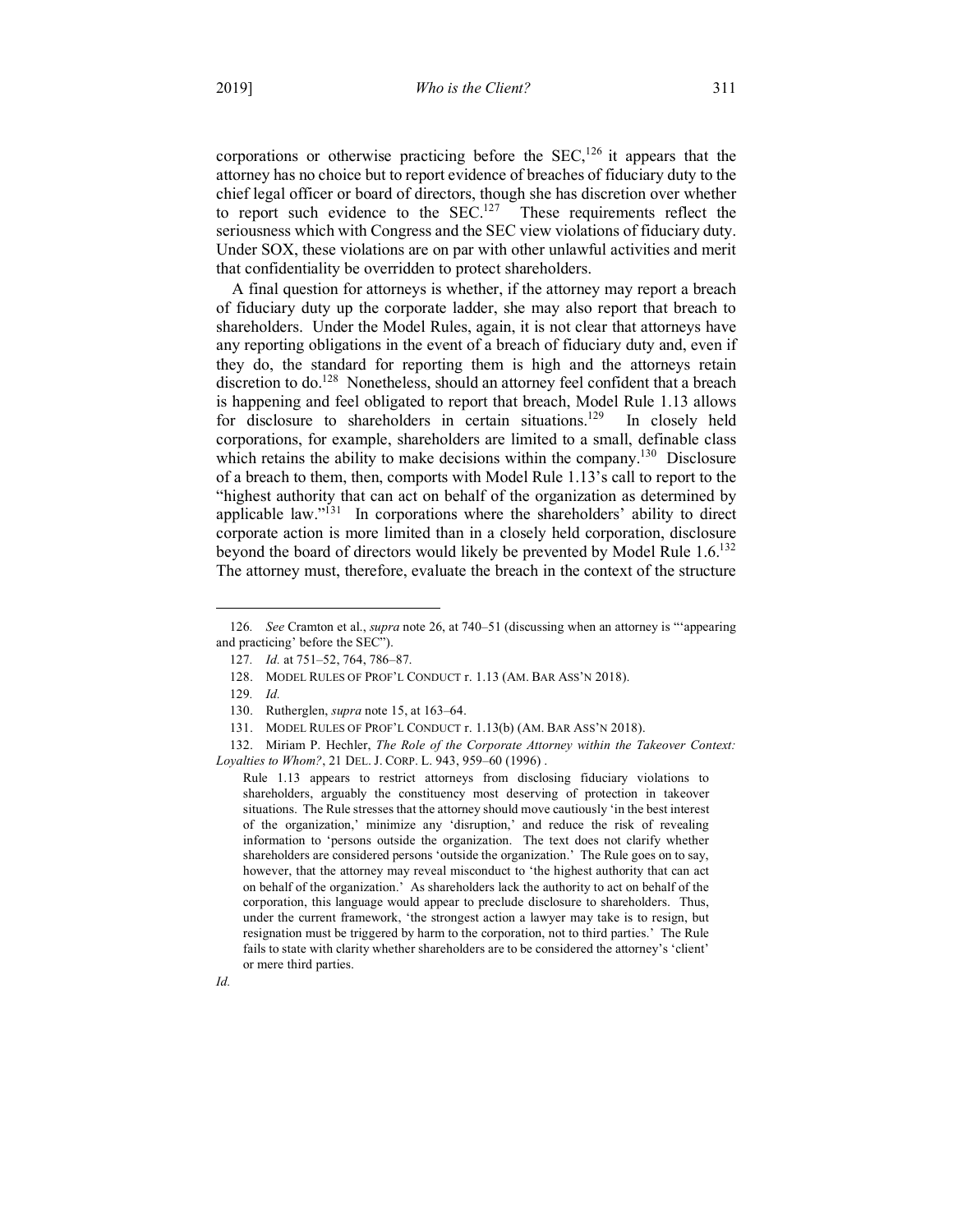of her client organization and decide whether confidentiality requirements trump her ability to report potential violations of law. Given that confidentiality is not discretionary, while reporting is, and given the difficulties in identifying when a breach of fiduciary duty would be reportable at all, it is unlikely the rules permit, much less require, disclosure of fiduciary violations to shareholders in most situations other than in closely held corporations where there is unity between management and ownership.<sup>133</sup> SOX, on the other hand, limits its reporting obligations and options to certain officers and directors of the client and the SEC.134 This perhaps makes sense in the context of public companies: shareholder disclosure would be nearly tantamount to public disclosure.<sup>135</sup> Overwhelmingly, confidentiality protections are strict in the traditional corporate context.

When representing a nonprofit organization, attorneys balance confidentiality obligations against their client's charitable mission. Though a failure to further its mission would certainly be a violation of organizational purpose, a failure to further the nonprofit organization's mission is distinct from a breach of fiduciary duty. Unlike corporate law, nonprofit organizations' missions are policed by state attorneys general and the Internal Revenue Service (IRS) rather than owners or beneficiaries of the organization.<sup>136</sup> Breaches of duties, the failure to diligently pursue a charitable mission, and deviations from the nonprofit organization's lawful mission are all subject to enforcement actions by both the IRS and state attorneys general.<sup>137</sup> Corporate law, on the other hand, leaves enforcement of corporate duties to shareholders.<sup>138</sup> Failure to promote the mission should fall within the traditional set of unlawful behaviors that trigger Model Rule 1.13 responsibilities, though there is little case law and few examples of this. Because the failure to further a charitable mission is a violation of state and federal law, there are more onerous reporting requirements on nonprofit and tax-exempt organizations than are required of corporations, particularly those that are privately held.<sup>139</sup> The New York State Attorney General's 2018 lawsuit against the Donald J. Trump Foundation, for example, accused the charity of "persistent violation[s] of state and federal law," including "improper and extensive political activity, repeated and willful self-dealing transactions, and failure to follow basic fiduciary obligations or to implement

 <sup>133</sup>*. See generally* Paul J. Sigwarth, Note, *It's MY Privilege and I'll Assert It If I Want to: The Attorney-Client Privilege in Closely-Held Corporations*, 23 J. CORP. L. 345 (1998) (discussing closely-held corporations and attorney-client privilege).

<sup>134</sup>*. See* Rutherglen, *supra* note 15, at 141; Cramton et al., *supra* note 21, at 728, 740.

<sup>135.</sup> Rutherglen, *supra* note 15, at 160.

<sup>136.</sup> Terri Lynn Helge, *Policing the Good Guys: Regulation of the Charitable Sector Through a Federal Charity Oversight Board*, 19 CORNELL J. L. & PUB. POL'Y 1, 11, 13, 17 (2009).

<sup>137</sup>*. Id.* at 13, 18.

<sup>138</sup>*. Id.* at 37.

<sup>139</sup>*. See, e.g.*, 26 U.S.C. § 6033 (2012); CAL. GOV. CODE §§ 12586, 12587 (Deering 2018); CAL. CODE REGS. tit. 11, §§ 301–307, 311, 312 (2018).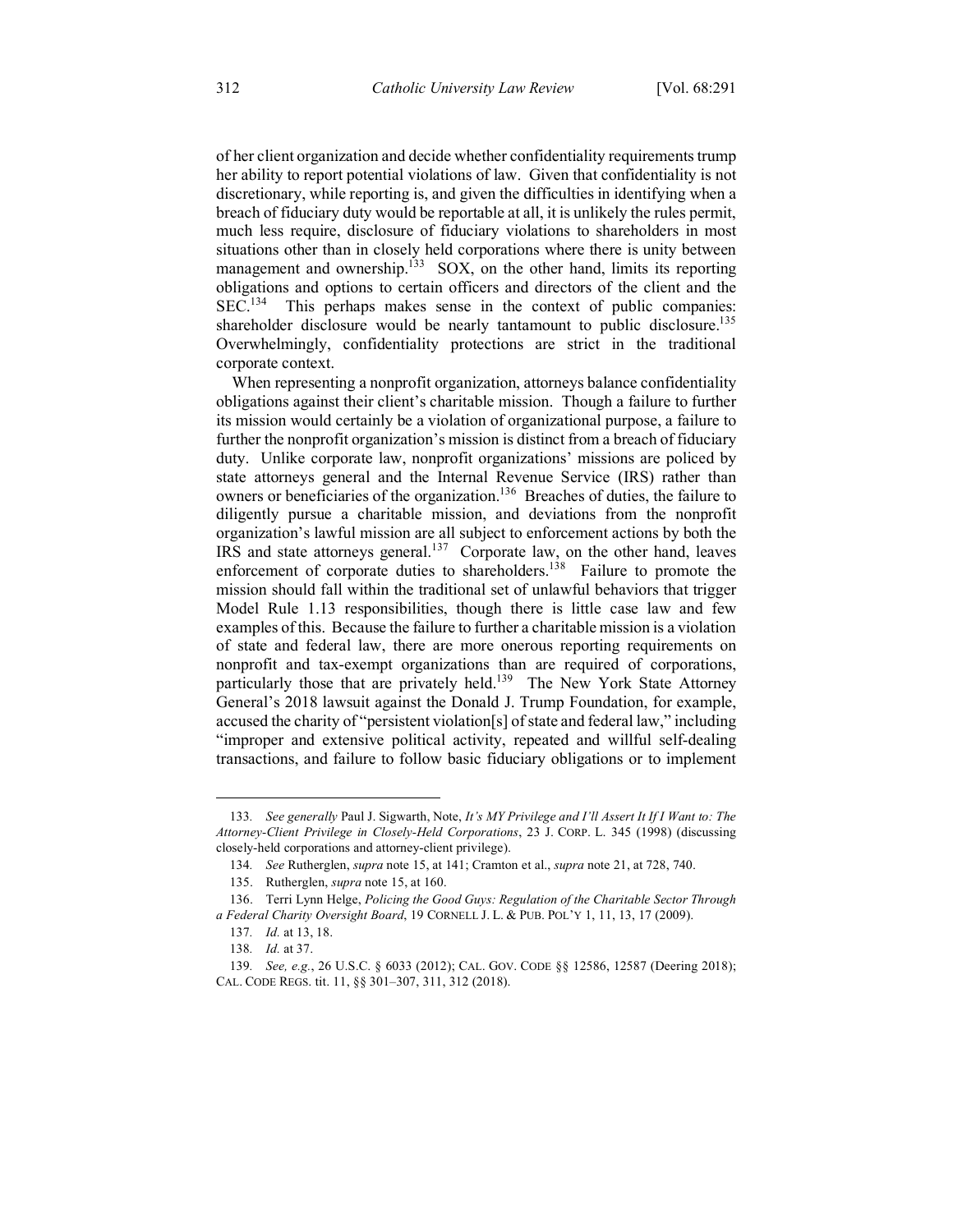even elementary corporate formalities required by law."140 The state's role in regulating charities, and the reporting requirements placed on charities, obviate much of the concern that animates attorney reporting duties under SOX, and attorneys are permitted to exercise their reporting authority under the Model Rules on the grounds that violating the mission is a clear violation of law.

Government attorneys similarly balance confidentiality obligations against furthering the public interest. The public nature of government lawyering requires that confidentiality be limited.<sup>141</sup> The ABA explicitly contemplated this when drafting the Model Rules, saying in a comment: "[W]hen the client is a governmental organization, a different balance may be appropriate between maintaining confidentiality and assuring that the wrongful act is prevented or rectified, for public business is involved."142 The Model Rules contain explicit disclosure requirements for prosecutors.<sup>143</sup> Whistleblowing protections meant to protect government workers from retaliatory firing after reporting unlawful or inappropriate behavior apply to government lawyers.<sup>144</sup> Statutes also create reporting requirements for lawyers who identify misconduct or violations of law within their agency.<sup>145</sup>

Government attorneys struggle separating behavior that is harmful or counter to the public interest from activity with which they disagree. These rules intentionally exclude matters that are not unlawful but which the lawyer nonetheless disagrees with as a matter of policy. In order to eliminate the need for the attorney to use her own moral or political judgment about the public interest to guide her reporting obligations, the rules define reporting obligations in the specific instances mentioned above rather than define what the public interest is.<sup>146</sup> These rules provide that the lawyer can report violations of law,

146. Berenson, *supra* note 20, at 805.

However, it is not necessary for lawyers to be able to identify such a grand, overarching conception of the public interest in order for them to serve the public interest in their role as government attorneys. Rather, lawyers only need to be able to identify the public interest in regard to the particular legal problems faced by them in their work as government attorneys.

*Id.* at 814.

 <sup>140.</sup> Petition for the Petitioner at 1, People v. Trump, 88 N.Y.S.3d 830 (N.Y. Cty. 2018) (No. 541130/2018).

<sup>141.</sup> Clark, *supra* note 89, at 1046–47 (discussing how Freedom of Information Act and other federal statutes require disclosure of government documents unless there is a good reason to prohibit the disclosure).

<sup>142.</sup> MODEL RULES OF PROF'L CONDUCT r. 1.13 cmt 6 (AM. BAR ASS'N 2018).

<sup>143.</sup> MODEL RULES OF PROF'L CONDUCT r. 3.8(g) (AM. BAR ASS'N 2018).

<sup>144.</sup> Robert T. Begg, *Whistleblower Law and Ethics*, *in* ETHICAL STANDARDS IN THE PUBLIC SECTOR 224 (Patricia Salkin ed., 2d ed., 2008). *But see* Jessica Wang, *Protecting Government Attorney Whistleblowers: Why We Need an Exception to Government Attorney-Client Privilege*, 26 GEO.J. LEGAL ETHICS 1063, 1063 (2013) (arguing that clarification is needed when it comes to the roles and responsibilities of government attorneys who must honor the attorney-client privilege and reveal fraudulent activity in the government to further the public interest).

<sup>145.</sup> Begg, *supra* note 144, at 221–22.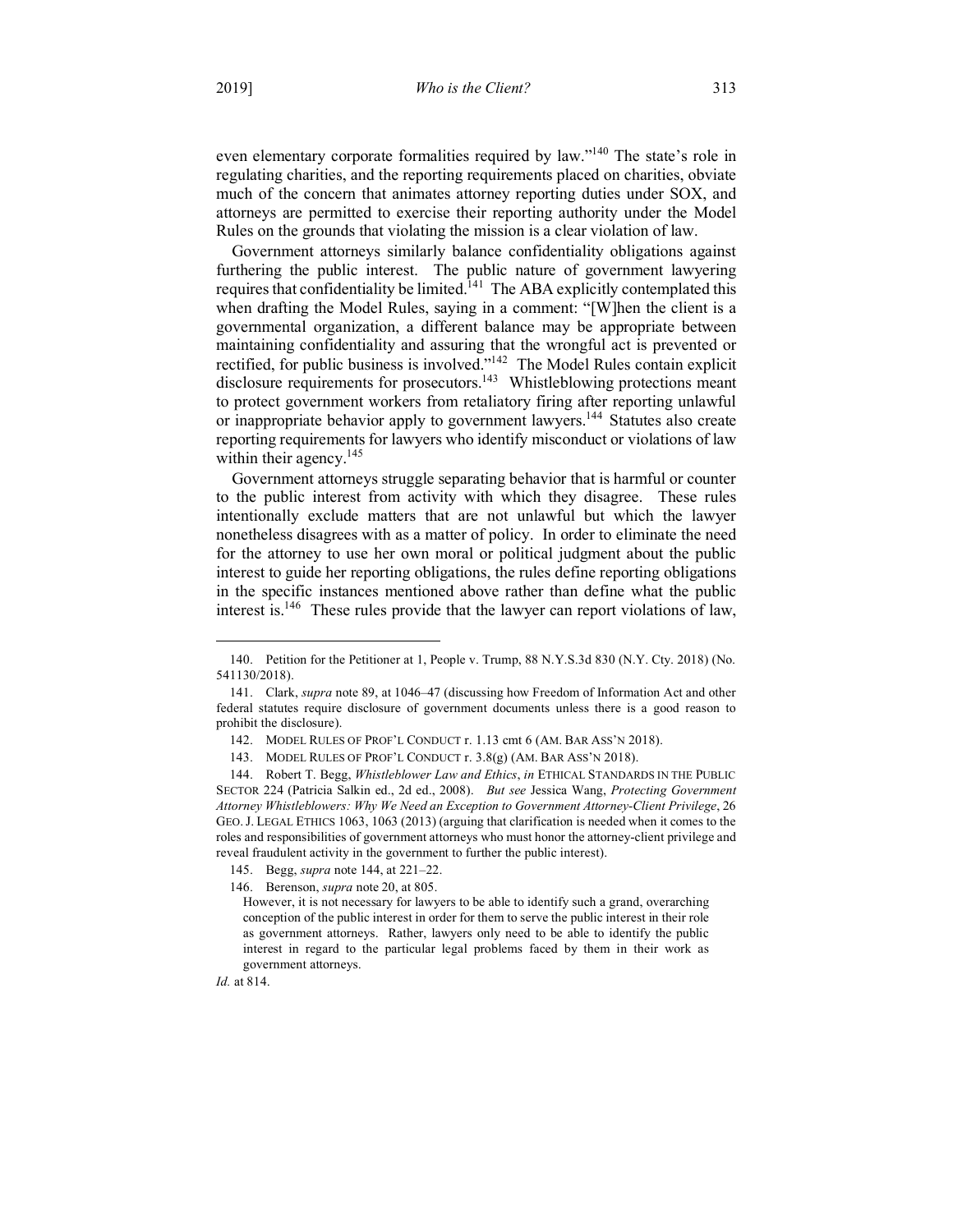but the lawyer would be violating confidentiality if she were to report things that she merely thinks are counter to the public interest.<sup>147</sup>

# *B. Scope of Advice*

Ethical rules also govern the scope of advice that an attorney is required to give her client.<sup>148</sup> Attorneys generally advise their clients on "the means by which the client's objectives are to be accomplished."<sup>149</sup> The Model Rules say that the lawyer must provide her client with the information the client (or the decision-makers within the client in the case of organizational representation) requires to act.<sup>150</sup> An attorney's advice must also be aimed at helping the client fulfill its statutorily mandated objective.<sup>151</sup>

While attorneys are not in an attorney-client relationship with a client corporation's shareholders,<sup>152</sup> directors' fiduciary duties require that attorneys advise corporate clients in such a way as to protect shareholder interests.<sup>153</sup> For attorneys to disregard this information would be to deprive directors of necessary information and potentially participate in harming shareholders. Corporate law has traditionally required that management exercise its discretion to manage the corporation on the basis of adequate information and with appropriate deliberation.<sup>154</sup> The attorney, then, works to ensure that her client's decision-makers have adequate information (either from her or from some other source), that the decision-makers duly deliberate, and that the aforementioned review of information and deliberation is adequately documented.

Under the Unary Model, we would expect that attorneys be required to advise corporate decision-makers on the effects of corporate action on shareholders, but the effects on other constituents and stakeholders to be outside the ambit of required legal advice. Model Rule 2.1 seems to agree, stating that "[i]n rendering advice, a lawyer may refer not only to law but to other considerations

 <sup>147.</sup> Begg, *supra* note 144, at 222–23.

<sup>148.</sup> MODEL RULES OF PROF'L CONDUCT r. 1.4 (AM. BAR ASS'N 2018).

<sup>149</sup>*. Id.*

<sup>150.</sup> MODEL RULES OF PROF'L CONDUCT r. 1.4 (AM. BAR ASS'N 2018); *see also* Simon, *supra* note 14, at 501 ("[U]nder traditional fiduciary principles, the lawyer's disclosure duties are defined in terms of materiality; the fiduciary should disclose information the client needs or wants to make decisions.").

<sup>151.</sup> That is not to say that the attorney must ensure that the client meets that objective. Model Rule 1.16 provides that the attorney is to resign the representation if "the representation will result in violation of the Rules of Professional Conduct or other law[.]" MODEL RULES OF PROF'L CONDUCT r. 1.16(a) (AM. BAR ASS'N 2018).

<sup>152.</sup> Hechler, *supra* note 132, at 958 ("[A]n attorney representing a fiduciary owes a duty of responsibility to his client only, and not to the fiduciary's intended beneficiary.").

<sup>153.</sup> Rutherglen, *supra* note 15, at 153. "The fiduciary obligations of managers impose constraints on the legal position that the attorney for the organization can reasonably take on their behalf. The attorney must act reasonably to protect the interests of shareholders or other constituents of the organization to whom management owes fiduciary obligations." *Id.*

<sup>154.</sup> David Millon, *Redefining Corporate Law*, 24 IND. L. REV. 223, 243–44 (1991).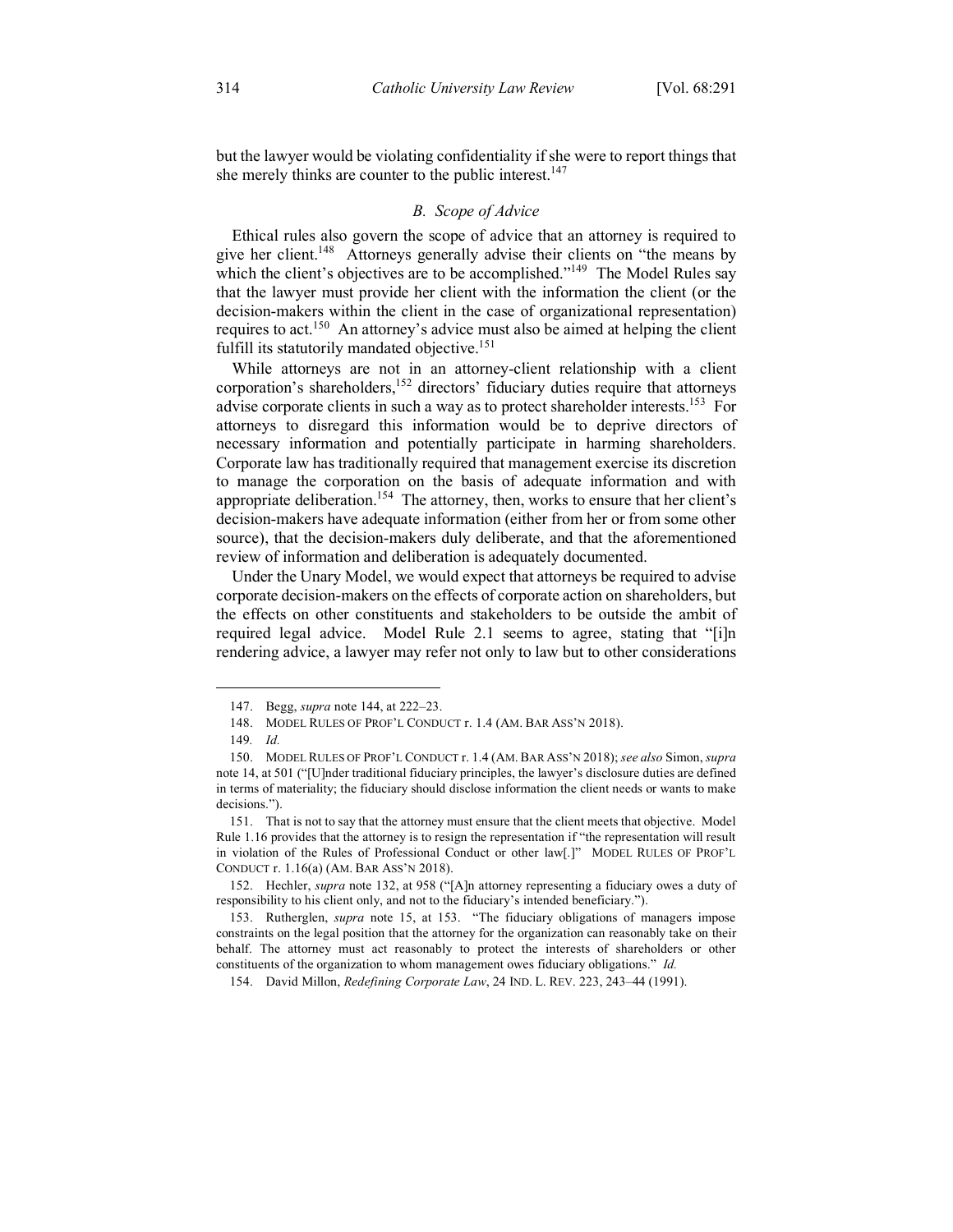such as moral, economic, social and political factors, that may be relevant to the client's situation."155 We can imagine a state in which management's only affirmative mandate in a competitive takeover situation is to maximize value to shareholders. What is the scope of advice that the attorney must give to a client in this situation? The attorney should inform her client that the law requires the board to accept the higher offer and the consequences of not doing so. The attorney would be wise to see to it that the board of directors has reviewed information about compensation to shareholders and that that review is well documented. The attorney could also see to it that, in approving and rejecting the various offers, the board cites information about value to shareholders in its decision.<sup>156</sup> Only after having accomplished those tasks has the attorney Only after having accomplished those tasks has the attorney satisfied her professional obligations, even if the client board violates its fiduciary duties and decides to reject the highest takeover offer.157 The lawyer may advise the board on the effects of the takeover on other constituents, but the law does not require that decision-makers consider those effects in this narrow situation. The lawyer's advice on those matters would be superfluous to the client's decision.

Ethical rules, again, do not stand alone. Corporate law and other considerations may require, either expressly or by implication, that attorneys advise clients on the effects of corporation actions on nonshareholder stakeholders. To the extent the law requires decision-makers to consider nonshareholder stakeholders, however, the attorney's duties dictate that her advice must encapsulate those stakeholders under the same logic. Constituency director duty statutes are statutes that sought to protect directors who consider stakeholders beyond shareholders in their decision-making without giving guidance on how to do so.158 Consider the attorney advising the Connecticut client facing a takeover offer before  $2010$ .<sup>159</sup> The board of directors is under no

 <sup>155.</sup> MODEL RULES OF PROF'L CONDUCT r. 2.1 (AM. BAR ASS'N 2018).

<sup>156.</sup> These are, to put it mildly, a gross simplification of the role an attorney plays in counseling a client through a takeover. In many transactions, lawyers draft a "fairness opinion" that explains the methods by which a party to a transaction arrived at a valuation and that, based on the assumptions taken into account when making that valuation, the price paid in the transaction is fair. *See, e.g.*, *Amended and Restated Certificate of Incorporation of Laureate Education, Inc., A Public Benefit Corporation*, SEC A-36 § 11 (Jan. 2017), https://www.sec.gov/Archives/edgar/data/912766/000104746917000434/a2230757zex-3\_1.htm.

<sup>157.</sup> In the takeover context, the attorney gives information to corporate decision-makers that allows them to protect themselves from future liability, including liability to shareholders for breaches of fiduciary duty. *See* Hechler, *supra* note 132, at 946. The attorney helps create a process that validates the board's deliberation process. *Id.* Finally, the attorney advises the client on how to strategically meet its objectives—one of which is to maximize value for the shareholders. *Id.* In doing so, the attorney helps to ensure that boards of directors carry out the shareholders' best interests.

<sup>158.</sup> Millon, *supra* note 154, at 225 n.8.

<sup>159.</sup> Nathan E. Standley, *Lessons Learned from the Capitulation of the Constituency Statute*, 4 ELON L. REV. 209, 215–16 (2012). In 2010, Connecticut's constituency statute was changed from requiring that "a director of a corporation . . . *shall* consider, in determining what he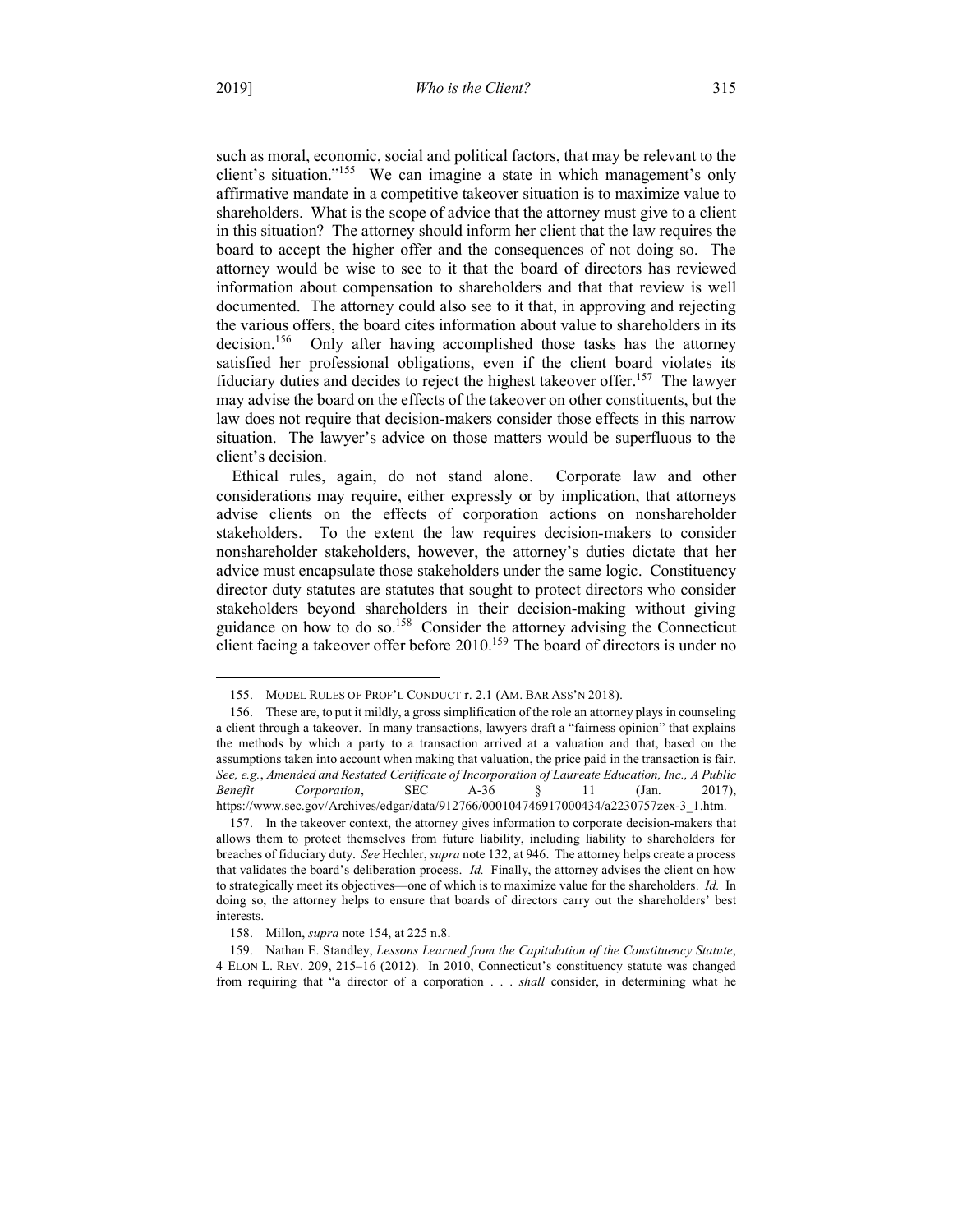obligation to choose the path that maximizes value to the shareholders, provided that the board can document that it reviewed and deliberated on other relevant information.<sup>160</sup> Who, other than lawyers, are tasked with counseling decisionmakers on how to satisfy that burden? The attorney should provide the board with that information, or at least document that the board has reviewed such information. Advising clients on issues contemplated by Model Rule 2.1 seems unlikely to be discretionary in these cases. The scope of advice will necessarily expand and encapsulate these considerations.

Outside clear situations like these, attorneys choose to exercise the discretion found in Model Rule 2.1 for a variety of reasons.<sup>161</sup> Of course, to the extent that "moral, economic, social and political factors" could give rise to claims against a client by third parties or government regulators, the attorney should be sure to include that information in her advice. Lawyers who monitor client exposure to tort claims and enforcement actions must educate themselves and counsel clients about the effects of corporate behavior on a large number of stakeholders and others.

Lawyers also increasingly concern themselves with issues that, while they do not present an immediately identifiable legal risk, pose business risk for their clients. Enterprise risk refers to financial, strategic, operational, and other risks.162 Though not purely a question of legal risk, attorneys are incorporating advising on enterprise risk into their scope of work.<sup>163</sup> Lawyers similarly advise clients on so-called soft norms around issues like international human rights. The United Nations Guiding Principles on Business and Human Rights (Guiding Principles) are a nonbinding statement of suggested policies for states and businesses around the world to integrate respect for and protection of human rights into business practices.164 The Guiding Principles explicitly call for companies to "[t]reat the risk of causing or contributing to gross human rights abuses as a legal compliance issue."165 Attorneys should elevate gross violations of human rights to the same level of other identifiable legal risks without first

reasonably believes to be in the best interests of the corporation" a litany of interests to stating that a director "may" consider those interests "in determining what he reasonably believes to be in the best interests of the corporation." *Id.* Before 2010, Connecticut was the only state with a constituency statute that included this mandatory language. *Id.* at 216.

<sup>160</sup>*. Id.* at 212–16. *See generally Norfolk S. Corp. v. Conrail, Inc.*, No. Civ.A 96-7167, 1997 WL 33463657, at \*6 (E.D. Pa. Jan. 09, 1997).

<sup>161</sup>*. See generally* Regan, Jr. & Hall, *supra* note 66, at 2027–30 (discussing how attorneys conceptualize and advise clients on business risk).

<sup>162.</sup> Margaret Rouse, *Enterprise Risk Management (ERM)*, SEARCHCIO, http://searchcio.techtarget.com/definition/enterprise-risk-management (last visited Oct. 3, 2018).

<sup>163.</sup> Regan, Jr. & Hall, *supra* note 66, at 2024, 2030 (discussing how attorneys conceptualize and advise clients on business risk).

<sup>164.</sup> U.N. Human Rights: Office of the High Commissioner, Guiding Principles on Business and Human Rights 1 (2011), https://www.ohchr.org/Documents/Publications/GuidingPrinciples BusinessHR\_EN.pdf [hereinafter Guiding Principles].

<sup>165</sup>*. Id.* at 25.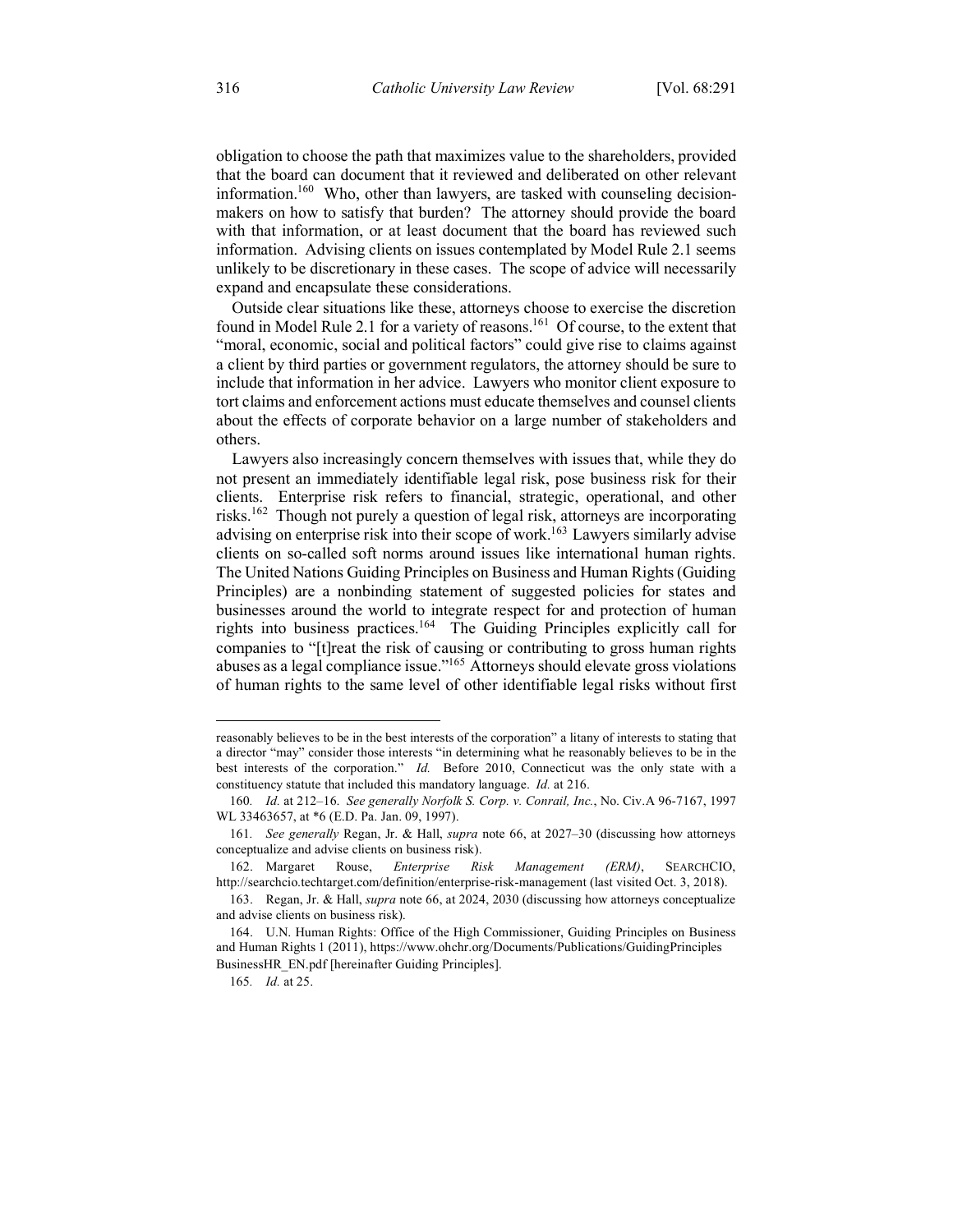identifying an enforcement mechanism, essentially requiring attorneys to advise their clients on whether they are engaging in and how to prevent violations of human rights norms.<sup>166</sup> The American Bar Association endorsed the Guiding Principles, and in doing so noted that the Guiding Principles' baseline of conduct may touch on the discretionary issues on which Model Rule 2.1 grants attorneys the ability to advise clients.<sup>167</sup>

Lawyers therefore already gather information about the social, economic, and political impact of corporate action.<sup>168</sup> Under the ethical rules, however, absent a requirement that corporate officers and directors must take those factors into consideration, there is no reason flowing from corporate law that the attorney has to counsel a client on these issues when doling out legal advice to client corporations.

Nonprofit lawyers will necessarily refer to moral, economic, social, and political factors, as those are key to a director's ability to satisfy her duty of obedience. Surely a church director must consider the impact of her decisions on her parishioners, or a soup kitchen director the impact of decisions on the community her organization serves. The lawyer, who owes a duty to the organization's mission above any duty to its individual constituents,<sup>169</sup> should see to it that her nonprofit client's decision-makers have sufficient information to determine whether they are in fact fulfilling the organization's mission.

Government attorneys will also refer to the political consequences of client action when advising their government agency clients. Political here refers not just to the electoral implications of government actions but to the client agency's place within the government structure and the impact of government action visà-vis other branches of government and within its client's own branch.<sup>170</sup> Government attorneys do not just advise policy makers; they often participate in the creation of policy itself.<sup>171</sup> This blurred status requires that attorneys pay attention to and advise their clients on the implications of their actions on the public and not merely the legality of government action.<sup>172</sup>

#### *C. Attorney Liability*

After considering lawyers' obligations under ethical rules, it is next necessary to assess the possibility of attorneys being held liable by beneficiaries of organizational clients and other third parties for claims based in a violation of

1

<sup>166</sup>*. Resolution*, ABA, CTR. FOR HUM. RTS. 13, https://www.americanbar.org/content/dam/ aba/administrative/human\_rights/hod\_midyear\_109.authcheckdam.pdf (last visited Dec. 1, 2018).

<sup>167</sup>*. Id.* at 1, 5 n.16.

<sup>168</sup>*. See* Regan & Hall, *supra* note 66, at 2024–30 (discussing that legal counsel regarding "business risk" is distinct from the risk of legal liability).

<sup>169.</sup> Joseph Anthony Valenti, *Know the Mission: A Lawyer's Duty to a Nonprofit Entity during an Internal Investigation*, 22 ST. THOMAS L. REV. 504, 517–20 (2010).

<sup>170.</sup> Rosenthal, *supra* note 90, at 32.

<sup>171</sup>*. See* Clark, *supra* note 89, at 1066–69.

<sup>172</sup>*. Id.* at 1062; Rosenthal, *supra* note 90, at 32.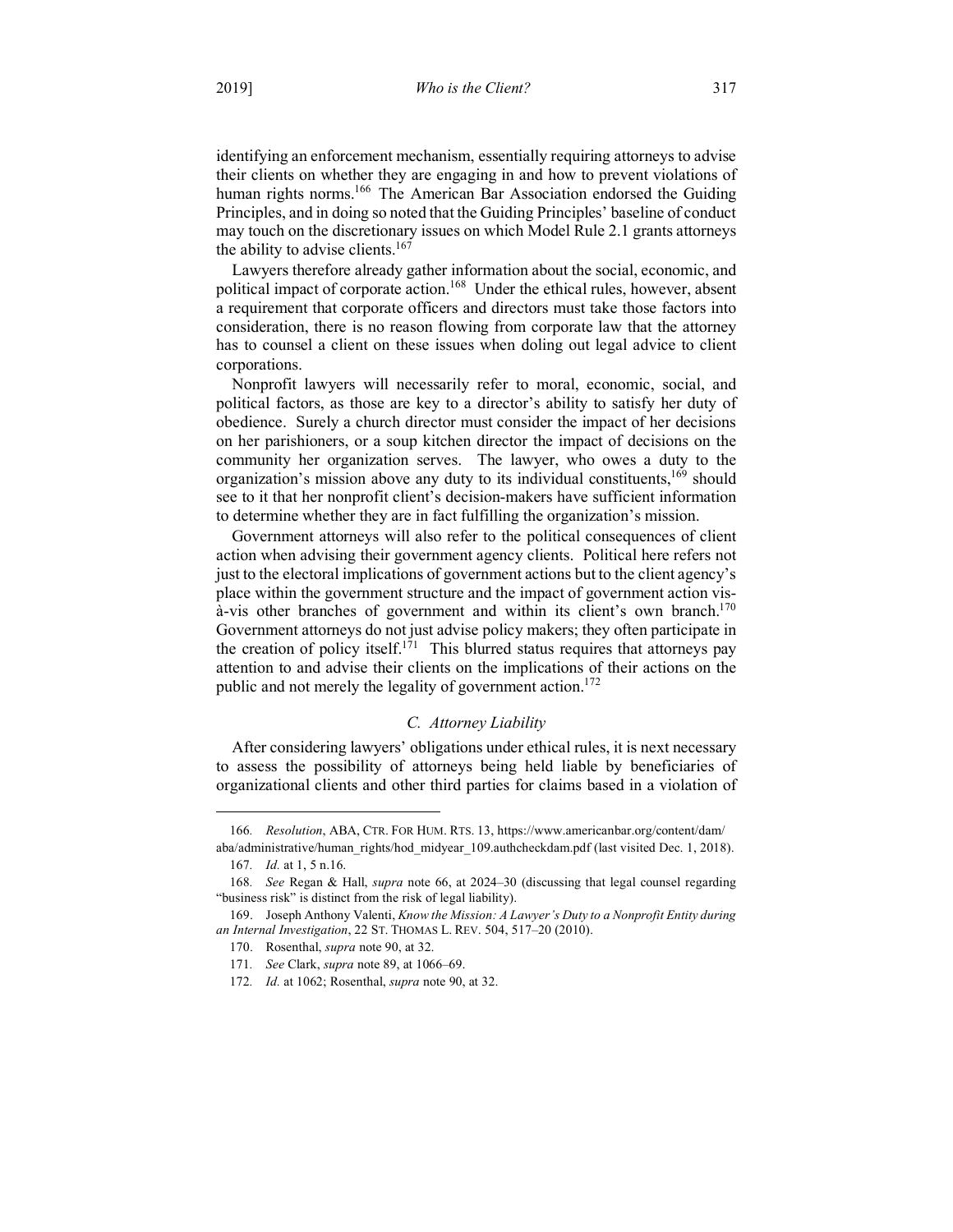that organization's legal purpose. Despite not being in an attorney-client relationship with third parties, third parties may bring malpractice actions against lawyers in some situations.<sup>173</sup>

Attorneys' third-party liability for claims based in corporate law in the corporate context is well understood.<sup>174</sup> The Unary Model would suggest that shareholders may be able to sue attorneys for malpractice if the corporation takes actions that go against shareholder interests.<sup>175</sup> Conversely, attorneys should not be liable for claims arising under corporate law to nonshareholder constituents for harms caused to them by corporate action.

Attorneys can in fact be found liable to shareholders under two theories: aiding and abetting a breach of fiduciary duty and negligence.<sup>176</sup> States that have been confronted with the aiding and abetting theory of attorney liability have largely allowed a beneficiary to bring a claim against an attorney.<sup>177</sup> To bring these claims, shareholders need not show that the attorney owes the shareholder a duty arising from the attorney-client relationship.<sup>178</sup> Rather, it is sufficient to show that the attorney "knowingly and actively participates in the breach of fiduciary duties by another."179 There are four elements of a successful aiding and abetting in a break of fiduciary duty claim against an attorney: (1) that there was a fiduciary duty owed; (2) that the fiduciary duty was breached; (3) that the lawyer was aware of the fiduciary relationship;<sup>180</sup> and (4) that the lawyer substantially assisted in her client's breach of the fiduciary duty.<sup>181</sup>

 <sup>173</sup>*. See* Douglas A. Cifu, *Expanding Legal Malpractice to Nonclient Third Parties – At What Cost?*, 23 COLUM. J.L. & SOC. PROBS. 1, 1–2 (1989).

<sup>174.</sup> Indeed, there is much case law and scholarship around lawyer liability to shareholders and other fiduciary beneficiaries and third parties in the corporate context. *See infra* Section II.C. The law remains undeveloped, and work needs to be done, on the potential of government and nonprofit attorneys being held liable to organizational beneficiaries and other third parties.

<sup>175</sup>*. See* Pileri, *supra* note 69, at 183–86 (discussing how an attorney owes a duty to shareholders through its duty to the corporation itself).

<sup>176</sup>*. See* Leonard E. Gross, *What Duties Does Corporate Counsel Owe to Minority Shareholders in a Closely Held Corporation*, 35 OHIO N.U.L. REV. 987, 996–1005 (2009) (discussing ways in which a lawyer can be held liable to a third party).

<sup>177.</sup> Brinkley Rowe, Note, *See No Fiduciary, Hear No Fiduciary: A Lawyer's Knowledge within Aiding and Abetting Fiduciary Breach Claims*, 85 FORDHAM L. REV. 1389, 1397 (2016) (noting that jurisdictions which have addressed aiding and abetting a breach of a fiduciary duty claims have accepted them as valid).

<sup>178</sup>*. See id.* at 1396–97 (discussing the four elements that generally must be met to bring a successful aiding and abetting claim, and noting that an attorney client-relationship between the third party and attorney is not required).

<sup>179.</sup> Katerina P. Lewinbuk, *Let's Sue All the Lawyers: The Rise of Claims Against Lawyers for Aiding and Abetting a Client's Breach of Fiduciary Duty*, 40 ARIZ. ST. L.J. 135, 145 (2008) (quoting Stanley Pietrusiak, Jr., Comment, *Changing the Nature of Corporate Representation: Attorney Liability for Aiding and Abetting the Breach of Fiduciary Duty*, 28 ST. MARY'S L.J. 213, 241 (1996)).

<sup>180</sup>*. See* Rowe, *supra* note 177, at 1397–1412 (discussing various knowledge standards courts use in aiding and abetting claims).

<sup>181.</sup> Lewinbuk, *supra* note 179, at 151–53.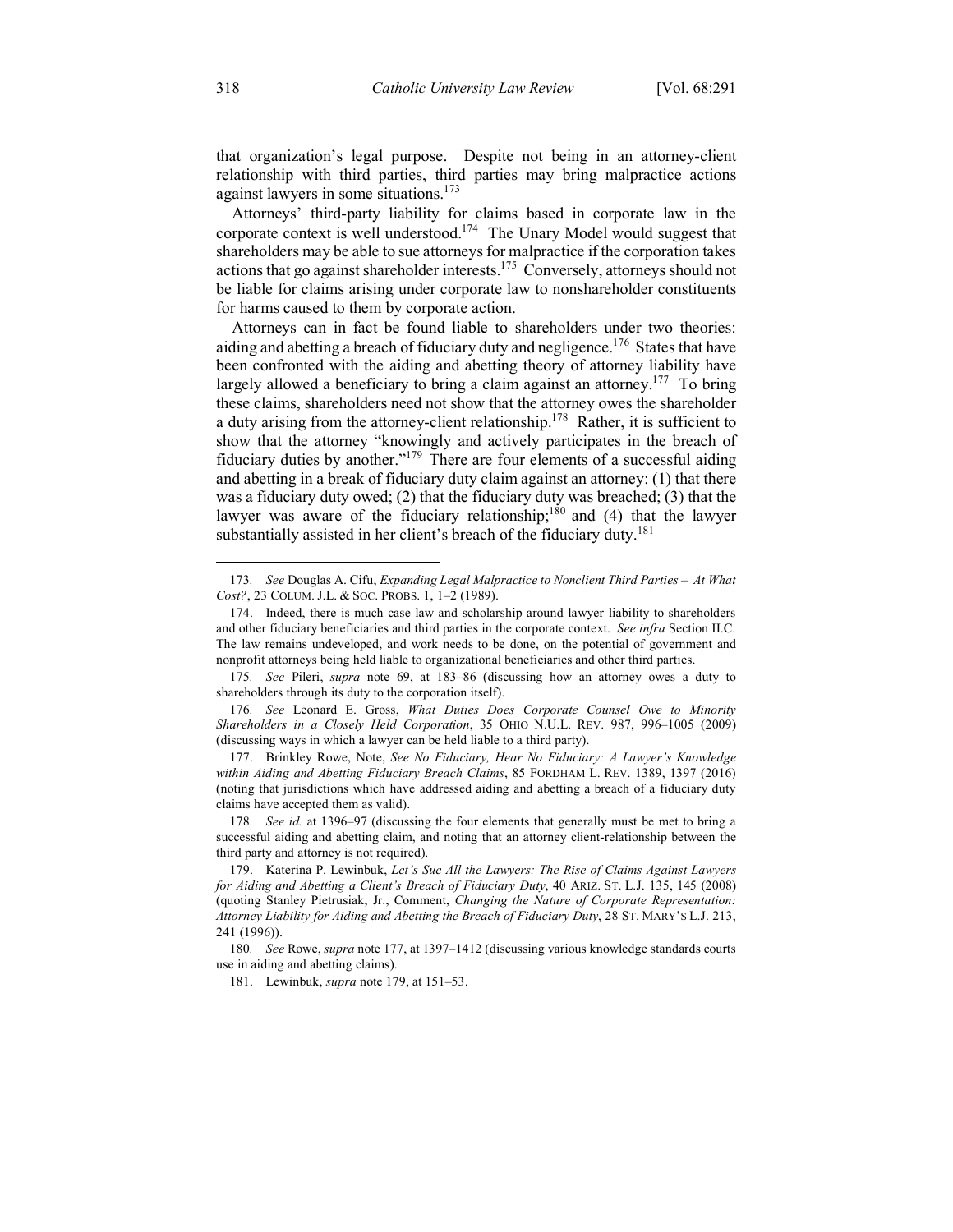2019] *Who is the Client?* 319

Aiding and abetting liability creates the possibility for lawyers to be held liable for behavior that otherwise complies with rules of professional conduct. If breaching a fiduciary duty to shareholders does not rise to the level of behavior that triggers attorney reporting requirements, as discussed above, the attorney may still find herself being sued by that shareholder for aiding and abetting her client board's action. Attorneys should, therefore, take potential breaches of fiduciary duty up the corporate ladder, even if they are not clearly fraudulent. If none of the persons with authority within a client takes action to remedy the breach, the attorney should consider firing the client to avoid risking liability herself.182

Negligence claims, on the other hand, can occur when the attorney breaches a duty to the nonclient third party.183 According to the Restatement (Third) on the Law Governing Lawyers, lawyers may owe a duty of care to nonclient third parties who "rely on the lawyer's opinion or provision of other legal services," to whom the "client intends as one of the primary objectives of the representation that the lawyer's services benefit the nonclient[,]" and when "the lawyer's client is a trustee, guardian, executor, or fiduciary acting primarily to perform similar functions for the nonclient<sup>[1]"184</sup> Many courts have adopted this standard when adjudicating third-party claims against lawyers.<sup>185</sup>

Corporate lawyers risk being successfully sued for negligent representation by shareholders harmed by corporate misconduct.<sup>186</sup> When attorneys prepare legal opinions and other documents that will be read and relied upon by shareholders in making investments in a client company, attorneys may be liable to the extent that those statements contain misrepresentations.<sup>187</sup> Attorneys

 <sup>182.</sup> At least one commentator feels that withholding information about an accounting report from an owner/director who is later the target of a freeze-out based on information in that accounting report will expose the attorney to liability for a breach of fiduciary duty to the owner/director under a joint-representation approach to organizational representation rather than an aiding-and-abetting theory. *See* Simon, *supra* note 34 at 72–73.

<sup>183</sup>*. See* RESTATEMENT (THIRD) OF THE LAW GOVERNING LAWYERS § 51 (AM. LAW INST. 2000).

<sup>184</sup>*. Id.*

<sup>185</sup>*. See, e.g.*, PNC Multifamily Capital Inst'l Fund XXVI Ltd. P'ship v. Bluff City Cmty. Dev. Corp., 387 S.W.3d 525, 542–47 (Tenn. Ct. App. 2012); Hesser v. Cent. Nat'l Bank & Tr. Co. of Enid, 956 P.2d 864, 867 (Okla. 1998) ("[A] duty may be created by a contract which is made expressly for the benefit of a third-party non-client beneficiary when harm to the beneficiary is foreseeable." (citing Bradford Sec. Processing Servs., Inc. v. Plaza Bank & Tr., 653 P.2d 188, 190– 91 (Okla. 1982))); Noble v. Bruce, 709 A.2d 1264, 1272 (Md. 1998) (stating that a nonclient "must allege and prove that the *intent of the client to benefit the nonclient was a direct purpose of the transaction or relationship*" (quoting Flaherty v. Weinberg, 492 A.2d 618, 625 (Md. 1985))).

<sup>186</sup>*. See* Gross, *supra* note 176, at 996–1005.

<sup>187</sup>*. See, e.g.*, Greycas Inc. v. Proud, 826 F.2d 1560, 1564 (7th Cir. 1987) (finding an attorney owed a nonclient creditor a duty not to negligently misrepresent the status of the borrower's collateral); Mehaffy, Rider, Windholz & Wilson v. C. Bank Denver, N.A., 892 P.2d 230, 236 (Colo. 1995) (finding attorneys who issues legal opinion letters with the goal of inducing reliance of a nonclient liable for negligent misrepresentation); Petrillo v. Bachenberg, 655 A.2d 1354, 1361 (N.J.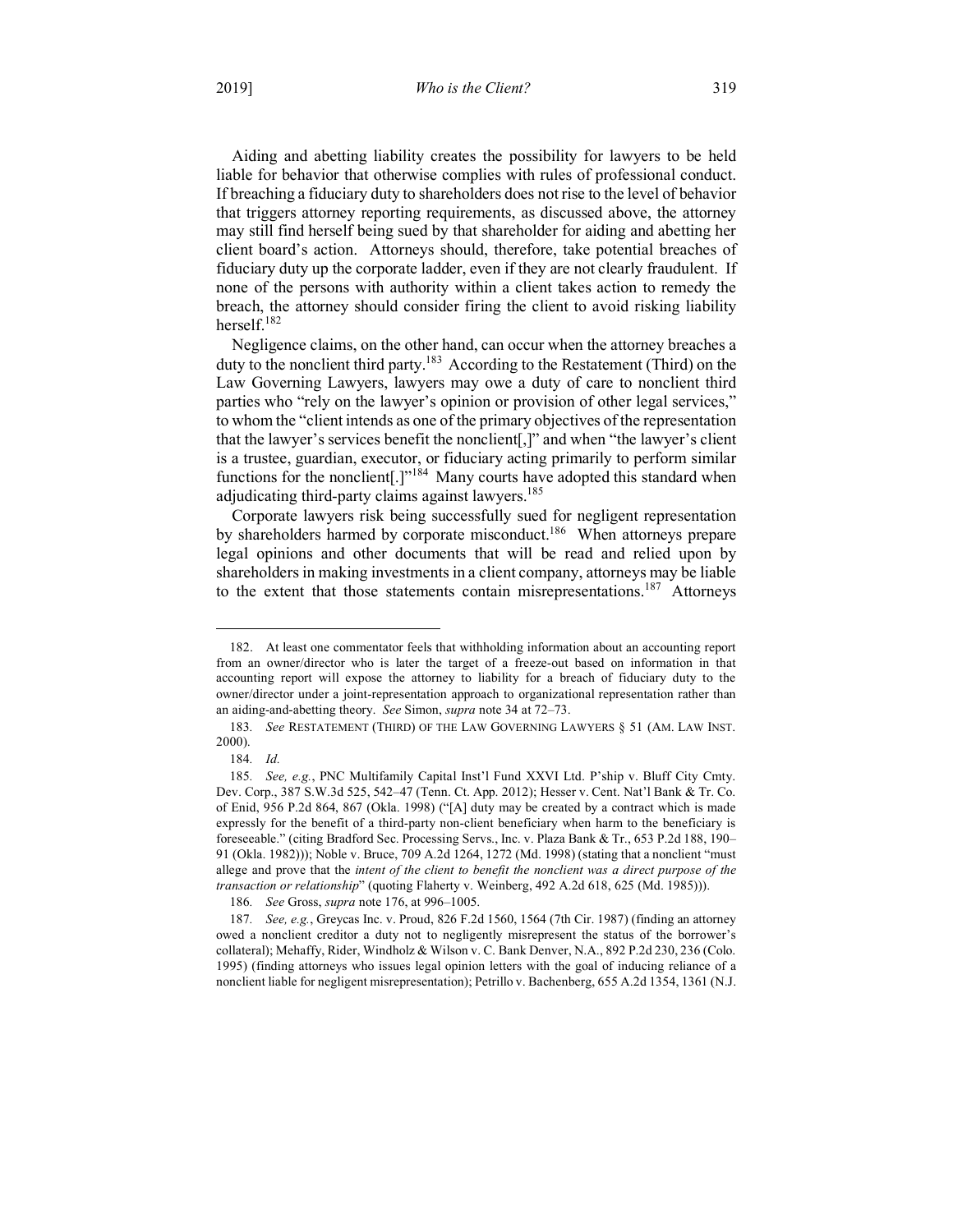ought to keep this standard in mind when preparing these documents. Is the attorney describing accurately and in good faith the effect of some action on shareholder value? If not, does that omission rise to the level of misrepresentation?

The law around attorney liability to third parties for claims grounded in corporate law reflects corporate law's acceptance of shareholder primacy. Shareholders, as the primary beneficiary of corporate activity, may sue attorneys when their clients fail to further their interests. Criminal or tortious behavior or regulatory violations can lead to attorney liability to shareholders and other parties.<sup>188</sup> So, while attorneys may find themselves liable to shareholders when corporate fiduciary duties are breached, liability to nonshareholder third parties will not be based in corporate law.<sup>189</sup>

It is now possible to revisit Red Corp.'s attorney's ethical obligations in more detail in two specific contexts: first, in the case that a fiduciary of Red Corp. is breaching a duty to Red Corp.'s shareholders and, second, in the case of a constituent engaging in behavior that is harmful to a nonshareholder stakeholder. In the first, the attorney has the option, though not the obligation, to raise her concerns up the chain of command within her client corporation. Confidentiality protects her from reporting this violation outside of the client corporation. If the company is publicly traded, however, the attorney must go up the ladder within the corporation if the violation is material and may ultimately report her concerns to the SEC.<sup>190</sup> She will advise her client on the legal and, perhaps, business risk of this violation. She may also be liable to shareholders for aiding and abetting the breach and, if she participated in crafting certain representations, liable to those shareholders for negligent misrepresentation as well.

Suppose, however, that Red Corp. is engaging in behavior that is harmful to some nonshareholder constituent—dumping waste in a nearby river, for example. If this activity is unlawful, the attorney's reporting options and obligations may be triggered. If it is not, the attorney is under no obligation to go up the chain of the company and confidentiality prevents her from reporting this activity externally. She will advise her client on the legal and business risks of this activity, to the extent they exist, but is not required to advise her client on the harmful effects of this behavior. If there is no criminal or civil liability associated with the dumping, there is no violation for the attorney to aid and abet. The attorney may find herself liable to third parties if they relied on

 <sup>1995) (</sup>finding an attorney to a land owner assumed a duty to a nonclient purchaser to provide reliable information regarding the land).

<sup>188</sup>*. See* Hazard, Jr., *supra* note 25, at 395–97 (discussing government enforcement action brought against a large law firm on the basis of misrepresentation).

<sup>189</sup>*. See id.* at 400.

<sup>190</sup>*. See* Kabir Ahmed & Dezso Farkas, *A Proposal to Encourage Up-The-Ladder Reporting By Insulting In-House Corporate Attorneys From Managerial Power*, 39 DEL. J. CORP. L. 861, 863–64 (2015).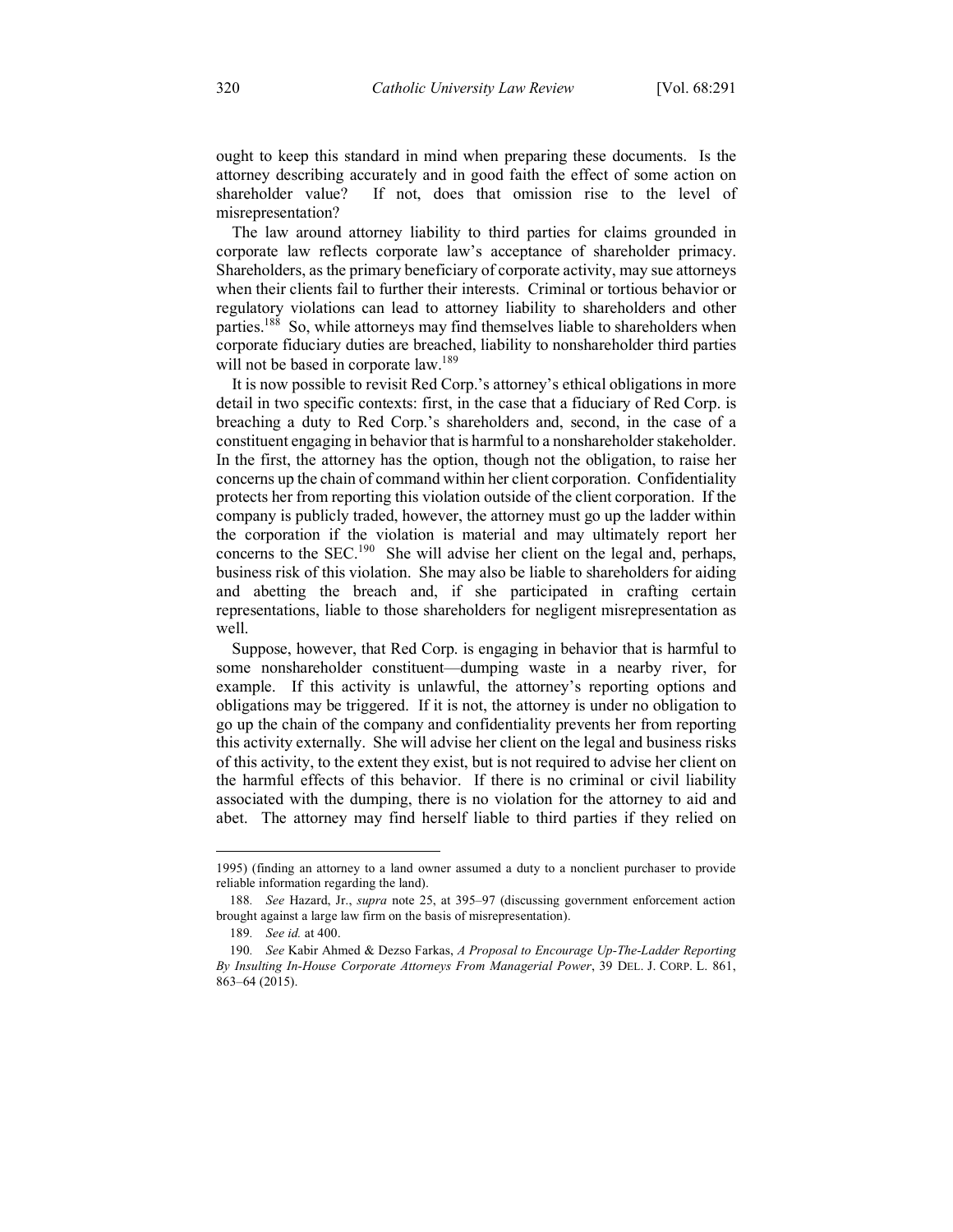statements by Red Corp. that Red Corp. is an environmentally responsible company when transacting with Red Corp., but those claims would not be grounded in corporate law.

The following sections explore these situations for the attorney representing Green Corp., suggesting that a change in corporate purpose should result in different ethical obligations for Green Corp.'s attorneys.

# III. THE BENEFIT CORPORATION DEPARTS FROM TRADITIONAL CORPORATE LAW

In order to understand how the benefit corporation will affect a lawyer's ethical duties, it is first necessary to understand what benefit corporations are and what problem they were created to address. The benefit corporation's backers created the benefit corporation in response to the perception that purpose-driven work can be done by nonprofit organizations alone and that traditional corporate forms can conduct profit-driven work only.<sup>191</sup> To these advocates, corporate law, which requires that directors prioritize the interests of shareholders above all else, prevents corporations from pursuing a mission.<sup>192</sup> Benefit corporations are a response to two concepts found in corporate law: shareholder primacy specifically and private law generally. Benefit corporation legislation is designed to give founders and shareholders the ability to opt out of a private law regime and into a public law regime, as well as avoid onerous tax requirements and the prohibition on distributions to owners that limit charities' ability to conduct commercial activity.<sup>193</sup> In this next Section, I describe the motivation behind the benefit corporation and its major features.

### *A. What Were Benefit Corporations Enacted to Address?*

Movements emerged over the last several decades that attempted to move corporate law, or at least corporate management practices, toward recognition of the effects of corporate behavior on society at large. The Corporate Social Responsibility (CSR) movement embraced the general principle that corporations have a responsibility to society at large.<sup>194</sup> Relatedly, progressive corporate law sought to broaden the focus of corporate law and recognize that the corporation is at its heart a "public institution with public obligations."195 Progressive corporate law came to stand for "a loose term for a collection of proposals aimed at remaking corporate law to encourage processes and

 <sup>191</sup>*. See generally* Thomas Kelley, *Law and Choice of Entity on the Social Enterprise Frontier*, 84 TUL. L. REV. 337 (2009) (noting the distinct boundaries between non-profit and forprofit corporations and discussing how this boundary has been rejected by social entrepreneurs in creating hybrid social enterprises).

<sup>192</sup>*. Id.* at 362; Clark, Jr. & Babson, *supra* note 50, at 825–38.

<sup>193</sup>*. See* Plerhoples, *supra* note 7, at 542–43 (describing the statutory requirement for public benefit corporations in Delaware).

<sup>194.</sup> Kelley, *supra* note 191, at 348–49.

<sup>195.</sup> MITCHELL, *supra* note 17, at xiii.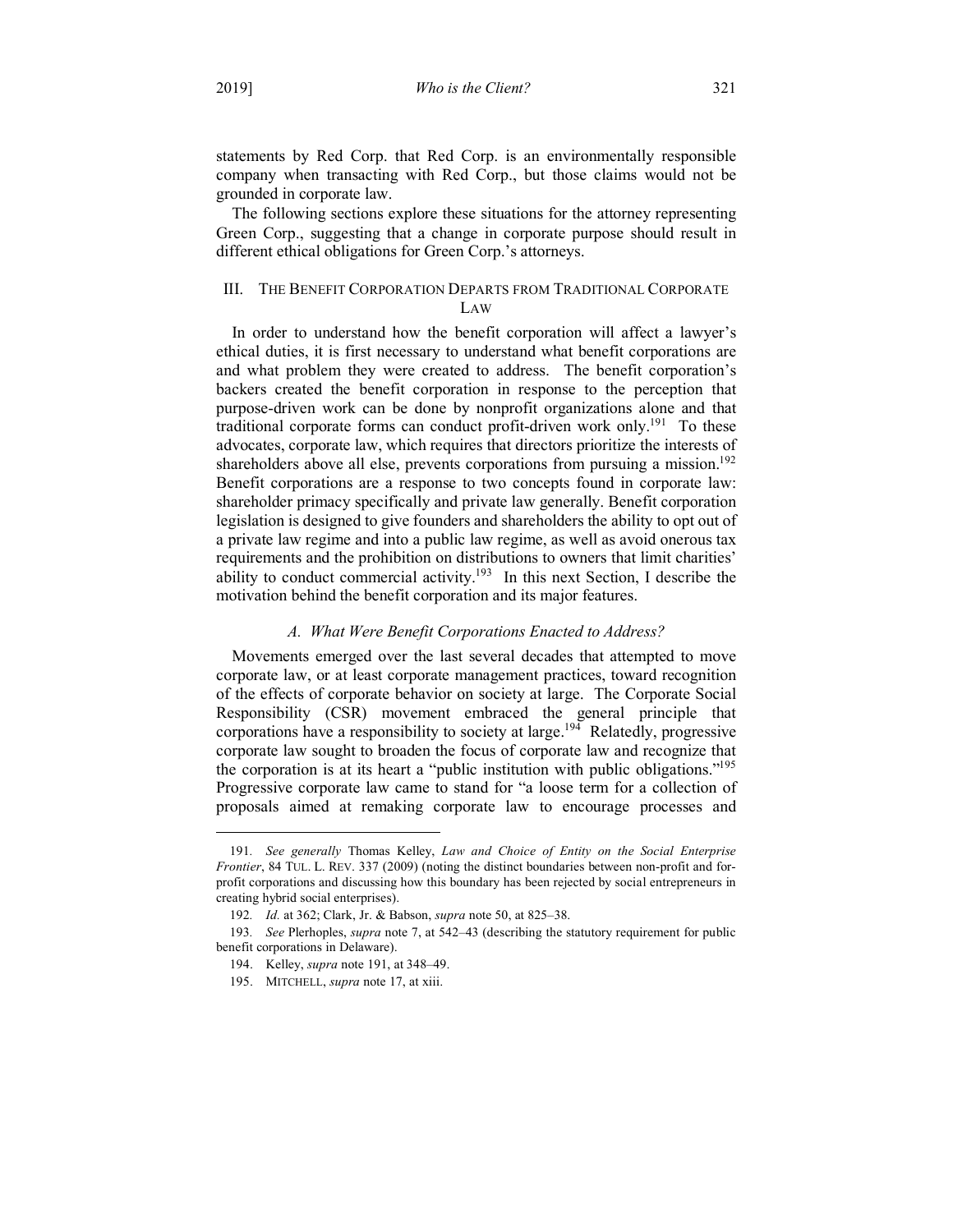outcomes more beneficial to the interests of nonshareholders with significant stakes in a corporation's activities (*i.e.*, stakeholders)."196

In more recent years, a social enterprise movement also emerged. The social enterprise movement seeks to use commercial methods to solve societal problems traditionally associated with the charitable sector.<sup>197</sup> To backers of social enterprise, neither the traditional for-profit businesses nor charitable sectors were suited to tackling major social issues. On the one hand, the forprofit sector was too focused on maximizing profits over the short-term at the expense of nonshareholder stakeholders.<sup>198</sup> The charitable sector, on the other hand, faced too many regulations that limited the range of activities organizations could undertake to address social issues.<sup>199</sup>

Again, the doctrine of shareholder primacy holds that corporate fiduciaries must prioritize the interests of shareholders above those of all other stakeholders.<sup>200</sup> Shareholder interests are often defined as maximizing return on investment,<sup>201</sup> or at least economic interests.<sup>202</sup> Maximizing return on shareholder investment necessarily entails maximizing corporate profit.<sup>203</sup> These movements argued that corporate law came to be seen as a matter of purely private law that regulates the corporation's relationship with its shareholders, while other areas of law regulated the corporation's relations with stakeholders, such as employees or suppliers.<sup>204</sup> Because corporations represent the interests of their shareholders, founders lack a mechanism through which they can ensure that a business sticks to its mission as it grows. New investors will elect new directors who are not bound by the ideals and goals of the

 <sup>196.</sup> Page & Katz, *supra* note 16, at 1352.

<sup>197</sup>*. See id.* at 1353 ("'Social enterprise' is a loose term for businesses that aim to generate profits while advancing social goals."); *see also* Patience A. Crowder, *Impact Transaction: Lawyering for the Public Good Through Collective Impact Agreements*, 49 IND. L. REV. 621, 631 (2016) ("[S]ocial enterprises are businesses that make profits both for the benefit of the owners' compensation as well as the advancement of a specific social purpose or mission."); Plerhoples, *supra* note 5, at 225 ("According to Social Enterprise Alliance, Inc., a non-profit organization that promotes the goals of social enterprise, a social enterprise must '*directly* address an intractable social need and serve[] the common good, either through its products and services or through the number of disadvantaged people it employs.' For others, social enterprise means 'blended enterprise' or double or triple bottom line businesses—i.e., 'entit[ies] that intend[ ] to pursue profits and social good both in tandem and by making considered choices to pursue one over the other.'" (citations omitted)).

<sup>198.</sup> Page & Katz, *supra* note 16, at 1362.

<sup>199</sup>*. See id.*

<sup>200.</sup> Smith, *supra* note 58, at 277–78.

<sup>201.</sup> David Millon, *Radical Shareholder Primacy*, 10 U. ST. THOMAS L.J. 1013, 1018–19 (2013).

<sup>202</sup>*. Id.* at 1013.

<sup>203</sup>*. Id.* at 1018–19.

<sup>204.</sup> KENT GREENFIELD, THE FAILURE OF CORPORATE LAW: FUNDAMENTAL FLAWS AND PROGRESSIVE POSSIBILITIES 42 (2006) (noting how contemporary corporate law doctrine overlooks the wellbeing of the corporation's employees).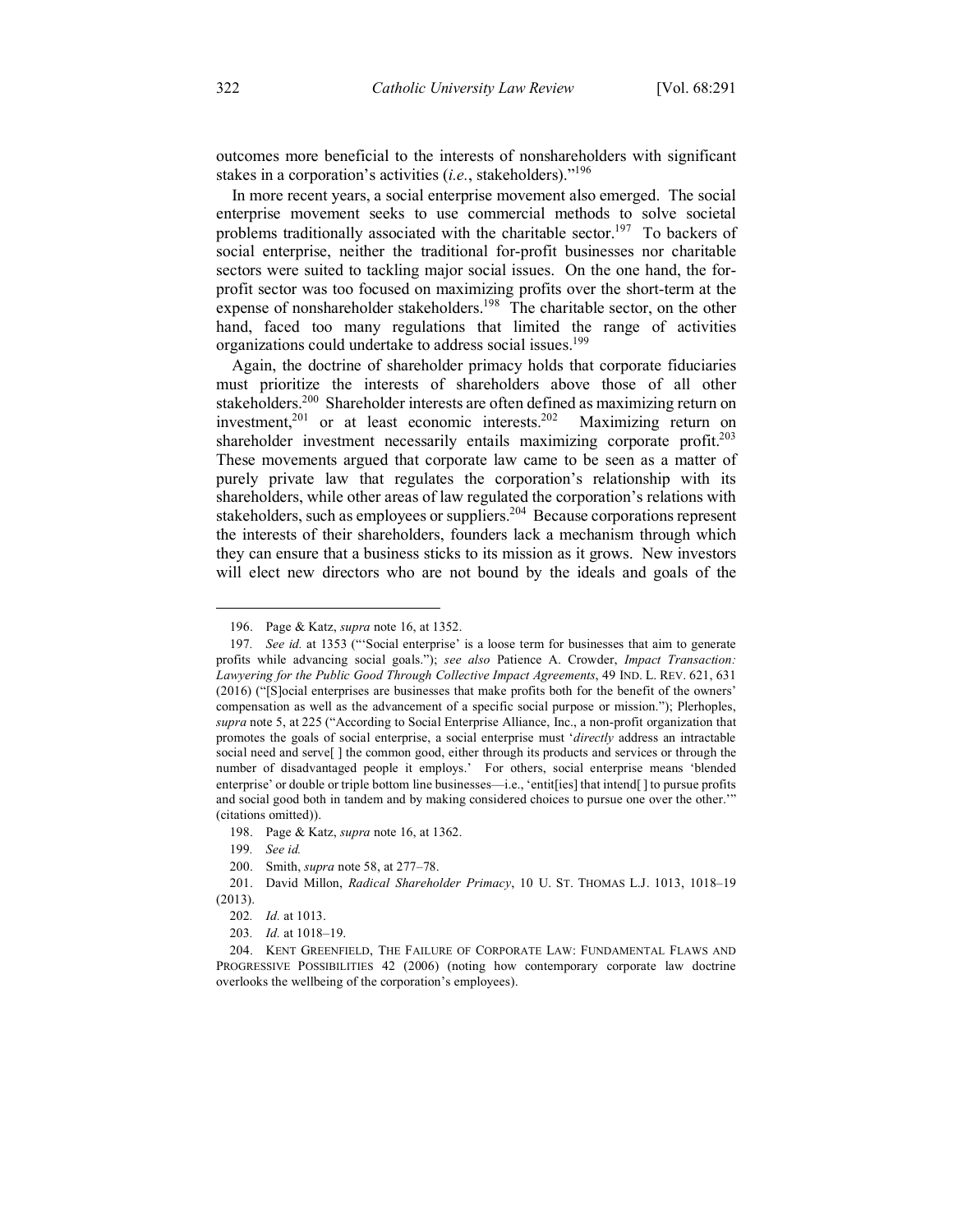corporation's founders.<sup>205</sup> This is precisely what happened with Etsy following an initial public offering, shareholders replaced the company's board of directors and prevented Etsy from converting into a public benefit corporation.206

Tax-exempt organizations, on the other hand, face strict limits on their ability to engage in commercial activities,  $207$  have limited access to capital, and may not compensate executives and others in a way that competes with the for-profit sector.<sup>208</sup> Further, nonprofit organizations are prohibited from distributing profits to owners—a clear and insurmountable barrier to using profit-making enterprises to address social ills.<sup>209</sup>

As a result of these two doctrines, social enterprise boosters believed that traditional corporate forms were not suited to the task of social enterprise and that *new* corporate forms were required to implement the dual social enterprise mission.<sup>210</sup> These new forms could "reduce transaction costs for aspiring social entrepreneurs, provide them with conspicuous and inexpensive signals to potential supporters who share their social aims, shape preferences by enabling and encouraging prospective entrepreneurs to pursue broader social aims, and nudge controller and employee behavior in more other-regarding directions."<sup>211</sup> New forms would allow social entrepreneurs to embed a social mission into the organization's organizational documents and signal that mission to consumers, investors, and the public. These new entity forms that emerged are often referred to as double- or triple-bottom-line entities because they incorporate social and/or environmental outcomes in addition to financial results into their performance metrics.<sup>212</sup> Among those forms are the benefit corporation,<sup>213</sup> the low-cost limited liability company or L3C, special purpose corporation, and benefit limited liability company.<sup>214</sup>

211*. Id.* at 1373.

 <sup>205.</sup> Kelley, *supra* note 191, at 359–60.

<sup>206</sup>*. See* Gelles, *supra* note 2.

<sup>207.</sup> "[C]haritable nonprofit organizations may nonetheless earn profits and engage in some commercial activity, although income earned from business activities that do not contribute importantly to the carrying out of the exempt purpose of the charity is subject to federal income tax." RESTATEMENT OF THE LAW OF CHARITABLE NONPROFIT ORGS. § 1.01 cmt. f (AM. LAW INST., Tentative Draft No. 1, 2016).

<sup>208.</sup> Page & Katz, *supra* note 16, at 1362.

<sup>209.</sup> Dana Brakman Reiser, *Theorizing Forms for Social Enterprise*, 62 EMORY L.J. 681, 685– 86 (2013).

<sup>210.</sup> Page & Katz, *supra* note 16, at 1353.

<sup>212.</sup> Roxanne Thorelli, Note, *Providing Clarity for Standard of Conduct for Directors Within Benefit Corporations: Requiring Priority of a Specific Public Benefit Note*, 101 MINN. L. REV. 1749, 1750 (2017).

<sup>213.</sup> This is referred to as the Public Benefit Corporation in Delaware, Colorado, and Minnesota. COLO. REV. STAT. §§ 7-101-501–7-101-509 (2018); DEL. CODE ANN. tit. 8, § 362(a) (2018); MINN. STAT. § 304A (2018).

<sup>214</sup>*. See* Tu, *supra* note 113, at 142.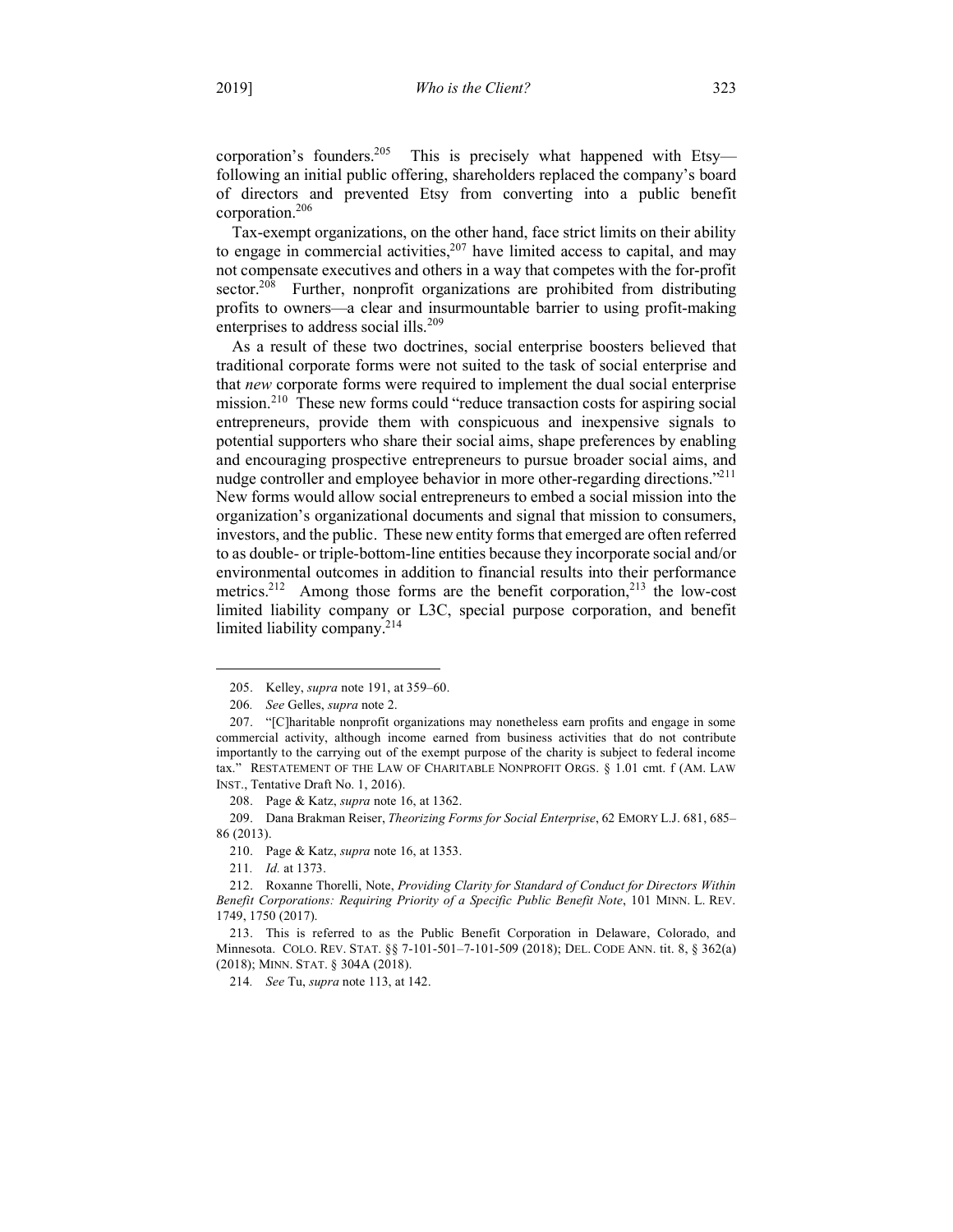In order to understand how benefit corporations affect attorneys' ethical duties, it is important to understand exactly which features of traditional corporations they sought to change. An analysis of the advocacy around the adoption of benefit corporation legislation and the legislative history of these statutes finds corporate law's narrow focus on shareholder interests as a key complaint of the form's initial boosters. To the form's founders, shareholder primacy affected who has the ability to act on behalf of the corporation, what duties those decision-makers owed, and what stakeholders other than shareholders decisions makers were to take into account.<sup>215</sup>

The benefit corporation form was first proposed by William Clark of Drinker Biddle & Reath LLP. Clark wrote that "[i]t is against the paradigm of shareholder primacy that directors and their advisors analyze corporate decision making."<sup>216</sup> This paradigm, according to Clark, makes it difficult for for-profit entities to incorporate a mission into their corporate purpose.<sup>217</sup> Directors are elected by shareholders, and so there is no one with decision-making authority in the company who is accountable to or responsible for the interests of any constituents aside from shareholders.<sup>218</sup> Fiduciary duty law holds that directors owe duties to shareholders alone and that it is, therefore, "difficult for the directors of mission-driven companies to feel they are legally protected in considering the interests of constituencies other than the shareholders who have elected them."<sup>219</sup> Absent guidance and protections for directors contained in the benefit corporation legislation, Clark reasoned that directors will not take nonshareholder stakeholders into account and pursue a mission in addition to profit.<sup>220</sup>

State legislatures similarly pointed to shareholder primacy and the shareholder value maximization norm as the reason that states needed to create benefit corporations.221 The New York Senate, for example, stated that "sociallyminded companies are often left with the catch-22 of either not being able to earn a profit or opening their directors up to possible personal liability for decisions that do not maximize shareholder value, or increasingly going to states other than New York that are pursuing this corporate form" when passing their statute.<sup>222</sup> Likewise California legislators found that "[i]n a traditional

<u>.</u>

<sup>215</sup>*. See* William H. Clark et al., *The Need And Rationale For The Benefit Corporation: Why It Is the Legal Form That Best Addresses the Needs Of Social Entrepreneurs, Investors, and, Ultimately, the Public*, BENEFITCORP.NET 14 (Jan. 13, 2013), http://benefitcorp.net/sites/default/ files/Benefit Corporation\_White\_Paper.pdf (discussing the benefit corporation and the legal uncertaintites faced by directors of for-profit mission-driven entities when making decisions for their companies).

<sup>216</sup>*. Id.* at 8.

<sup>217</sup>*. Id.* at 7.

<sup>218</sup>*. Id.* at 8.

<sup>219</sup>*. Id.* at 10.

<sup>220</sup>*. Id.*

<sup>221</sup>*. Id.* at 1, 8, 14.

<sup>222.</sup> S.B. 79, 234th Leg., Reg. Sess. (N.Y. 2011).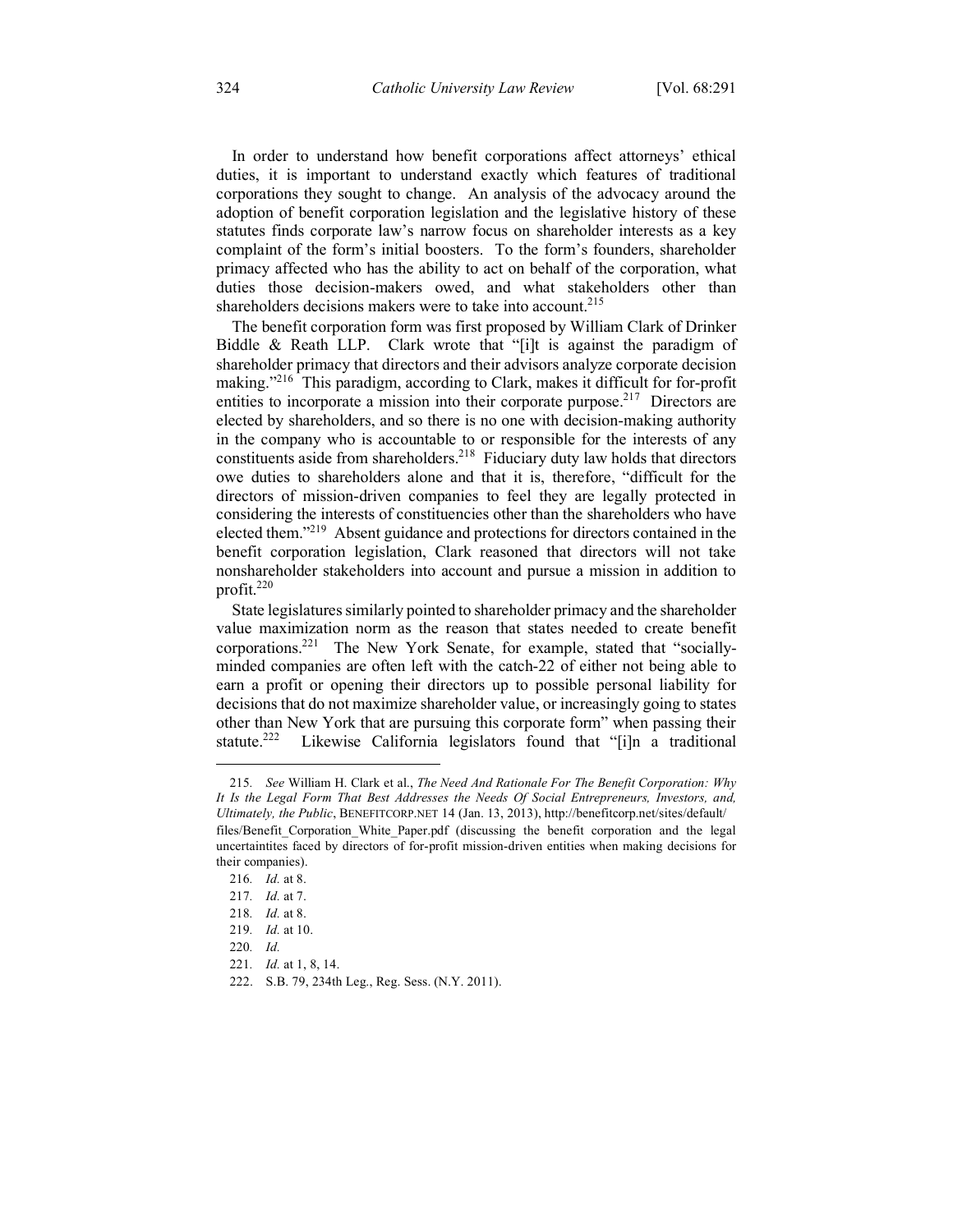corporation directors are required to utilize good faith in taking actions for the best interests of the corporation and the shareholders. A main goal is to maximize shareholder value. Directors are liable to shareholders in cases where shareholders disagree with not-for-profit activities."<sup>223</sup> Clearly, state legislators believe that corporate law elevates the interests of shareholders above all others and embraces a private ordering regime and that a new corporate form was required to allow mission-driven companies to pursue a public benefit in addition to profit.<sup>224</sup>

The following sections describe features common to most benefit corporation statutes. It is noteworthy that drafters of the benefit corporation statutes elected the structure they did instead of other options that could result in more direct nonshareholder influence on corporate governance. One such option would be to set aside seats on the board of directors for representatives of nonshareholder groups themselves, rather than a benefit director who is not required to be a member of any particular stakeholder constituency.<sup>225</sup> Drafters could also have delegated responsibility for certain decisions away from corporate management to stakeholders themselves, or perhaps made management accountable to someone other than the board of directors and, therefore, the shareholders.<sup>226</sup> By rejecting these ideas, architects of the benefit corporation have embraced the notion that the structure of corporate governance as currently practiced—a board of directors elected by shareholders—is not an insurmountable impediment to creating a public benefit. To these advocates, pursuing a public benefit is a

 <sup>223</sup>*. Flexible Purpose Corporations: Corporate Mergers*, ASSEMBLY COMM. ON BANKING & FIN. 5 (June 20, 2011), http://www.leginfo.ca.gov/pub/11-12/bill/sen/sb\_0201- 0250/sb\_201\_cfa\_20110617\_111833\_asm\_comm.html.

<sup>224</sup>*. See also Final Bill Report SHB 2239*, HOUSE COMM. ON JUDICIARY (June 7, 2012), http://lawfilesext.leg.wa.gov/biennium/2011-12/Pdf/Bill%20Reports/House/2239-S%20HBR%2 0FBR%2012.pdf (stating that "[u]nder the WBCA, a corporation's directors and officers have a fiduciary duty to the corporation – an obligation to act in its best interests. This duty has been interpreted as a responsibility to maximize financial returns for shareholders. The risk of liability can arise for directors and officers if they make decisions on the basis of some mission, at the expense of maximizing shareholder value. Such decisions could be interpreted as a breach of the duty to act solely in the corporation's best interests").

<sup>225.</sup> Millon, *supra* note 154, at 147. The idea of incorporating stakeholder governance into corporate law has been expressed by many scholars. *See, e.g.*, Lynne L. Dallas, *Working Toward a New Paradigm*, *in* PROGRESSIVE CORPORATE LAW 49 (Lawrence E. Mitchell ed., 1995) (noting how giving stakeholders enforcement power could be accomplished by granting stakeholders board representation); J. Haskell Murray, *Adopting Stakeholder Advisory Boards*, 54 AM. BUS. L.J. 61, 64 (2017) (advocating for the creation of "stakeholder advisory boards" to promote the representation of "employees, creditors, customers, vendors, the community, and the environment"); Katharine V. Jackson, *Towards a Stakeholder-Shareholder Theory of Corporate Governance: A Comparative Analysis*, 7 HASTINGS BUS. L.J. 309, 311 (2011) (suggesting corporate law reforms that "integrate[] stakeholders in corporate decision-making"). Many European countries required that workers actually be represented on company boards of directors. *See* Jackson, *supra* 225, at 310–11.

<sup>226.</sup> Millon, *supra* note 201, at 1019.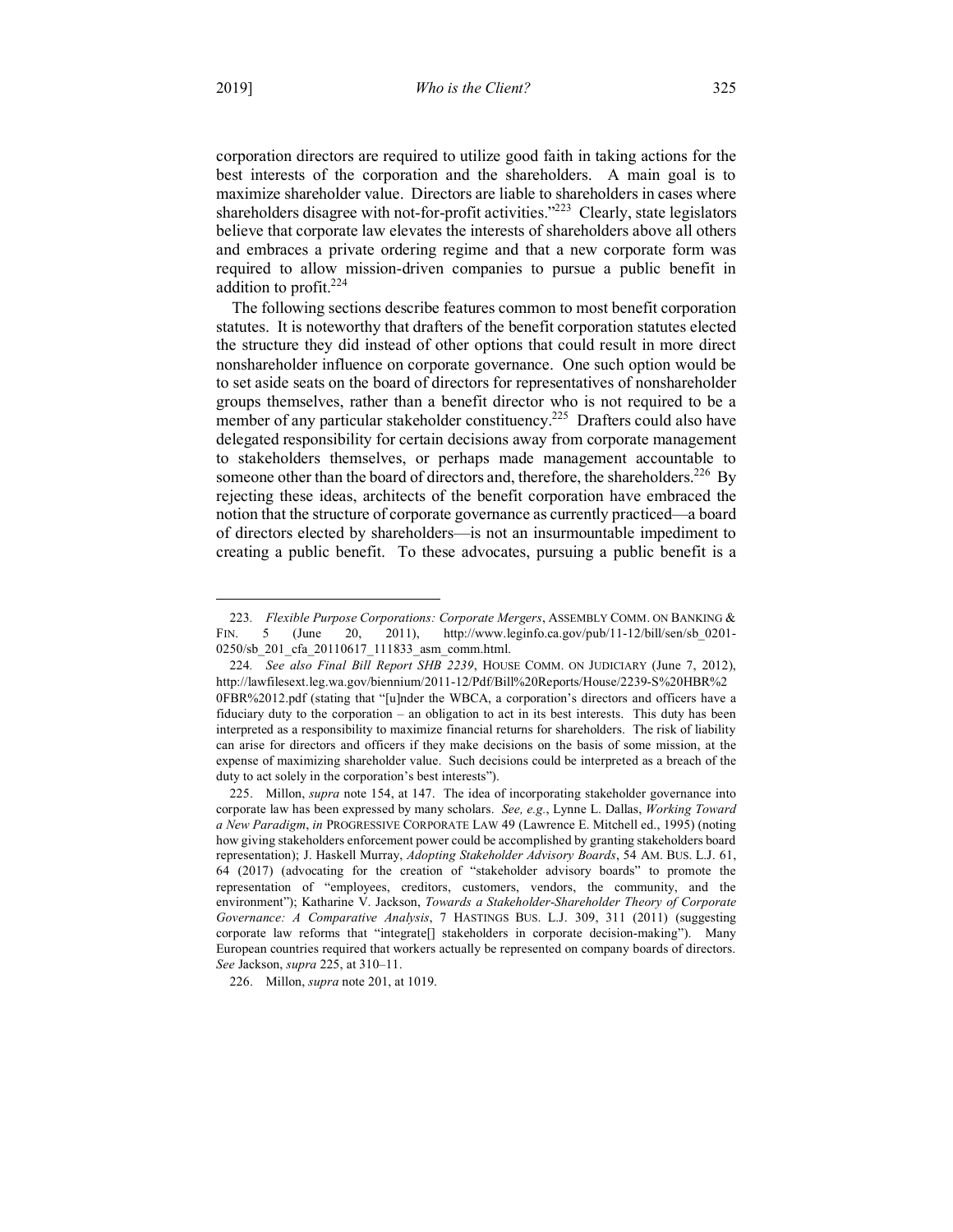question of management focus and to whom officers and directors owe a duty rather than a structural issue.<sup>227</sup>

#### *B. Benefit Corporations*

Compared to other new corporate forms, the benefit corporation has been adopted by the largest number of states $^{228}$  and is the preferred corporate form of choice for thousands of corporations, $229$  including double- or triple-bottom-line entity corporations publicly traded.<sup>230</sup> Many state statutes are based on the Model Benefit Corporation Legislation (the "Model Legislation"),<sup>231</sup> drafted by the nonprofit organization B Lab.<sup>232</sup> The Model Legislation has several features that both represent a departure from the traditional corporate form and have implications for lawyers representing these entities. A brief summary of these changes follows.

*Public Benefit*: The Model Legislation provides that benefit corporations are to have the purpose, enshrined in the company's charter, of "creating a general public benefit."233 "General public benefit" is defined as "[a] material positive impact on society and the environment, taken as a whole, from the business and operations of a benefit corporation assessed taking into account the impacts of the benefit corporation as reported against a third-party standard."234 Comments to the Model Legislation note that this requires "consideration of all of the effects of the business on society and the environment."<sup>235</sup> The benefit corporation also has the option to adopt a specific public benefit purpose in addition to the general public benefit purpose.<sup>236</sup>

 <sup>227</sup>*. See* Millon, *supra* note 154, at 225 (discussing how these new corporate benefit statutes impose new duties on management to consider the interests of communities and employees when making decisions).

<sup>228</sup>*. Social Enterprise Law Tracker*, SOC. ENTER. L. TRACKER, http://socentlawtracker.org/ (last visited Sept. 22, 2018).

<sup>229.</sup> Murray, *supra* note 3, at 589 (finding 2,636 entities organized as benefit corporations or benefit LLCs as of 2015).

<sup>230.</sup> Gensler, *supra* note 12; *see generally* J. Haskell Murray, *Corporate Forms of Social Enterprise: Comparing the State Statutes*, BELMONT U. (2015) (comparing different corporate forms in various states).

<sup>231.</sup> Murray, *supra* note 225, at 86–87.

<sup>232.</sup> Mystica M. Alexander, *Benefit Corporations – The Latest Development in the Evolution of Social Enterprise: Are They Worthy of a Taxpayer Subsidy?*, 38 SETON HALL LEGIS. J. 219, 245 (2014).

<sup>233</sup>*. Model Benefit Corporation Legislation*, BENEFIT CORP. § 201(a), at 10 (Sept. 16, 2016), http://benefitcorp.net/sites/default/files/Model%20Benefit%20Corp%20Legislation\_9\_16.pdf.

<sup>234</sup>*. Id.* § 102, at 3.

<sup>235</sup>*. Id.* § 102 cmt., at 6.

<sup>236</sup>*. Id.* § 201(b), at 10. The Model Legislation provides a suggested list of specific public benefit purposes:

<sup>(1)</sup> providing low-income or underserved individuals or communities with beneficial products or services; (2) promoting economic opportunity for individuals or communities beyond the creation of jobs in the normal course of business; (3) protecting or restoring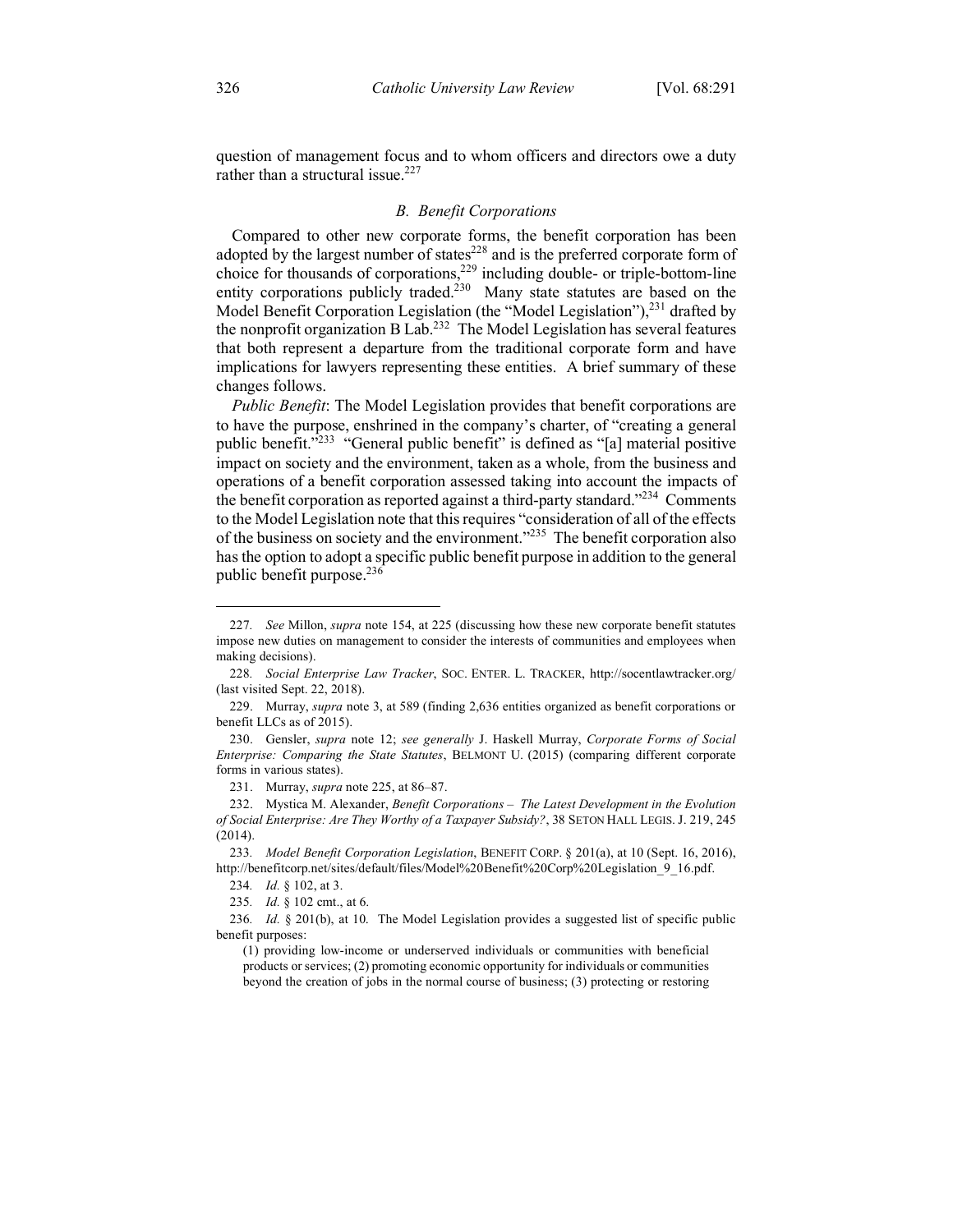*Consideration of Stakeholder Interests*: The Model Legislation requires directors to consider the impact of corporate action on non-shareholder stakeholders and the public.<sup>237</sup> The Model Legislation gives no guidance to how the board of directors shall weigh the interests of these stakeholders;<sup>238</sup> rather, the Model Legislation states that directors need not give one group priority over another unless doing so is specifically called for.<sup>239</sup>

*Public Reporting and Third-Party Standard*: Benefit corporations are to prepare and make public annual benefit reports that describe, among others, "[t]he ways in which the benefit corporation pursued general public benefit during the year and the extent to which general public benefit was created" and "[a]n assessment of the overall social and environmental performance of the benefit corporation  $\dots$  against a third-party standard[.]"<sup>240</sup> These third-party standards, which report "overall social and environmental performance of a

in addition to any additional groups listed in the benefit corporation's charter. *Model Benefit Corporation Legislation*, *supra* note 233, § 301(a)(1), at 12.

238*. See id.* § 301, at 12–13 (listing the factors the board of directors should consider when making decisions); *see also* Reiser, *supra* note 237, at 610 (suggesting "[i]deally, a hybrid organization would offer a solution to this dual mission dilemma. To solve it, a hybrid form of organization should provide guidance on which goal, profit maximization or social good production, has priority and in what situations this priority must be given. This does not necessarily mean that either profit maximization or social good production must be prioritized every time the two come into conflict. In order to ease the tension inherent in a dual mission organization, some structure is needed for balancing these goals. This structure must work predictably and relatively transparently, and there must be some method for enforcing it").

239*. Model Benefit Corporation Legislation*, *supra* note 233, § 301(a)(3), at 12.

the environment; (4) improving human health; (5) promoting the arts, sciences, or advancement of knowledge; (6) increasing the flow of capital to entities with a purpose to benefit society or the environment; and (7) conferring any other particular benefit on society or the environment.

*Id.* § 102, at 4–5.

<sup>237.</sup> Dana Brakman Reiser, *Benefit Corporations – A Sustainable Form of Organization?*, 46 WAKE FOREST L. REV. 591, 598–99 (2011). Boards of directors should consider their actions on a variety of parties, including:

<sup>(</sup>i) the shareholders of the benefit corporation; (ii) the employees and work force of the benefit corporation, its subsidiaries, and its suppliers; (iii) the interests of customers as beneficiaries of the general public benefit or a specific public benefit purpose of the benefit corporation; (iv) community and societal factors, including those of each community in which offices or facilities of the benefit corporation, its subsidiaries, or its suppliers are located; (v) the local and global environment; (vi) the short-term and longterm interests of the benefit corporation, including benefits that may accrue to the benefit corporation from its long-term plans and the possibility that these interests may be best served by the continued independence of the benefit corporation; and (vii) the ability of the benefit corporation to accomplish its general public benefit purpose and any specific public benefit purpose[,]

<sup>240</sup>*. Id.* § 401(a)(1)(i), (a)(2), at 20.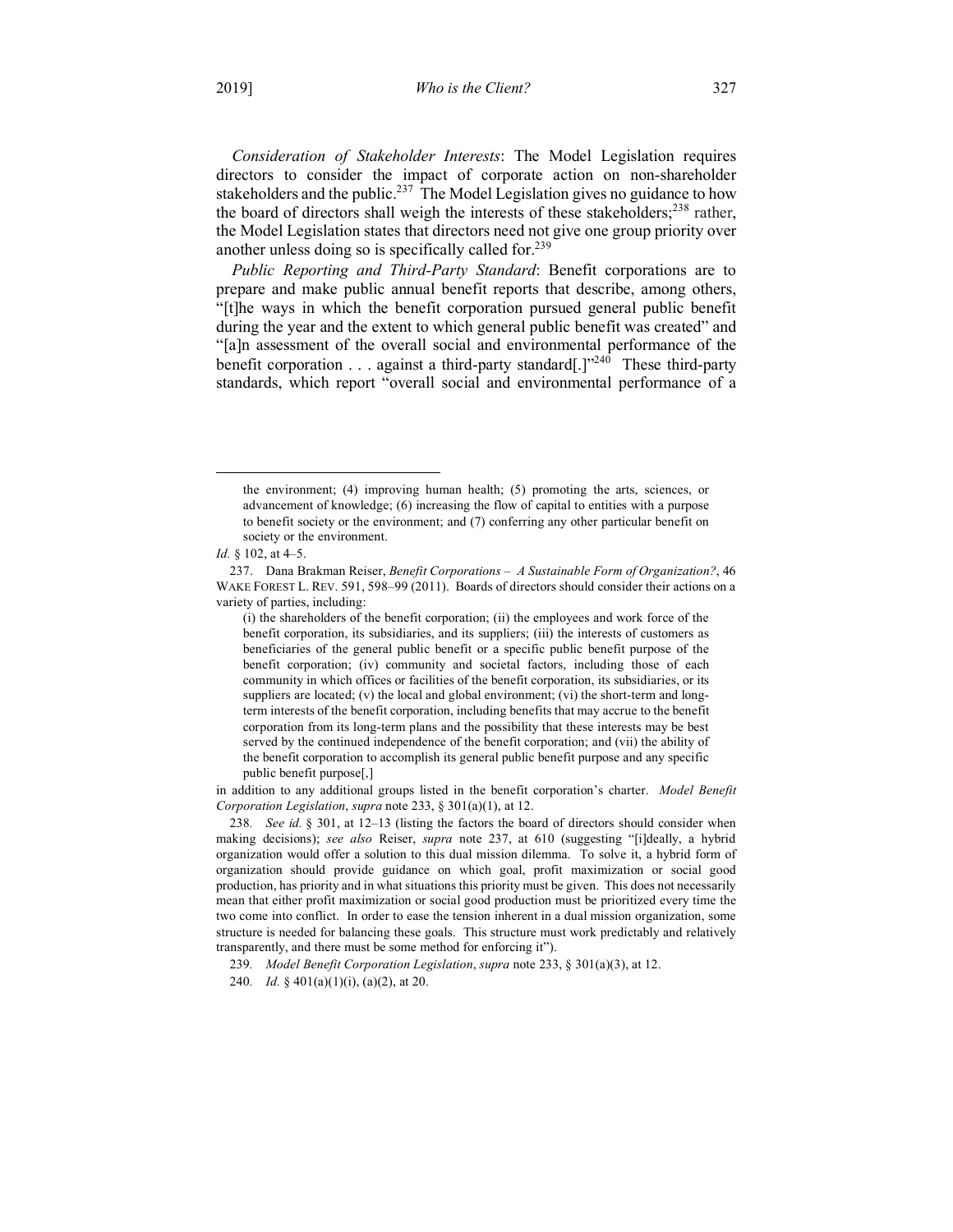business<sup>[1]</sup>" are created not by legislatures but by organizations like B  $Lab<sup>241</sup>$ that evaluate corporate activity and its social and environmental effects.<sup>242</sup>

*Director Liability*: The Model Legislation grants immunity to directors who take the interests of nonshareholder stakeholders into account when making decisions,<sup>243</sup> or for their failure to pursue or create general public benefit.<sup>244</sup> Further, directors have no duty to individual beneficiaries of the corporation's general or specific public benefit, and such individuals may not bring suit against directors unless specifically authorized to do so in the corporation's charter.<sup>245</sup>

*Benefit Enforcement Proceedings*: Although directors are not liable to corporate beneficiaries themselves, directors, shareholders holding five percent or more of the corporation's stock, persons designated in the company's charter, or the benefit corporation itself may bring a "benefit enforcement proceeding" against the company and its directors and officers for "failure . . . to pursue or create a general public benefit" or other failure to comply with the requirements of the Model Legislation.246 Parties who file "benefit enforcement proceedings" may request injunctive relief only.<sup>247</sup> There is no other claim that can be brought against a benefit corporation or its directors for failure to follow the provisions of the Model Legislation.<sup>248</sup>

*Benefit Director and Officer*: Benefit corporations may have a designated benefit director, who is tasked with preparing the benefit report mentioned above and overseeing the creation of a public benefit generally.<sup>249</sup> Benefit Corporations may also designate a benefit officer, who assists the benefit director in the preparation of the benefit report.<sup>250</sup>

Though many states have based their benefit corporation statutes off of the Model Legislation, the Delaware Public Benefit Corporation Act, which became effective in  $2013$ ,<sup>251</sup> differs in several major respects. These differences are important for attorneys representing Delaware public benefit corporations to understand as they consider their ethical duties. For one, while Delaware public benefit corporations do have to prepare written benefit reports for their

249*. Model Benefit Corporation Legislation*, *supra* note 233, § 302(a), at 14, § 302(c), at 15.

 <sup>241</sup>*. Id.* § 102, at 5; *see* J. Haskell Murray, *An Early Report on Benefit Reports*, 118 W. VA. L. REV. 25, 31 (2015).

<sup>242</sup>*. Model Benefit Corporation Legislation*, *supra* note 233, § 102, at 5.

<sup>243</sup>*. Id.* § 301(c), at 13; Reiser, *supra* note 237, at 598–99.

<sup>244</sup>*. Model Benefit Corporation Legislation*, *supra* note 233, § 301(c), at 13.

<sup>245</sup>*. Id.* § 301(c)–(d), at 13.

<sup>246</sup>*. Id.* § 102, at 3, § 301 (c)–(d), at 13, § 301 cmt., at 14, § 305, at 18–19.

<sup>247.</sup> Emily Winston, *Benefit Corporations and the Separation of Benefit and Control*, 39 CARDOZO L. REV. 1783, 1805 (2018).

<sup>248</sup>*. Model Benefit Corporation Legislation*, *supra* note 233, § 102 cmt. Failure to create a promised public benefit may, however, rise to the level of fraud, and the existence of the benefit enforcement proceeding should not preclude a claim of fraud against benefit corporations. *See infra* Section III.C (discussing fraud in the context of greenwashing).

<sup>250</sup>*. Id.* § 304.

<sup>251.</sup> DEL. CODE ANN. tit. 8, § 362(a) (2018).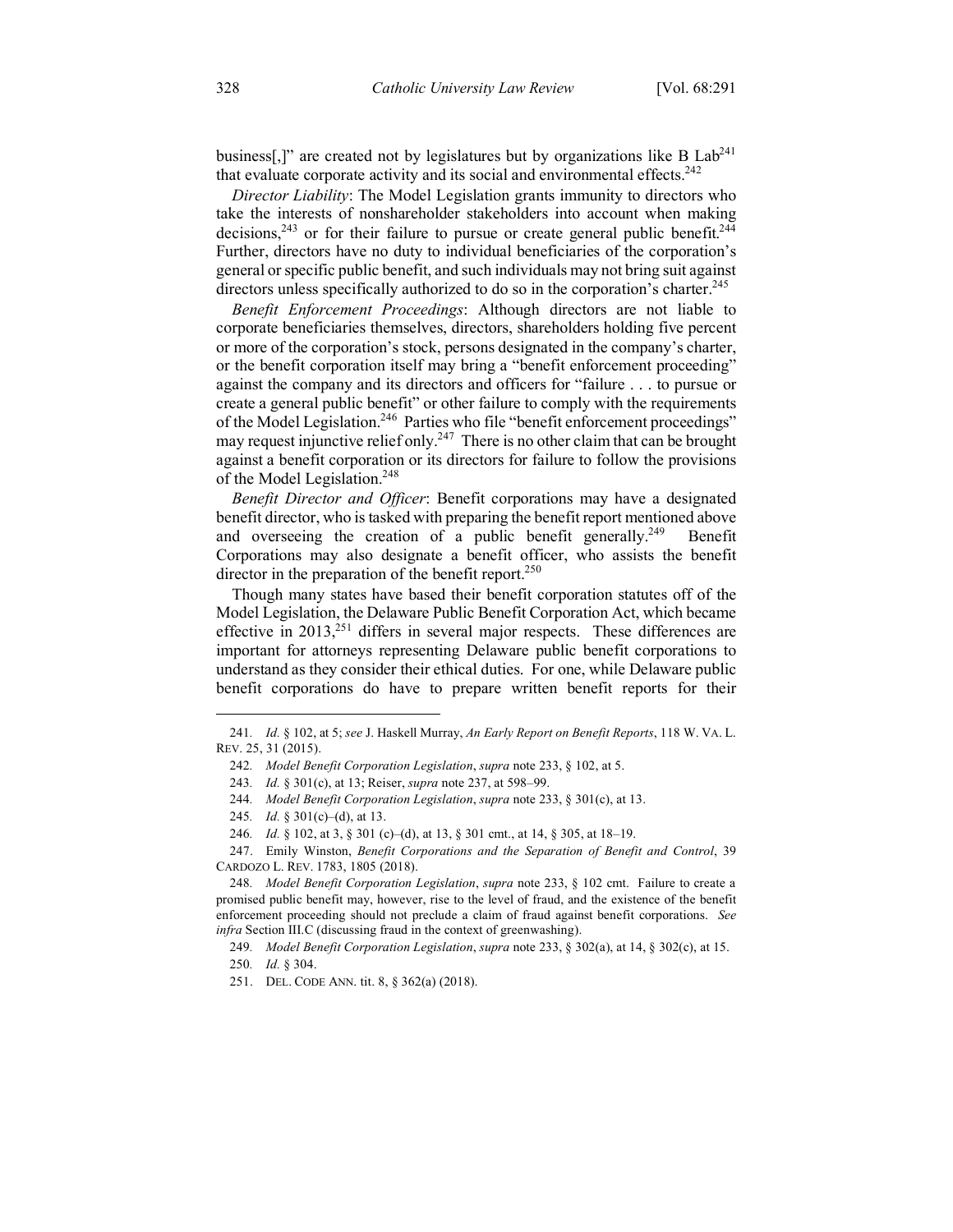stockholders, they do not have to make those reports public and they do not have to judge their efforts against a third-party standard unless so stated in the certificate of incorporation.252 Rather than considering the interests of nonshareholder stakeholders, directors of Delaware public benefit corporations are to "balance[] the pecuniary interests of the stockholders, the best interests of those materially affected by the corporation's conduct, and the specific public benefit or public benefits identified in [the corporation's] certificate of incorporation."253 Delaware also does not provide for benefit enforcement proceedings,<sup>254</sup> though stockholders holding at least two percent of the company's stock can bring derivative suits for failure to abide by the statute's duties.255

A prominent example of a Delaware public benefit corporation is Laureate Education, the first company organized as a benefit corporation in any state to go public in the United States.256 Laureate Education defines its specific public purpose in its certificate of incorporation as:

to produce a positive effect (or a reduction of negative effects) for society and persons by offering diverse education programs delivered online and on premises operated in the communities that we serve, as the board of directors may from time to time determine to be appropriate and within the Corporation's overall education mission.<sup>257</sup>

No benefit director or officer is named to oversee this mission, and no group or individual is granted the right to bring a derivate suit or any kind of enforcement proceeding against the company.<sup>258</sup> Further, the certificate of incorporation does not require the company to judge its efforts against a thirdparty standard. Laureate Education is also a Certified B Corp., and so, while it does not have to utilize a third-party standard under Delaware law, it does strive to comply with B Corp. standards.<sup>259</sup>

256. Ashley A. Smith, *Laureate Becomes Largest College to Become a Benefit Corporation*, INSIDE HIGHER ED (Feb. 2, 2017), https://www.insidehighered.com/print/news/2017/02/02/laurea te-beco...ollege-become-benefit-corporation?width=775&height=500&iframe=true.

257*. Amended and Restated Certificate of Incorporation of Laureate Education, Inc., a Public Benefit Corporation*, SEC.GOV art. II, at 1 (Jan. 2017), https://www.sec.gov/Archives/edgar/data/ 912766/000104746917000434/a2230757zex-3\_1.htm.

258*. See id.* art. VIII, at 12–14 (discussing the rights afforded to the board of directors and shareholders, which do not mention derivative suits).

259*. Laureate Education, Inc. Announces Renewal of Certified B Corporation® Status*, LAUREATE INT'L UNIVS' (Jan. 1, 2018), https://www.laureate.net/newsroom/pressreleases/2018/ 01/laureate-announces-renewal-of-b-corp-status.

 <sup>252</sup>*. Id.* § 366.

<sup>253</sup>*. Id.* § 365(a).

<sup>254.</sup> Murray, *supra* 230.

<sup>255.</sup> J. Haskell Murray, *Social Enterprise Innovation: Delaware's Public Benefit Corporation Law*, 4 HARV. BUS. L. REV. 345, 362–63 (2014) (comparing the Delaware and Model Legislation to predict that neither will result in directors being held liable for failing to pursue a public benefit and neither provides for substantial non-shareholder stakeholder governance).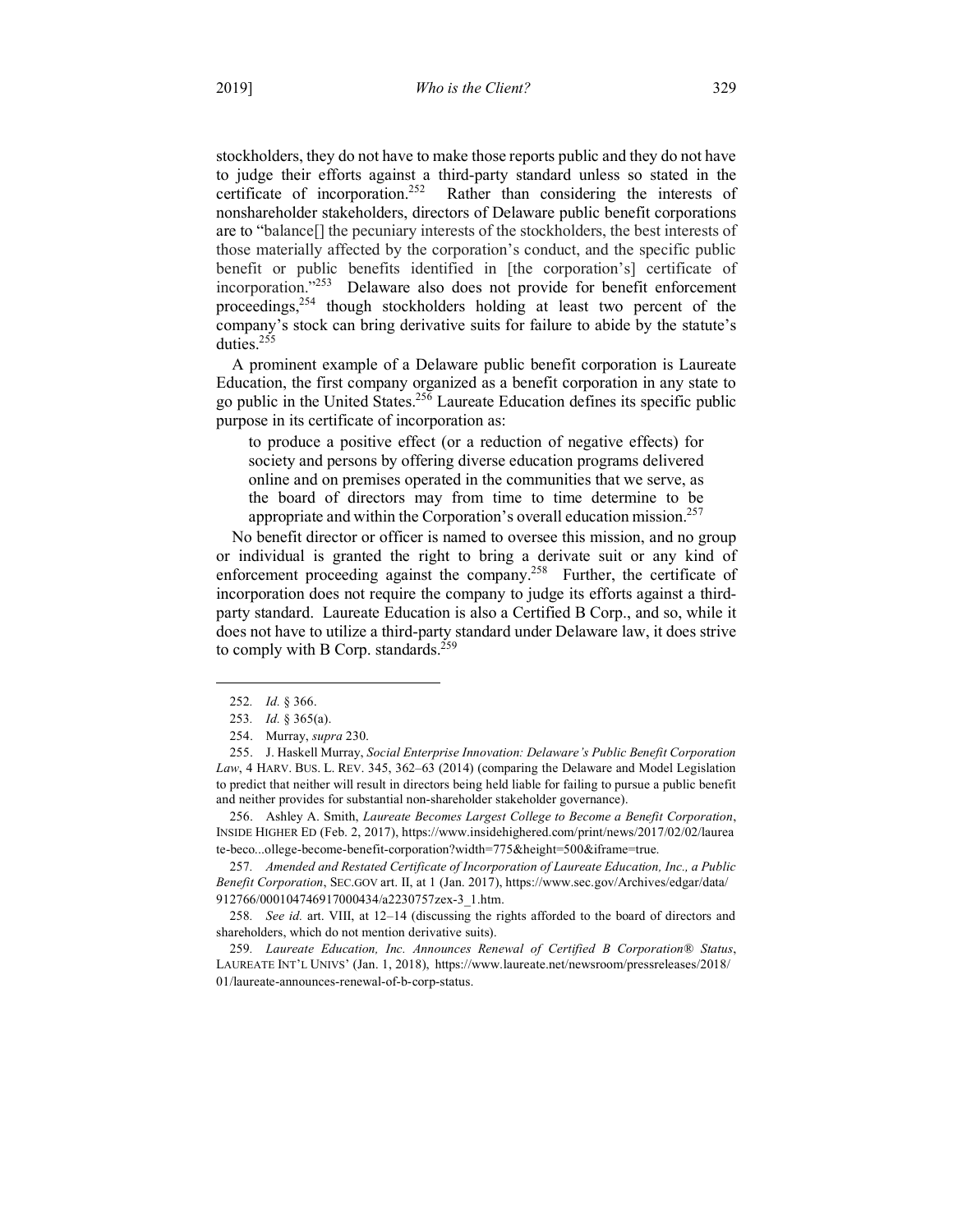# *C. Greenwashing*

The drafters of the Model Legislation were particularly concerned with guarding against greenwashing, which they defined as "the phenomenon of businesses seeking to portray themselves as being more environmentally and socially responsible than they actually are."<sup>260</sup> There are two ways that greenwashing could be a violation of the Model Legislation—one based on process and the other on outcome.<sup>261</sup> A process-related claim of greenwashing would entail the failure to abide by the reporting requirements of the Model Legislation<sup>262</sup> or the failure to consider the impact of corporate action on nonshareholder stakeholders and the public.<sup>263</sup> An outcome-related claim, on the other hand, would involve the failure to further a general or specific public benefit, as measured against a third-party standard.<sup>264</sup> Both should give rise to benefit enforcement proceedings under the Model Legislation.<sup>265</sup> Status as a benefit corporation is a strong representation that a business is environmentally and socially responsible; failing to create (or attempt to create) a general or specific public benefit, therefore, constitutes greenwashing.<sup>266</sup>

Regardless of its basis, any greenwashing claim brought as a benefit enforcement proceeding will need to overcome the business judgment rule.<sup>267</sup> Like traditional corporate directors, benefit corporation directors are protected

267*. See* Cummings, *supra* note 266, at 591–93.

 <sup>260</sup>*. Model Benefit Corporation Legislation*, *supra* note 233, § 102 cmt., at 7. The term "greenwashing" originally referred to organizations that falsely held themselves out as being environmentally responsible, but it has expanded over time. *See* Jacob Vos, Note, *Actions Speak Louder than Words: Greenwashing in Corporate America*, 23 NOTRE DAME J.L. ETHICS & PUB. POL'Y 673, 673–74 (2009).

<sup>261.</sup> J. William Callison, *Putting New Sheets on a Procrustean Bed: How Benefit Corporations Address Fiduciary Duties, the Dangers Created, and Suggestions for Change*, 2 AM. U. BUS. L. REV. 85, 109–11 (2012).

<sup>262</sup>*. Model Benefit Corporation Legislation*, *supra* note 233, § 401, at 20–21, § 102 cmt., at 7 (discussing how the purpose of the public benefit report is to keep the corporation accountable by demonstrating it actually created a benefit for the public).

<sup>263</sup>*. Id.* § 301(a)(1)(i), (iii), at 12.

<sup>264</sup>*. Id.* § 102, at 3.

<sup>265</sup>*. Id.* § 102 cmt., at 6–7. A similar distinction between product and process has been discussed in relation to international trade law, with "product" referring to information about the product itself and "process" referring to how the product is produced, including "the labor conditions of workers who produce a consumer good, the environmental effects of a good's production, the use of controversial engineering techniques such as genetic modification to create a good, or any number of other social, economic, or environmental circumstances that are related causally to a consumer product." Dougalas A. Kysar, *Preferences for Processes: The Process/Product Distinction and the Regulation of Consumer Choice*, 118 HARV. L. REV. 525, 528–29 (2004).

<sup>266.</sup> Briana Cummings, *Benefit Corporations: How to Enforce a Mandate to Promote the Public Interest*, 112 COLUM. L. REV. 578, 589–90 (2012). In that way, Rasmussen College, in failing to benefit its students as required by its corporate charter, was likely engaging in greenwashing. *See* Plerhoples, *supra* note 7, at 561–62.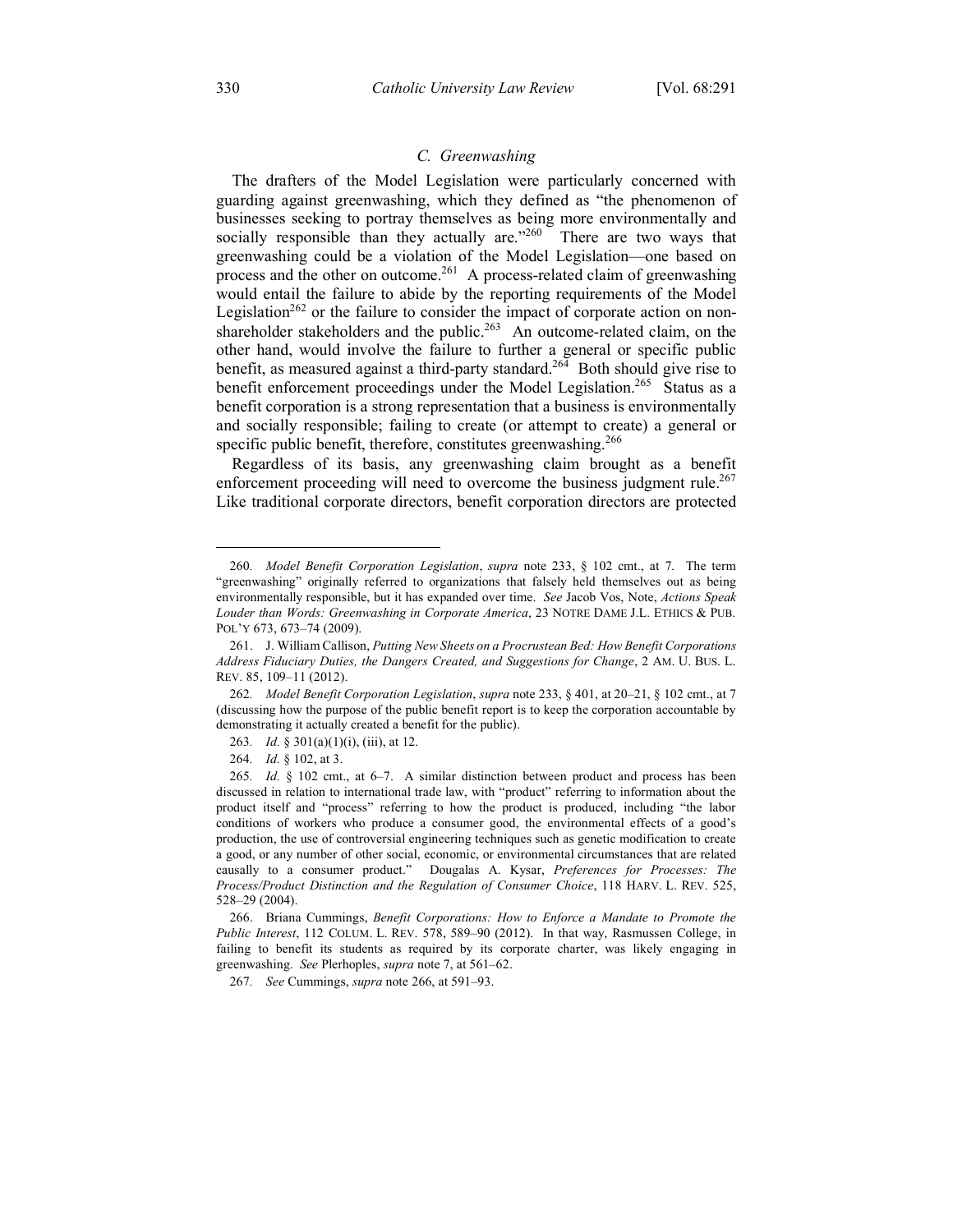by the business judgment rule.<sup>268</sup> Corporate law generally provides that if directors exercise due care and reasonably believe that actions are in the best interests of the shareholders and the corporation they will not be liable for breaches of fiduciary duty.<sup>269</sup> The business judgment rule exists to give management a safe harbor for most decisions.<sup>270</sup> The business judgment rule is a broad defense and overcoming the business judgment rule in suits against traditional corporations is difficult.271 Likewise, greenwashing claims brought as benefit enforcement proceedings will need to show that directors failed to be "informed with respect to the subject of the business judgment to the extent the director reasonably believes to be appropriate" and "rationally believes that the business judgment is in the best interests of the benefit corporation."272

#### IV. REPRESENTING THE BENEFIT CORPORATION

Benefit corporation legislation will necessarily impact legal ethics. The "Framework of Dealing" embraces the Multiary Model for attorneys representing benefit corporations.273 Nonshareholder stakeholders who are intended beneficiaries of corporate actions come within the "Framework of Dealing" insofar as the corporation is mandated to create a benefit for, or at least consider its effects on, these shareholders.<sup>274</sup> That is not to say, however, that these nonshareholder stakeholders are the attorney's client and that any duties flow to them on account of being in an attorney-client relationship with the lawyer. The nonshareholder stakeholder instead is in the position vis-à-vis the attorney of the beneficiary of a trust or other fiduciary relationship; their interests place bounds around actions that corporations can take and therefore also around advice that attorneys can dispense, and the attorney must act to protect their interests over the interests of individual directors and officers.275

The "Framework of Dealing" requires the attorney for the benefit corporation to take into account both the changes to corporate structure brought about by benefit corporation legislation and the altered corporate purpose. As discussed above, the attorney must identify when a benefit director, benefit officer, or shareholder has special authority within the corporation on matters of public

 <sup>268</sup>*. Model Benefit Corporation Legislation*, *supra* note 233, § 301(e), at 13.

<sup>269.</sup> S. Samuel Arsht, *The Business Judgment Rule Revisited*, 8 HOFSTRA L. REV. 93, 111–12

<sup>(1979).</sup>

<sup>270</sup>*. See* Johnson, *supra* note 108, at 448.

<sup>271</sup>*. See id.* at 440.

<sup>272</sup>*. Model Benefit Corporation Legislation*, *supra* note 233, § 301(e)(2)–(3), at 13.

<sup>273</sup>*. See* Simon, *supra* note 34, at 89 (discussing how the Framework of Dealing embraces the idea that the corporation does not have interests of its own but is only concerned with the interests of its constituents); *see also* Pileri, *supra* note 69, at 186–87 (describing how the Benefit Corporation embraces the Multiary Model, where an attorney, in owing a duty to the corporation that must concern itself with a wide range of stakeholders and constituents beyond its shareholders, also owes a duty to the public at large).

<sup>274</sup>*. See* Simon, *supra* note 34, at 98–103.

<sup>275.</sup> Rutherglen, *supra* note 15, at 155.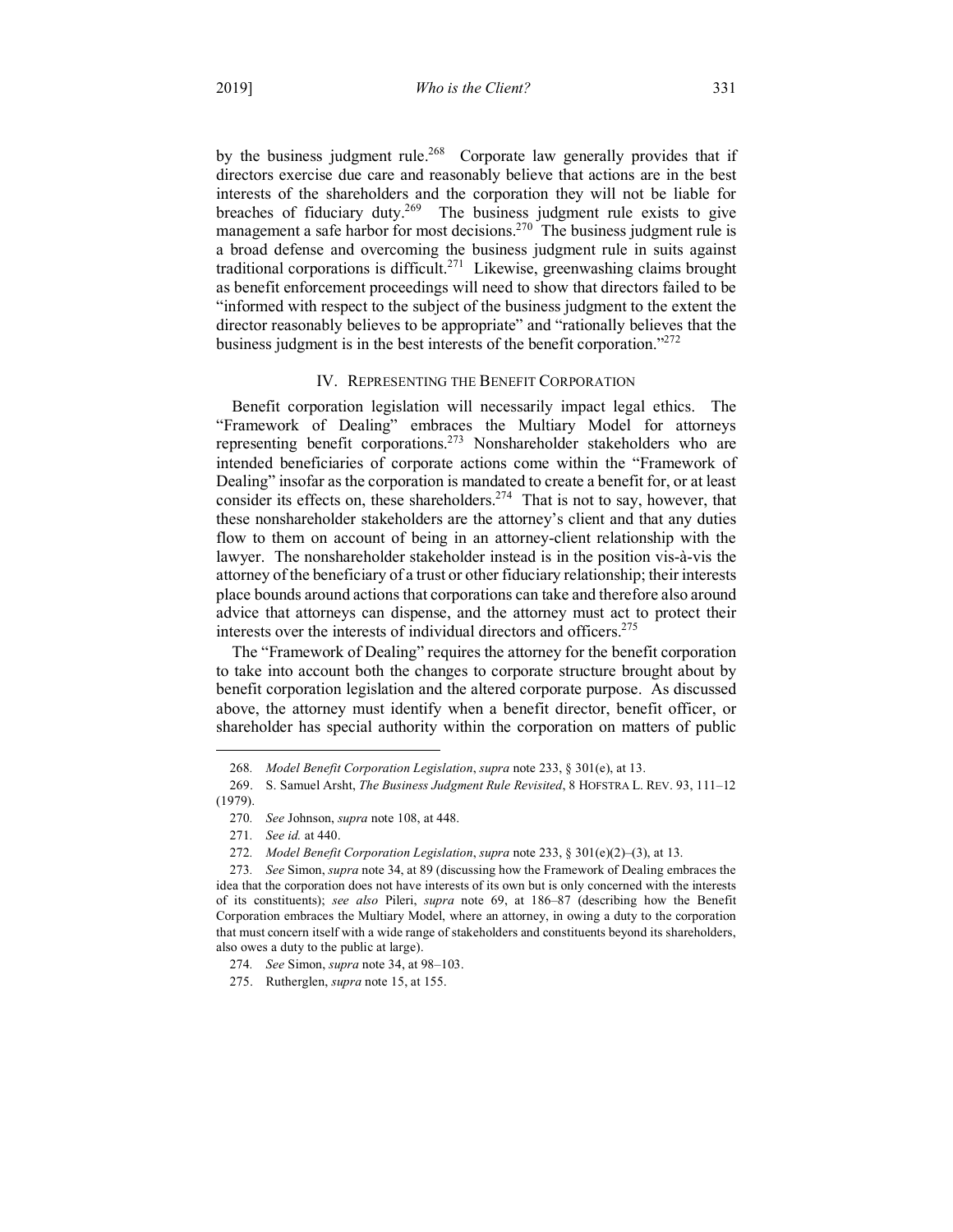benefit. Second, the lawyer must guide her client toward taking into account or furthering the purpose of the corporation as contained in the corporation's governing documents and corporate statute. In this Section, I attempt to analyze those obligations in more detail under existing rules. In Section V below, I propose several changes or clarification to existing rules and regulations.

# *A. The Citizen Lawyer*

Representing benefit corporations requires a new framework that moves norms for these attorneys away from the model of traditional corporate representation. The current model of corporate representation is ill-suited to representing clients like Green Corp. whose purpose is to further the public interest. As explained above, these frameworks necessarily disregard the impact of legal advice and client activity on nonclient third parties absent the identification of legal risk arising from regulatory or legal requirements. Benefit corporation legislation does not just impose an external requirement on corporations that they produce a public benefit; rather, it attempts to embed that purpose within the structure and duties that bind the corporation and its decisionmakers.<sup>276</sup> Attorneys for benefit corporations should draw on other contexts, such as those of nonprofit and government lawyers described above, in defining this framework.

A historical perspective is also illustrative for benefit corporation lawyers. In the nineteenth and early twentieth centuries, corporate law was seen as a public ordering regime and it was accepted that attorneys also owed responsibilities to the public.277 American corporations were viewed as public entities created by the government rather than entities formed by contract.<sup>278</sup> Early corporate charters narrowly defined the scope of corporate authority.<sup>279</sup> They also acknowledged that corporations were created by the state and were public entities serving a public purpose or public benefit.<sup>280</sup> At that time, it was also accepted that attorneys owed responsibilities to the public.<sup>281</sup> Some describe a "citizen lawyer," who is tasked in the non-litigation context with "guiding the client to comply with the underlying spirit or purpose as well as the letter of laws and regulations to desist from unlawful conduct, and if needed, to do so with strong advice backed by the threat of withdrawal, and in extreme cases, of disclosure."<sup>282</sup> These earlier notions of the role of the attorney provide guidance

 <sup>276</sup>*. See* Page & Katz, *supra* note 16, at 1366.

<sup>277.</sup> GREENFIELD, *supra* note 204, at 30.

<sup>278</sup>*. Id.* at 35.

<sup>279</sup>*. Id.*

<sup>280.</sup> Kent Greenfield, *Ultra Vires Lives! A Stakeholder Analysis of Corporate Illegality (with Notes on How Corporate Law Could Reinforce International Law Norms)*, 87 VA. L. REV. 1279, 1304 (2001).

<sup>281</sup>*. See* GREENFIELD, *supra* note 204, at 35.

<sup>282.</sup> Robert W. Gordon, *The Citizen Lawyer—A Brief Informal History of a Myth with Some Basis in Reality*, 50 WM. & MARY L. REV. 1169, 1174 (2009) (citations omitted). However, the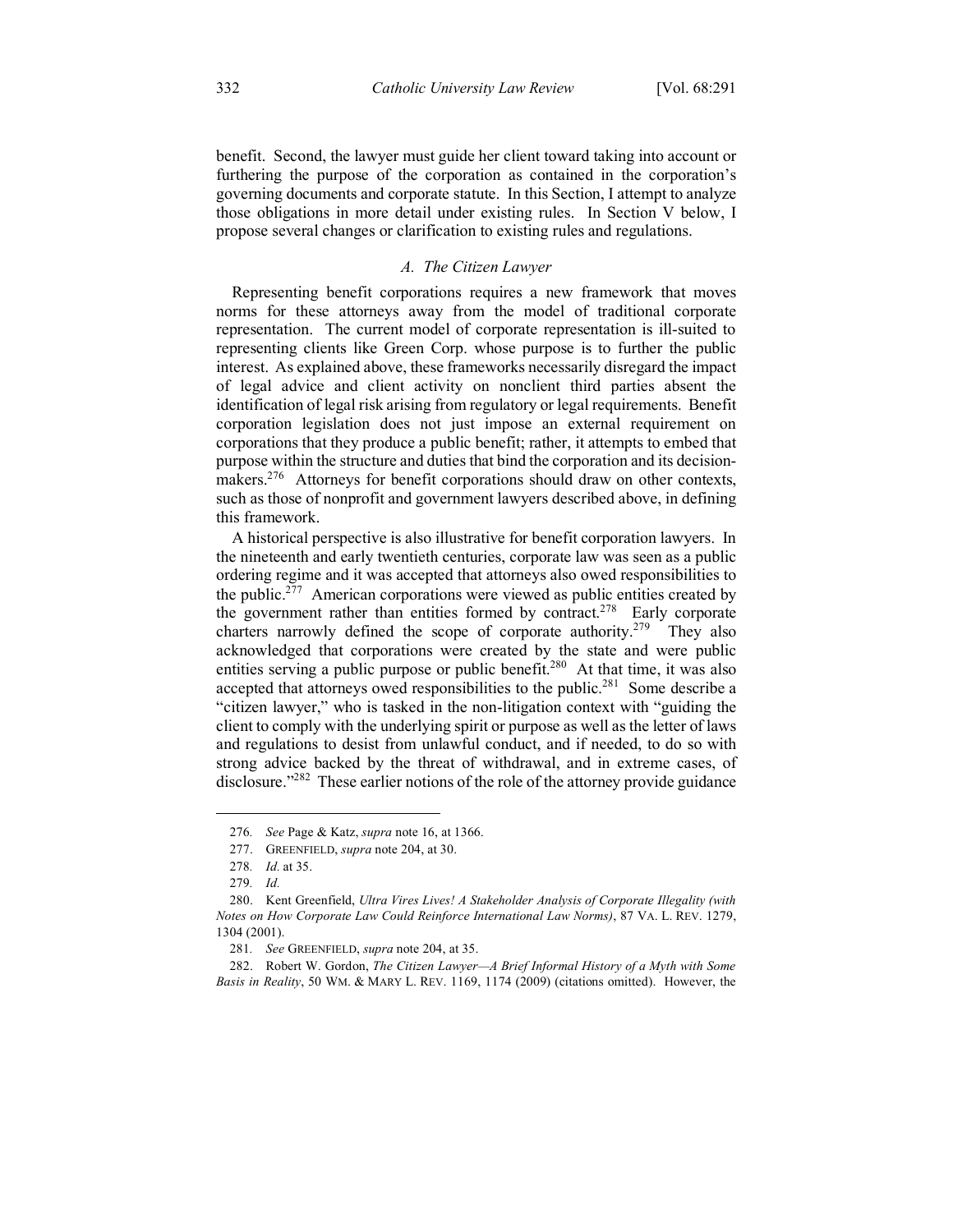on how attorneys for benefit corporations should practice. Like lawyers of old, lawyers for benefit corporations should incorporate as part of their counsel guiding corporate decision-makers toward furthering public benefit and against "socially destructive activity"<sup>283</sup> since benefit corporations were designed to prevent such activity.284

Rather than focus primarily on risks to their client, legal or otherwise, citizen lawyers question the impact of client action on the rights of others and on the legal system itself. The paradigm of the citizen lawyer plays out in the transactional context as follows:

In advising clients outside litigation, the citizen lawyer is the "wise counselor," who sees her job as guiding the client to comply with the underlying spirit or purpose as well as the letter of laws and regulations to desist from unlawful conduct, and if needed, to do so with strong advice backed by the threat of withdrawal, and in extreme cases, of disclosure. If the client needs her help to resist or change unfavorable law, she makes the challenge public and transparent, to facilitate its authoritative resolution. Her private-minded counterpart is of course the hired gun, whose sole concern is with minimizing adverse effects of law on his client's plans and profits. The neutral version of the lawyer-agent simply identifies legal constraints and advises clients on risks of detection and costs of noncompliance. The aggressive or hardball lawyer-agent enthusiastically undertakes to bend; stretch; punch loopholes in; and nullify by obstruction, concealment, and delay the legal and regulatory constraints in the path of a client's desires and interests.<sup>285</sup>

The view of the lawyer as public citizen was explicitly adopted by the profession around the turn of the twentieth century.<sup>286</sup> Canon 32 of the original 1908 Canons of Ethics of the American Bar Association admonished lawyers not to provide any service or advice involving "deception or betrayal of the

notion of the citizen lawyer is by no means universally accepted. *See, e.g.*, Norman W. Spaulding, *The Myth of Civic Republicanism: Interrogating the Ideology of Antebellum Legal Ethics*, 71 FORDHAM L. REV. 1397, 1399 (2003).

<sup>283.</sup> Allen, *supra* note 63, at 4. Louis Brandeis similarly argued in 1914 that a lawyer ought to include legal reform in the daily practice of law. LOUIS D. BRANDEIS, BUSINESS: A PROFESSION 316–17 (1914).

<sup>284</sup>*. See Model Benefit Corporation Legislation*, *supra* note 233, § 102, at 6. A similar professional duty counter to the zealous advocate is the duty of independent judgment owed to the legal system itself and the substantive values that it incorporates. Allen, *supra* note 63, at 5. This duty is especially relevant for transactional attorneys advising corporate clients as zealous advocacy taken to its extreme in a transitional context would likely result in unacceptably negative external social costs. *See id.*

<sup>285.</sup> Gordon, *supra* note 282, at 1174–75 (citations omitted).

<sup>286</sup>*. See* James M. Altman, *Considering the A.B.A.'s 1908 Canons of Ethics*, 71 FORDHAM L. REV. 2395, 2452–64 (discussing how the 1908 Ethics Canon expanded conscientious lawyering by holding lawyers morally accountable).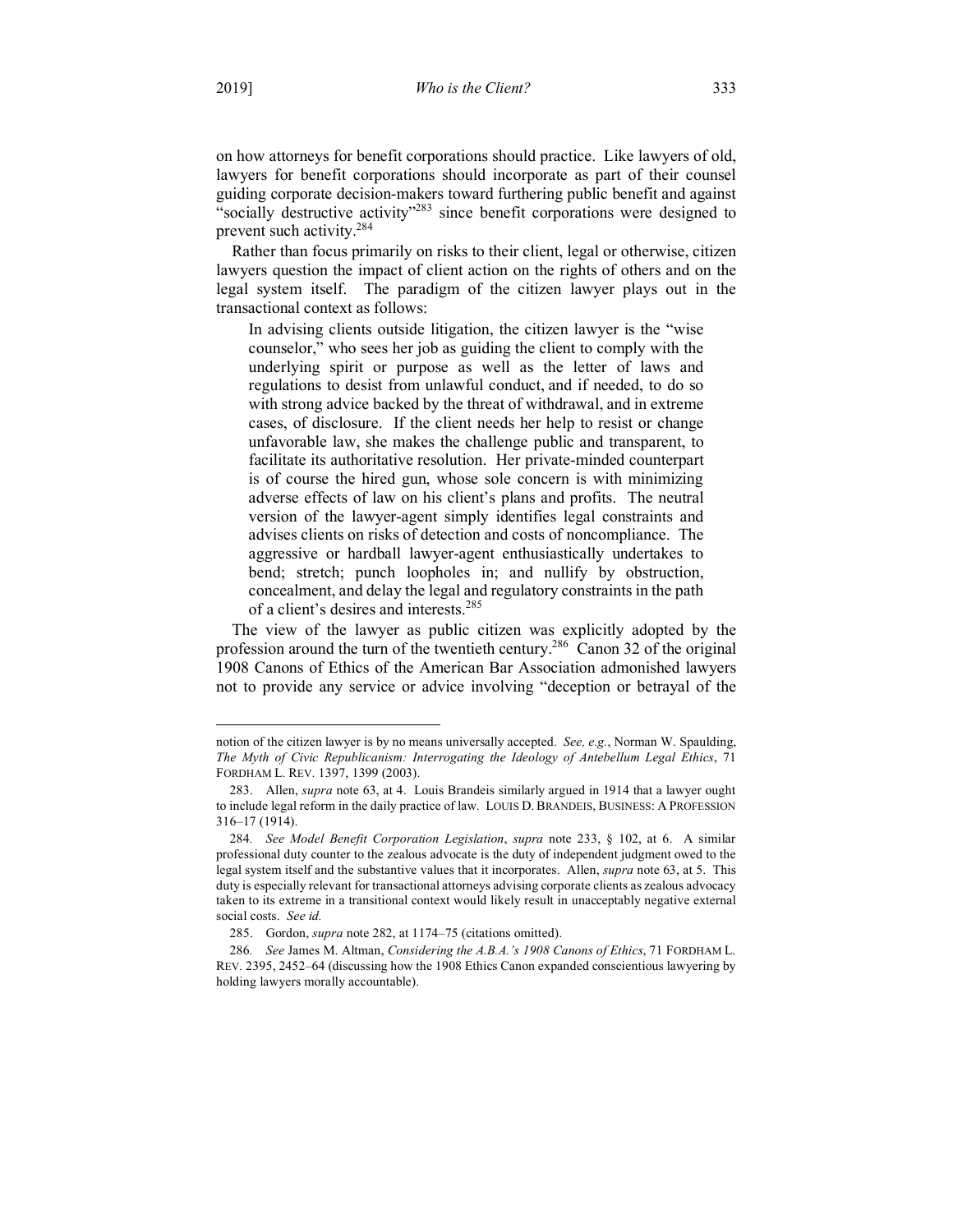public."287 The lawyer's highest honor, according to these original rules, was to be found in the fidelity to both "private trust" and "public duty."<sup>288</sup>

The citizen lawyer was rendered archaic by the middle of the last century but drew new attention after attorneys involved in the Enron scandal grounded their defense of their role in the scandal in compliance with their professional responsibility obligations.<sup>289</sup> The turn of the twenty-first century, of course, saw a series of corporate scandals, the largest of which was the Enron scandal.<sup>290</sup> These scandals, and Enron in particular, caused scholars and practitioners to question the wisdom of a profession that had no duty to the legal system itself or the spirit of the law.<sup>291</sup> In the Enron example, Enron's attorneys implied that, although they identified fraudulent accounting measures, they were not required to report the use of such measures.<sup>292</sup> The notion that purposeful concealment of information used in fraud violates neither the law nor professional norms undermined the respect of the legal profession in the eyes of the public.<sup>293</sup>

Following this wave of scandals, Chancellor Allen proposed a reinvigoration of the norm of professional independence in which attorneys seek to further client interests while at the same time "satisfying the underlying goals of the *law*."<sup>294</sup> By doing so, lawyers would both further the purpose of regulatory schemes and gain a competitive advantage by attracting clients interested in furthering the goals of laws or regulations themselves.<sup>295</sup> This paradigm, according to Allen, would assist in the successful legal regimes and improve the profession for its practitioners.<sup>296</sup>

Adherence to norms and clear understanding of the aims of regulation are therefore essential to a functioning regulatory scheme—lawyers and clients must be flexible when trying to achieve regulatory ends and, when such achievement is impossible, transparent in their shortcomings for regulators to see and respond to.<sup>297</sup> Clients and attorneys who fail in this regard will find themselves at odds with regulators and constantly striving to stay ahead of regulatory reform aimed at curbing the very behavior in which they are engaged.<sup>298</sup> Ethical norms aimed at preventing corporate misconduct and bolstering the regulatory state both make

294. Allen, *supra* note 63, at 11–12.

 <sup>287.</sup> ABA Canon of Prof'l Ethics, Formal Op. 32 (1908).

<sup>288</sup>*. Id.*

<sup>289.</sup> Simon, *supra* note 6, at 1464.

<sup>290</sup>*. Id.* at 1453.

<sup>291.</sup> Allen, *supra* note 63, at 10–11.

<sup>292.</sup> Simon, *supra* note 6, at 1456.

<sup>293</sup>*. See* Arnold Rochvarg, *Enron, Watergate and the Regulation of the Legal Profession*, 43 WASHBURN L.J. 61, 74–75 (discussing how the federal government responded to the Enron scandal with direct federal regulation through the Sarbanes-Oxley Act).

<sup>295</sup>*. Id.* at 12.

<sup>296</sup>*. Id.* at 14–15.

<sup>297.</sup> Simon, *supra* note 6, at 1462–63.

<sup>298</sup>*. Id.* at 1463.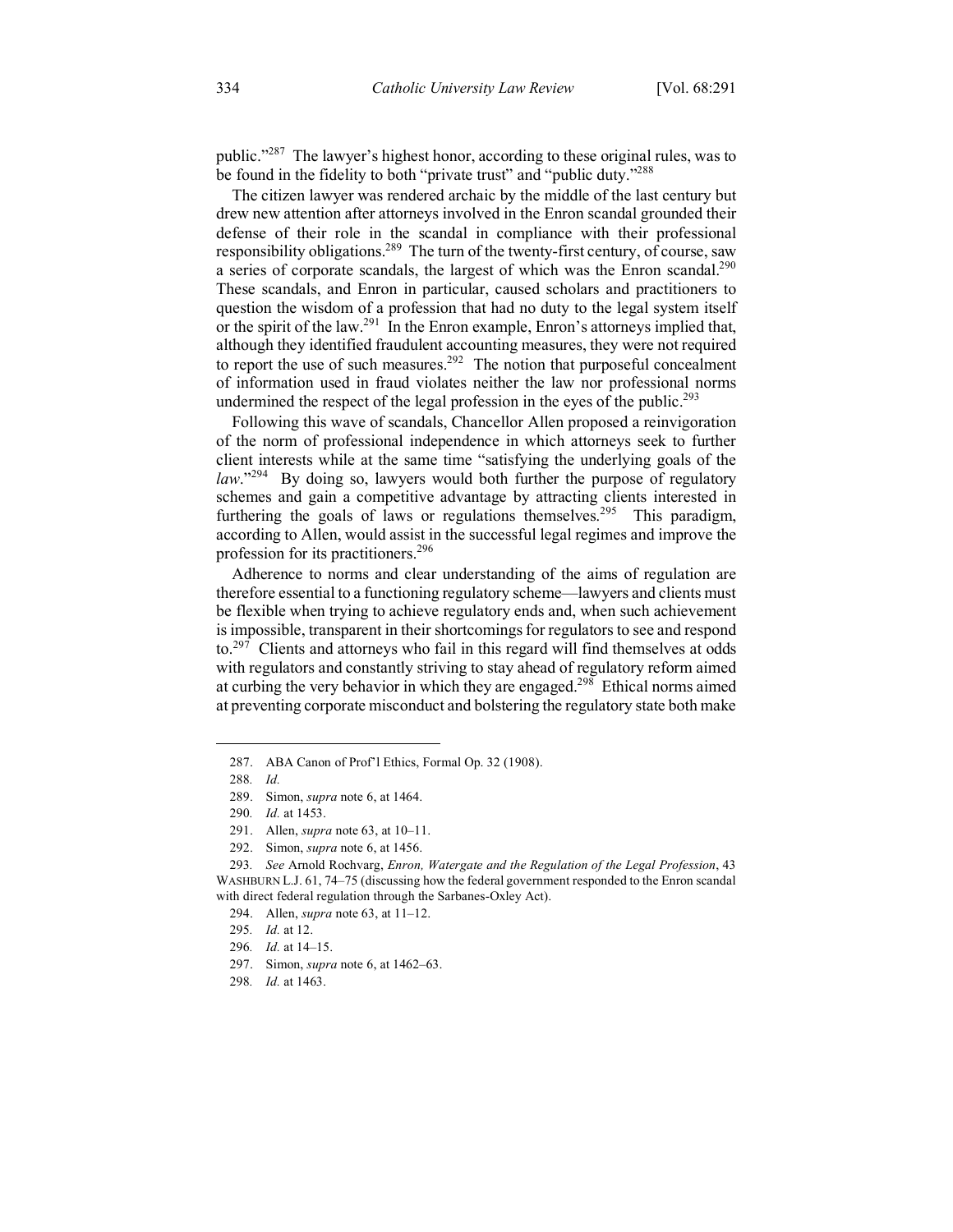sense if we view the benefit corporation as a public ordering scheme. If benefit corporations are accountable through corporate law to or for their effects on nonshareholder stakeholders, attorneys should be mindful of those effects and counsel their clients thusly. Further, if a benefit corporation is more than an organization operating merely for the benefit of its owners,<sup>299</sup> attorneys should represent corporate clients with that regulatory state in mind.

Attorneys for benefit corporations should draw on the ideas of the citizen lawyer. They should recognize that they owe a duty not just to their client but also the public their client purports to benefit. They should seek to practice in a way that furthers the mission of benefit corporation legislation, rather than ensuring that their client complies with the letter of the Model Legislation only. Finally, they should guard against the clients engaging in harmful behavior that runs counter to the spirit of the Model Legislation.

# *B. Confidentiality and Reporting*

Attorneys for benefit corporations should balance the duty to protect the interests of nonshareholder stakeholders and the public against their confidentiality obligations. This balance first affects how broad the circle of confidently extends. The nature of benefit corporation legislation may bring certain shareholders within that circle of confidentiality, at least with respect to matters of public benefit and compliance with the authorizing statute. Further, as with fiduciary breaches in traditional corporate law, certain reporting obligations or options under the Model Rules and SOX may be triggered by a client constituent engaging in greenwashing.

Again, the Model Legislation grants rights of action to certain shareholder groups in the event of violation of benefit corporation legislation.<sup>300</sup> Those rights of action should bring those shareholders within the circle of confidentiality. Since these shareholders can only bring suits for injunctive relief in most states and are prevented from extracting any money from the corporation, these shareholders have a form of internal control right. In exercising that control right, these shareholders take the role of the "highest authority that can act on behalf of the organization as determined by applicable law."<sup>301</sup> The Model Legislation also allows benefit corporations to designate to other parties the right to bring suit against the company for similar violations.<sup>302</sup> Absent any ownership interest in the company, the third party's connection with the entity would be limited to being granted a right to sue.<sup>303</sup> This position is more comparable to a counterparty to a contract: the third party's right to control

 <sup>299.</sup> Or an agglomeration of contractual arrangements. *See* Millon, *supra* note 47, at 229–31; Melvin A. Eisenberg, *The Conception that the Corporation is a Nexus of Contracts, and the Dual Nature of the Firm*, 24 J. CORP. L. 819, 822–23 (1999) (describing the nexus-of-contracts).

<sup>300</sup>*. Model Benefit Corporation Legislation*, *supra* note 233, § 102, at 3, § 305(c), at 19.

<sup>301.</sup> MODEL RULES OF PROF'L CONDUCT r. 1.13(b) (AM. BAR ASS'N 2018).

<sup>302</sup>*. Model Benefit Corporation Legislation*, *supra* note 233, § 305(c), at 19.

<sup>303</sup>*. Id.*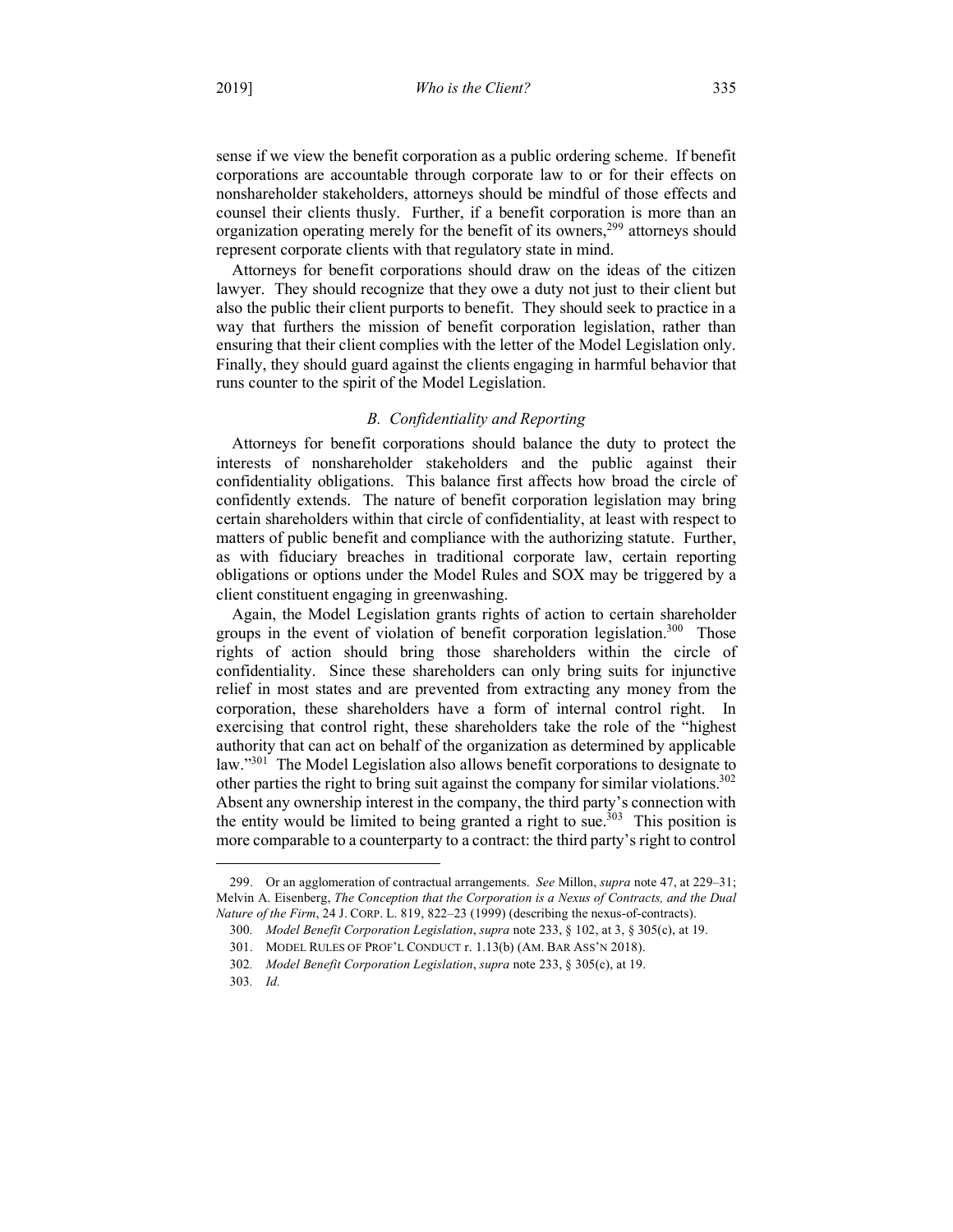corporate action is completely outside the corporate structure. These entities should remain outside the circle of confidentially.

Doubtless, there will be benefit corporations that refuse or are otherwise unwilling to make decisions that further the public good enshrined in their governing documents. Some may ignore the effects of corporate action on employees or customers or the environment before making a decision; others may refuse to change course from a direction shown to be detrimental. Still others will fail to satisfy some third-party standard for creating a public benefit. Each is greenwashing by violating the benefit corporation purpose, analogous to fiduciary breaches in the traditional corporate context.

For benefit corporations, greenwashing prompts many of the same questions that traditional corporations' attorneys face with breaches of fiduciary duties. Greenwashing, again, refers to organizations that market themselves as being environmentally sustainable or otherwise beneficial to the public, often taking advantage of third-party certifications or corporate forms like the benefit corporation, without actually creating the benefit they claim to promote.<sup>304</sup> As discussed above, whistleblowing or reporting obligations under the Model Rules in the case of a breach of corporate purpose are weak.<sup>305</sup> The rules offer little guidance on when a violation of corporate purpose exists and, even if one is identified, reporting is left to the attorney's discretion. If breaches of fiduciary duties to shareholders do not generally fall under the umbrella of reportable activity under the Model Rules, then greenwashing should not either.

For publicly traded benefit corporations, SOX should include greenwashing when committed by benefit corporations among the activities that trigger reporting obligations.306 Under SOX, a "*material violation*" includes "a material breach of fiduciary duty arising under United States federal or state law, or a similar material violation of any United States federal or state law."307 Greenwashing is a failure to create a "material positive impact on society and the environment," which is a requirement of creating a public benefit under the Model Legislation.<sup>308</sup> Harm to nonshareholder constituents that does not rise to the level of fraud should nonetheless qualify as a "similar material violation" under state law.309

Assuming that reporting options or obligations exist, identifying greenwashing can be difficult. Acts that fail to further a public interest contravene the purpose of benefit corporation legislation. Absent a clear

1

<sup>304</sup>*. See* Cummings, *supra* note 266, at 589–90.

<sup>305</sup>*. See supra* Section II.A.

<sup>306.</sup> Cummings, *supra* note 266, at 596–97.

<sup>307.</sup> 17 C.F.R. § 205.2(h)(i) (2018). "*Breach of fiduciary duty* refers to any breach of fiduciary or similar duty to the issuer recognized under an applicable Federal or State statute or at common law, including but not limited to misfeasance, nonfeasance, abdication of duty, abuse of trust, and approval of unlawful transactions." *Id.* § 205.2(d).

<sup>308</sup>*. Model Benefit Corporation Legislation*, *supra* note 233, § 102, at 3.

<sup>309.</sup> 17 C.F.R. § 205.2(h)(i).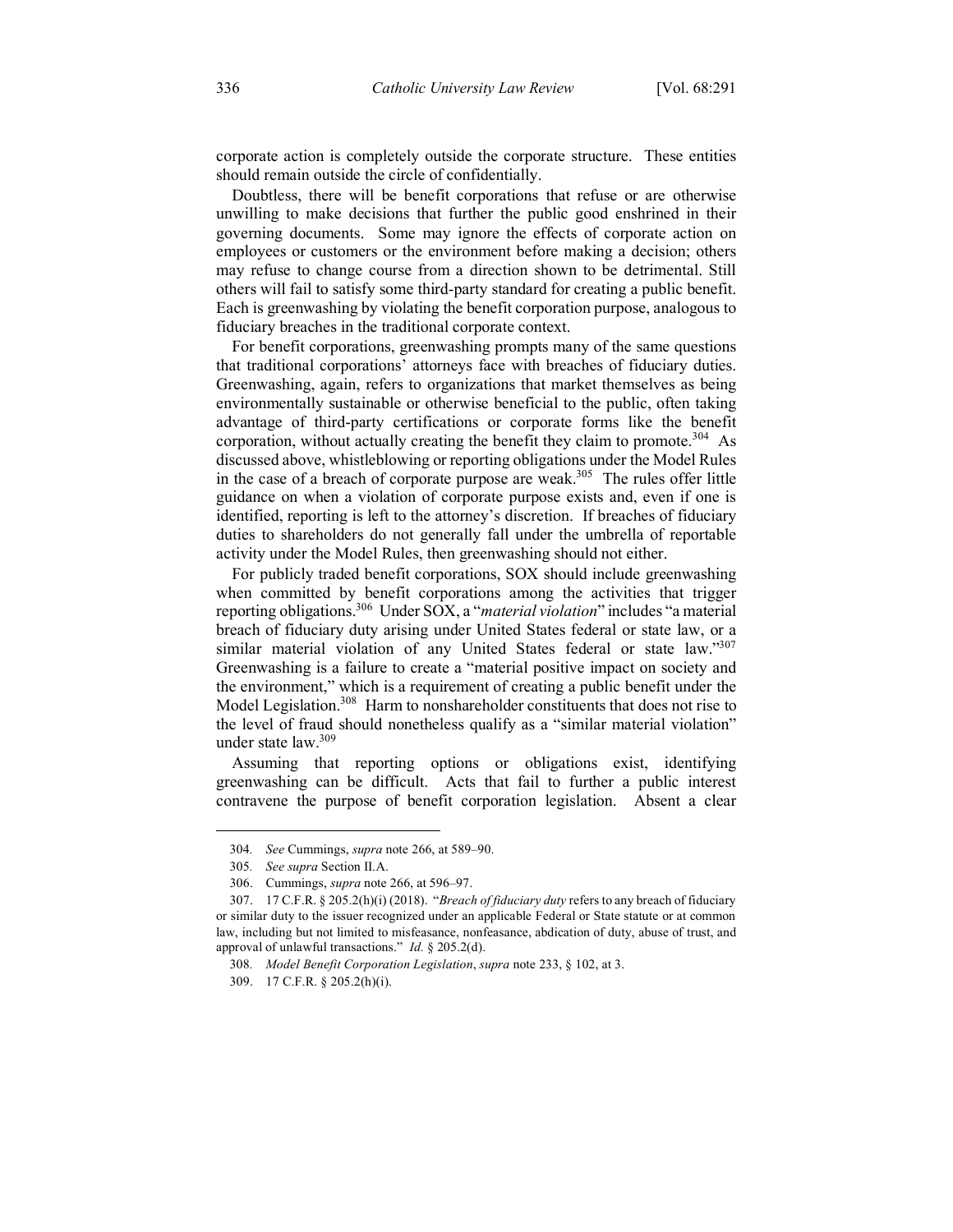showing of avoidable social or environmental harm, however, it may be difficult for an attorney to ascertain what, exactly, constitutes behavior that is detrimental to the public interest. The benefit corporation may identify stakeholders in its governing documents whose interests the corporation seeks to further; harm to those stakeholders should be seen a failure to further a public interest. We can identify other parties harmed by greenwashing: shareholders who believe they are investing in a socially and environmentally supportive corporation; taxpayers and municipalities whose funds are being surreptitiously directed to the greenwasher; competing benefit corporations competitively disadvantaged by not greenwashing; and others. The purpose of the benefit corporation legislation risks being undermined if the form is adopted only as a marketing ploy.

Even if it can be determined that behavior harms the public interest, the attorney then has to consider whether those actions are a "violation of a legal obligation to the organization, or a violation of law that reasonably might be imputed to the organization, and that is likely to result in substantial injury to the organization."310 For example, take the case of a difficult labor negotiation for Green Corp. Corporate management may prefer a deal that pays its workers lower wages or that cuts more jobs than another option. In looking at the two options in isolation, it may appear clear that management chose the less beneficial outcome based on its statement of purpose—creating jobs in local and underserved communities. But, management could reasonably argue that it chose the option it did because it felt that the other option would put the company in such a fiscally and competitively disadvantaged position that the higherpaying jobs would be jeopardized entirely. Is the attorney to make the decision that this decision was harmful to the public interest? Situations like these muddy the water on both the goals and possibilities of benefit corporation legislation; any whistleblower-type activity should focus on the corporate decision-making process rather than the outcomes of those decisions.

As described in Section III.C above, greenwashing claims brought as benefit enforcement proceedings can be based in process—failure to abide by the requirements of the Model Legislation and consider stakeholder interests—or in outcome—failure to create a general or specific public benefit. Failures of process should be easier for lawyers to identify than failures of outcome. For one, though outcomes are measured against third-party standards, it may be hard for the attorney to determine whether a standard is truly met or how a benefit corporation is affecting a particular stakeholder or set of stakeholders. This is particularly true when a benefit corporation has stated more than one specific public benefit. Suppose that Green Corp. cancels a contract with a heavily polluting plant that happens to employ members of the community. Green Corp. is acting to lower its environmental footprint, but in doing so goes against its purpose to create jobs. Should the lawyer consider this a violation of its

 <sup>310.</sup> MODEL RULES OF PROF'L CONDUCT r. 1.13(b) (AM. BAR. ASS'N 2018).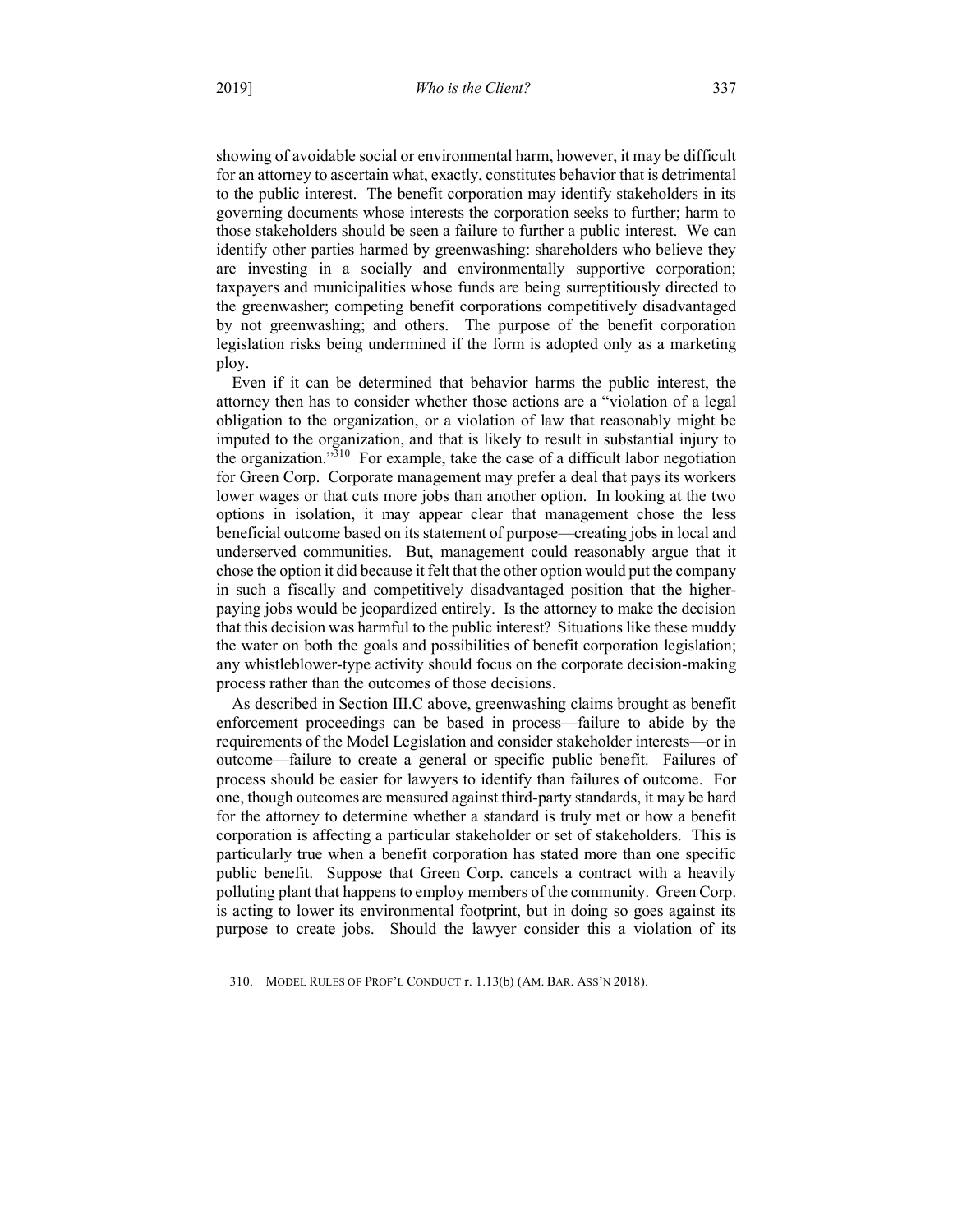purpose? The Model Legislation provides little guidance on these questions. Failures of process, however, may be easier to identify. In the above example of the labor negotiations, the attorney should ask whether Green Corp.'s management and directors considered the effects of a new labor contract on employment in the local community rather than the outcome. In both examples, if the attorney knows that Green Corp.'s management and directors are not reporting their effects on employment, or failing to consider the employment effects of their decision, the attorney's reporting obligations may be triggered.

It is possible, however, that a benefit corporation may comply with the procedural requirements of the Model Legislation in a pro forma manner only.<sup>311</sup> By hewing to the form of the benefit corporation without following the spirit of the benefit corporation statutes described in Section III.A above, greenwashing is analogous to Simon's "Agribusiness Welfare" example.<sup>312</sup> "Agribusiness" Welfare" involves an agricultural company that divides its assets into a number of smaller entities in order to take advantage of government subsidies intended to benefit small farm owners. $313$  Each farm is the maximum size permitted to receive funding under the federal program, though all farms are ultimately owned by the same person.<sup>314</sup> This division is clearly within the bounds of the law, yet at odds with the intent of the statute's drafters. This is similar to a benefit corporation complying with the pro forma reporting requirements but otherwise failing to further its public benefit. Under this sort of compliance, Green Corp. would report that it had considered the interests of its employees and the community without having truly internalized processes or making decisions for their benefit.

Some schools of thought hold that there is no problem for the lawyer structuring this transaction; the government will notice the defect in the program and make the appropriate fix. $3^{15}$  The lawyer's decision whether to advise the client hinges on her own personal comfort with the scheme weighed against the potential for lost income to the client. There is no greater ethical imperative for the lawyer to caution against this course of action.<sup>316</sup> This argument, however, rests on the assumption that proper enforcement will lead to a statutory revision outlawing the behavior in question. Should proper enforcement be lacking, the benefit corporation attorney should counsel her client to not go forward with transactions that fly in the face of a statutory objective that the government is

 <sup>311.</sup> Callison, *supra* note 261, at 111.

<sup>312</sup>*. See* WILLIAM H. SIMON, THE PRACTICE OF JUSTICE: A THEORY OF LAWYERS' ETHICS 4 (1998).

<sup>313</sup>*. Id.* at 4–5.

<sup>314</sup>*. See id.* at 5.

<sup>315.</sup> Many lawyers embrace a formalist view of the law—that the letter and not the spirit of the law governs. Simon, *supra* note 6, at 1454. Those formalists believe that the law requires only compliance with the letter of the law and that attorneys, therefore, should advise their clients on meeting the letter of the law only. *Id.* at 1455.

<sup>316</sup>*. See* SIMON, *supra* note 312, at 165–66.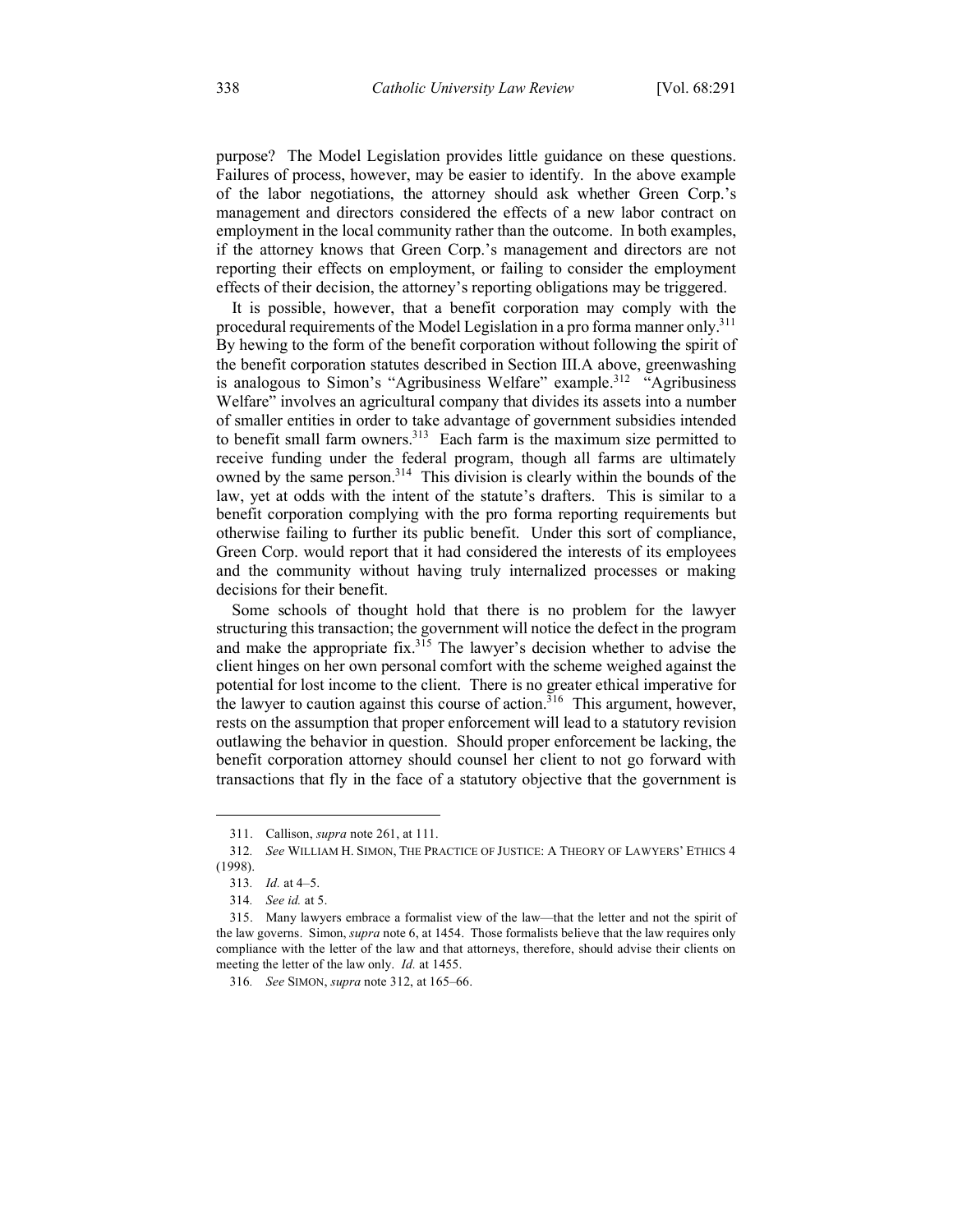unable or unwilling to enforce.<sup>317</sup> The citizen lawyer advises against this behavior because it runs counter to the spirit and purpose of the legislation.

Greenwashing flies in the face of legislation aimed at allowing the corporation to pursue a public benefit and may also be counter to investor expectations.<sup>318</sup> So-called "impact investors" explicitly seek out companies that produce some public benefit to invest in, often with an expectation of less-than-market-rate returns.<sup>319</sup> Benefit corporation legislation contains no external enforcement mechanism but rather leaves enforcement to public reporting and claims by shareholders and other designated third parties.<sup>320</sup> Should an attorney come to the conclusion that this enforcement is inadequate, how should she proceed?

The attorney should endeavor to measure the client's activities against a thirdparty standard to demonstrate a violation; even in states like Delaware where no third-party standard is required, such a standard would bolster the attorney's defense to having violated her duty of confidentiality. If a client has designated a specific beneficiary in its corporate documents, the failure to benefit that beneficiary may be more readily measurable.<sup>321</sup> For greenwashing activities grounded in process, the attorney should see that weight was given to the benefit corporation's designated stakeholders or the public.

An attorney for a greenwashing client should not only advise her client against engaging in this kind of behavior; she should consider reporting greenwashing as provided under the Model Rules.<sup>322</sup> Some greenwashing may rise to the level of criminal or fraudulent activity, which clearly would trigger attorneys' discretionary reporting obligations under the Model Rules in order to prevent the illegal activity.<sup>323</sup> Greenwashing can give rise to actions for fraud, violation of state and federal fair trade practices laws, and violations of securities laws.324 If this activity is fraudulent or otherwise unlawful and has not yet occurred, the attorney will be protected by Model Rule 1.6 and need not concern herself with

 <sup>317</sup>*. See id.* at 164–66.

<sup>318</sup>*. See* Cadesby B. Cooper, *Rule 10b-5 at the Intersection of Greenwash and Green Investment: The Problem of Economic Loss*, 42 B.C. ENVTL. AFF. L. REV. 405, 414 (2015).

<sup>319.</sup> Deborah Burand, *Contracting for Impact: Embedding Social and Environmental Impact Goals into Loan Agreements*, 13 N.Y.U. J.L. & BUS. 775, 776–81 (2017).

<sup>320</sup>*. Model Benefit Corporation Legislation*, *supra* note 233, § 301 cmt., at 14, § 305(c), at 19.

<sup>321</sup>*. Id.* § 301 cmt., at 14. The attorney may investigate the effect on the beneficiary, but should be careful not to breach client confidentiality by speaking with the beneficiary about matters related to her representation before making a determination that a material violation exists. MODEL RULES OF PROF'L CONDUCT r. 1.6 (AM. BAR. ASS'N 2018).

<sup>322</sup>*. Model Benefit Corporation Legislation*, *supra* note 233, § 102 cmt., at 7.

<sup>323.</sup> MODEL RULES OF PROF'L CONDUCT r. 1.6 (AM. BAR. ASS'N 2018).

<sup>324.</sup> Cooper, *supra* note 318, at 406–07; Miriam A. Cherry, *The Law and Economics of Corporate Social Responsibility and Greenwashing*, 14 U.C. DAVIS BUS. L.J. 281, 289 (2014); Joseph W. Price II et al., *Even Courts Are Going Green: How to Protect Yourself from Greenwashing Litigation*, 48 WTR ARK. LAW. 22, 22 (2013); *see generally* Mary Ann Mullin & Daniel J. Deeb, *Policing of Green Claims*, 26 SPG NAT. RESOURCES & ENV'T 28 (2012).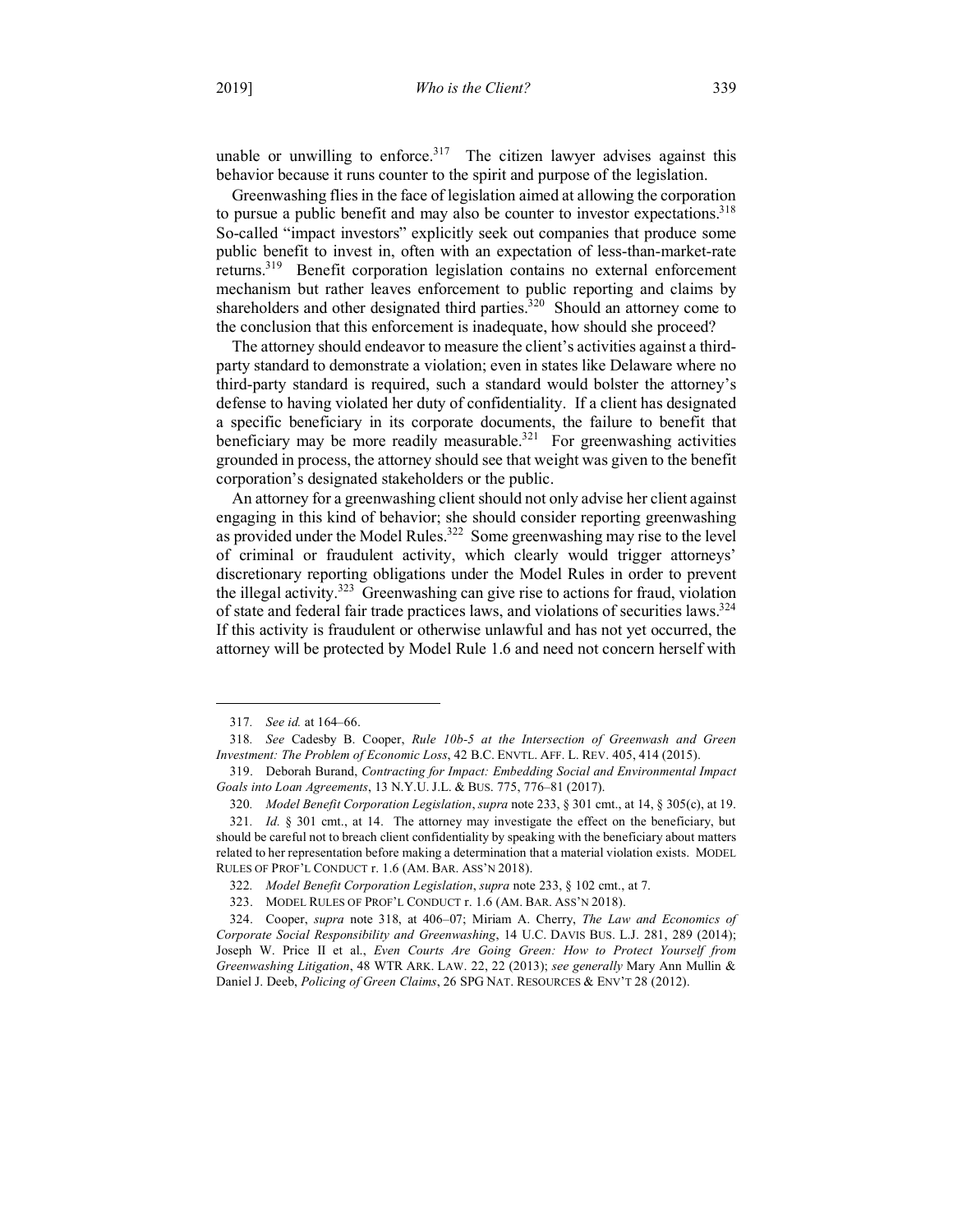limiting disclosure to entities within the circle of confidentiality.<sup>325</sup> A Texas court, for example, relying on a rule similar to the Model Rule, allowed a lawsuit to proceed against Enron's lawyers for failure to disclose evidence of fraud leading up to the scandal because their duty to would-be harmed parties, including shareholders, trumped the duty of confidentiality.<sup>326</sup> Ethical rules will include this kind of activity in determine reporting obligations; the question of duties in the event of activities that fall short of criminal activity is in question in light of benefit corporation legislation.

In other situations, the attorney must determine to whom she can or must report greenwashing. Since some shareholders of a benefit corporation are in a similar position as that of shareholders in a closely held corporation, they may, by virtue of their position, fall within the circle of confidentiality. Reporting greenwashing to these shareholders should not violate the attorney's duties of confidentiality in the way that reporting breaches of fiduciary duties to shareholders in a publicly traded or widely held corporation would. Attorneys will have broader leeway when representing benefit corporations to report greenwashing up the corporation chain of command all the way to shareholders, provided that the attorneys are mindful to report only to those shareholders who are explicitly granted a right to control corporate behavior by bringing a benefit enforcement proceeding. Many benefit corporations also have directors and officers specifically designated to oversee benefit creation.327 These positions should similarly constitute "the higher authority in the organization" and, should they fail to act, shareholders with a right to bring benefit enforcement proceedings would make up the highest level of authority.<sup>328</sup> Attorneys who report greenwashing should report first to benefit officers and directors and, finally, shareholders allowed to bring a benefit-related right of action against the corporation and its directors. Under SOX, after going to the highest authorities within the corporation (the board and shareholders), the attorney would have the discretion to report greenwashing to the  $SEC.<sup>329</sup>$ 

# *C. Scope of Advice*

When representing a benefit corporation, the "moral, economic, social and political factors" that Model Rule 2.1 leaves to attorneys' discretion are integral to an attorney's advice.<sup>330</sup> Three factors give rise to attorneys' obligations to advise her benefit corporation client on these issues. First, as guardians of the

1

<sup>325.</sup> MODEL RULES OF PROF'L CONDUCT r. 1.6(b)(2) (AM. BAR. ASS'N 2018).

<sup>326</sup>*. See* Catharine E. Stark, *Regulating Corporate Governance: Amended Rules of Professional Conduct Allow Lawyers to Make the World a More Ethical Place*, 53 CATH. U. L. REV. 1195, 1210 (2004).

<sup>327</sup>*. See* Plerhoples, *supra* note 3, at 252.

<sup>328.</sup> MODEL RULES OF PROF'L CONDUCT r. 1.13(b)(3) (AM. BAR. ASS'N 2018); Callison, *supra* note 261, at 96; *see generally* Newby v. Enron Corp., 302 F.3d 295 (5th Cir. 2002).

<sup>329</sup>*. See* discussion *supra* Section II.A.

<sup>330.</sup> MODEL RULES OF PROF'L CONDUCT r. 2.1 (AM. BAR. ASS'N 2018).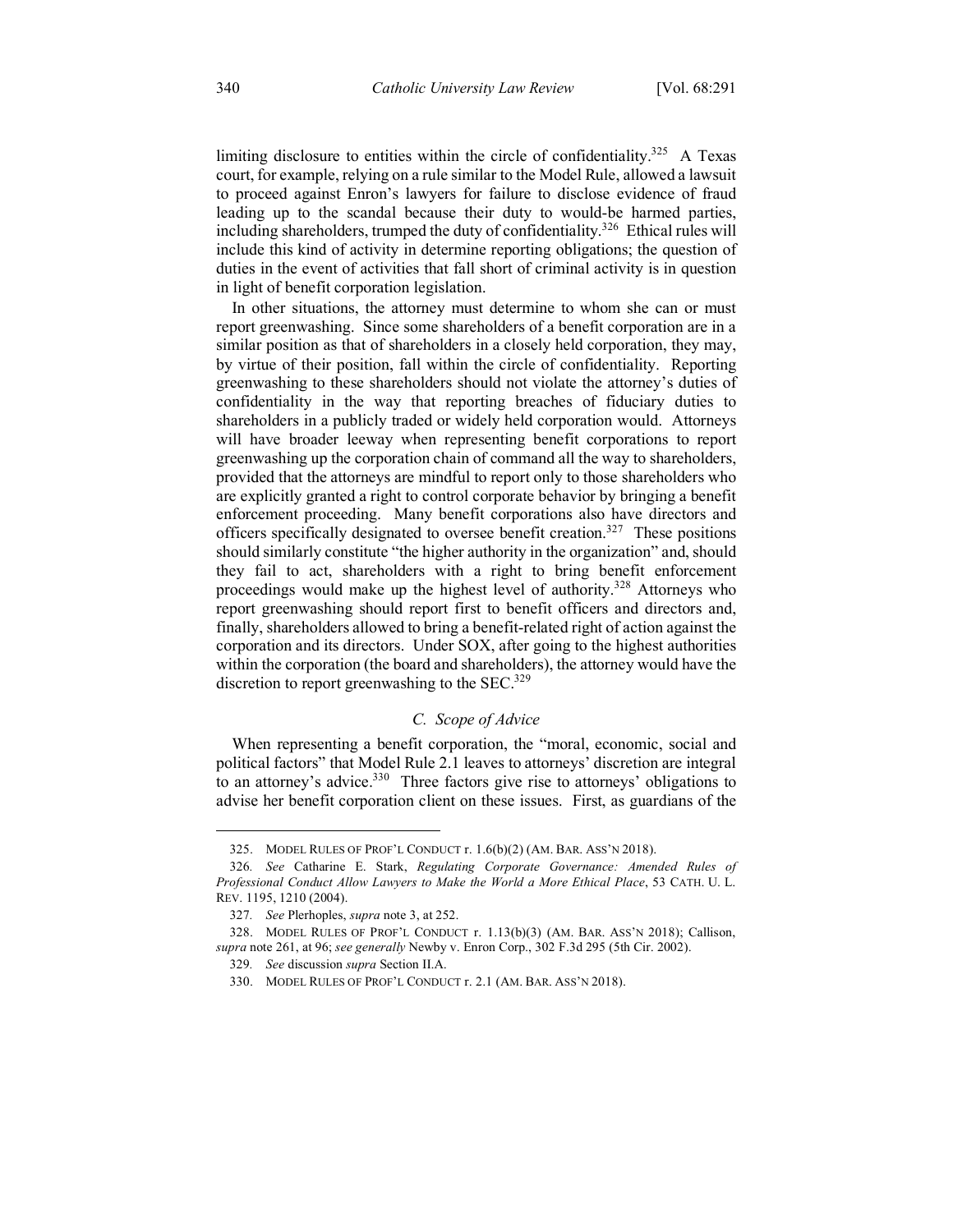public interest in addition to shareholder interests, directors and officers of benefit corporations must be informed on how their actions will affect the public in the same way that directors and officers must know how corporate action affects shareholders.<sup>331</sup> Second, the attorney must inform her client of new legal risks that may arise as a result of failing to promote the public good.<sup>332</sup> Third, the attorney risks being liable to third parties herself if the client engages in greenwashing or other nonbeneficial behavior and corporate decision-makers are not informed of the full effects of that behavior.<sup>333</sup>

As guardians of not just shareholder but also public interest, benefit corporation directors and officers must be informed on how their actions will affect the public in the same way that corporate directors and officers must know how corporate action affects shareholders, and government workers and nonprofit executives need to know the effect of their actions on the public and their mission, respectively. Decision-makers simply cannot do their job without that information. Attorneys are not the only source of information about these issues, nor are they are on price per share in competitive takeover situations. That said, officers and directors look to attorneys for guidance on these issues nonetheless, and attorneys should expect and be able to dispense this advice.

Benefit corporations also face potential new legal and business risks on account of their commitment to furthering a public benefit. The greenwashing example illustrates this well. Benefit corporations that purport to, but do not actually create a public or specific benefit, as required by each corporation's governing documents, face the potential of lawsuits from stakeholders and designated third parties. Social and political issues could give rise to benefit enforcement actions. They could also have potential effects on tax deductibility of certain payments $334$  and municipal and state funding sources. $335$  Failure to further a public benefit also could pose enterprise risk to a client. Should Green Corp. operate in a way that pollutes a nearby river, for example, a benefit enforcement proceeding could be brought for failing to lower its environmental footprint. Any government contracts it won on the basis of its benefit corporation status could be in jeopardy. Investors and customers may respond negatively, refusing to invest in or purchase products from the company. This is all in addition to any regulatory risk that could arise. All of these

 <sup>331.</sup> Plerhoples, *supra* note 3, at 255–257.

<sup>332</sup>*. See* Pileri, *supra* note 69, at 186.

<sup>333.</sup> Gross, *supra* note 176, at 996; Lewinbuk, *supra* note 179, at 145–46; *Model Benefit Corporation Legislation*, *supra* note 233, § 102 cmt., at 7.

<sup>334.</sup> Letter from Karin G. Gross, Senior Technical Reviewer, Internal Revenue Serv. (June 2, 2016), https://www.irs.gov/pub/irs-wd/16-0063.pdf*.* "[A] nonstock benefit corporation making an expenditure for institutional or goodwill advertising to keep the corporation's name before the public is generally treated as [a deductible] expense." *Id.*

<sup>335.</sup> Several states and municipalities have granted benefit corporations bidding preference for government contracts. Michelle Baker, *Socially Responsible Businesses Get a Boost from Local Governments*, NONPROFIT L. BLOG (May 8, 2013), http://www.nonprofitlawblog.com/sociallyresponsible-businesses-get-a-boost-from-local-governments/*.*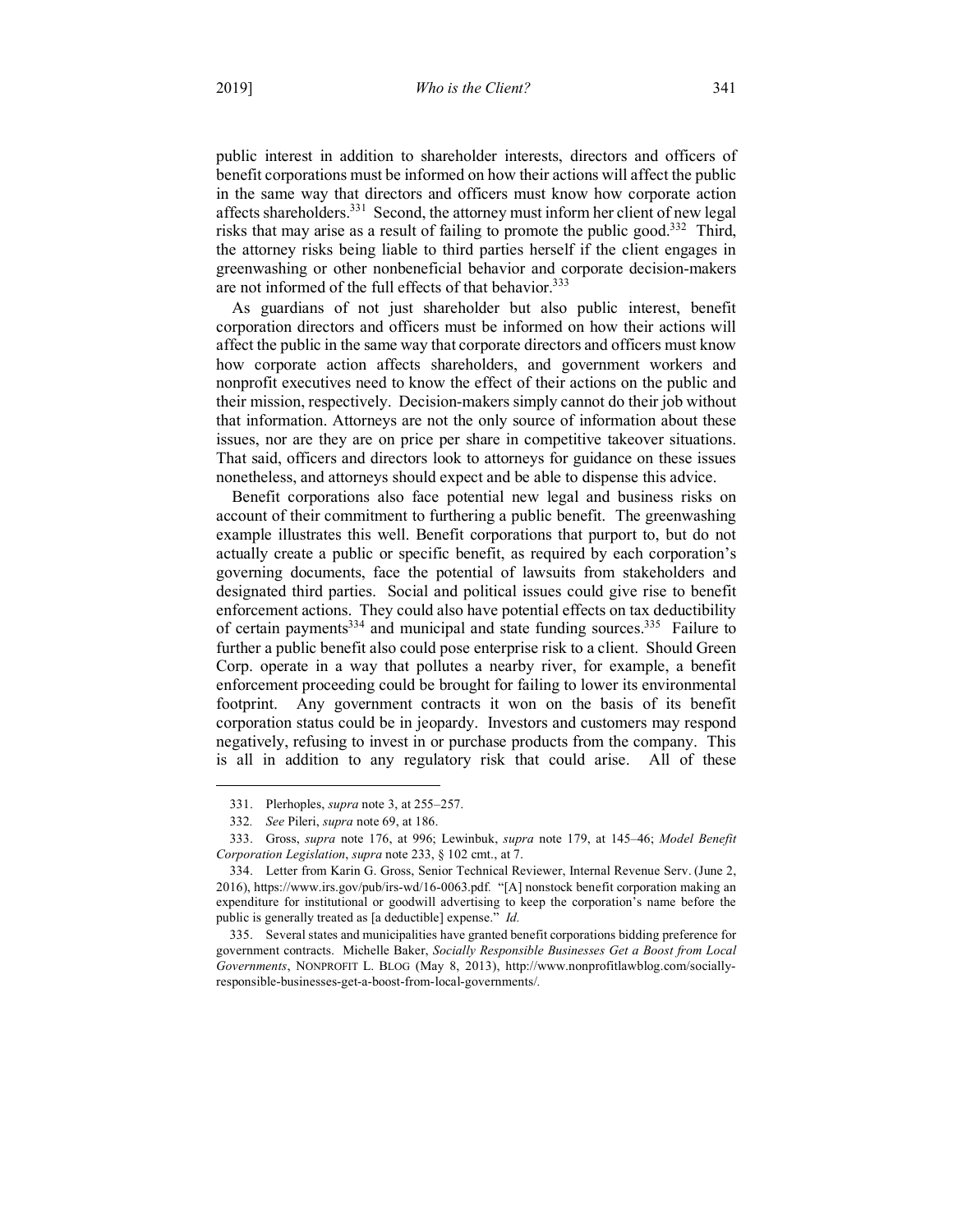considerations expand the universe of risk on which attorneys are accustomed to advising clients.

With respect to claims brought against directors and benefit corporations under authorizing legislation, ensuring that the corporate client has reviewed information regarding the benefit to nonshareholder stakeholders, the environment, and others assures that directors will help retain the protection of the business judgment rule. Much as the business judgment rule now protects directors who adequately inform themselves before making corporate decisions,336 a showing that benefit corporation directors looked at the effects of a decision on employees, community members, the environment, and others should help to keep them within the safe harbor provided by the business judgment rule. This is particularly true when moral, social, economic, political, or environmental issues have a direct effect on one of the client corporation's stakeholders. Even if the result of corporate action is negative on the environment or a particular constituency, directors should have a clear record that they reviewed information relevant to the effect on those groups to protect themselves and their clients. This is particularly true given the lack of guidance about how benefit corporations should prioritize the interests of various stakeholders.<sup>337</sup> Procedural considerations, therefore, should be a priority for attorneys.

Although benefit enforcement proceedings have yet to materialize and the jurisprudence around them is nonexistent, courts are instructed to apply the business judgment rule to questions of public benefit.<sup>338</sup> Legislatures recognize that it is no more possible to legislate beneficial outcomes than it is to legislate profitability.339 In the *Revlon* line of cases, litigants will likely need to make a showing that the board of directors either had inadequate information regarding public benefit or that they did have such information for two or more potential outcomes and purposefully chose an outcome that they knew to be detrimental to the public benefit to be successful in their claims. $340$  The dutiful attorney will have counseled her client to review this information before making a decision and, by doing so, will have satisfied her pre-decision ethical duties.

Third, lawyers risk liability to third parties if their clients fail to produce their promised benefit.<sup>341</sup> Self-preservation will necessitate an expansion of the scope of advice that lawyers for benefit corporations give. Documented evidence of advice on broad impacts of corporation action, particularly on key stakeholders,

1

<sup>336.</sup> Millon, *supra* note 201, at 1035.

<sup>337</sup>*. See* Reiser, *supra* note 237, at 607–10.

<sup>338</sup>*. Model Benefit Corporation Legislation*, supra note 233, § 301(e), at 13.

<sup>339</sup>*. See* Cummings, *supra* note 266, at 602.

<sup>340</sup>*. See generally* Revlon, Inc. v. MacAndrews & Forbes Holdings, Inc., 506 A.2d 173, 183– 85 (Del. 1986) (holding that directors were not protected by the business judgment rule when they breached their duty of care in allowing interests aside from maximizing shareholder profits to influence their decision to sell the corporation).

<sup>341</sup>*. See* Gross, *supra* note 176, at 996.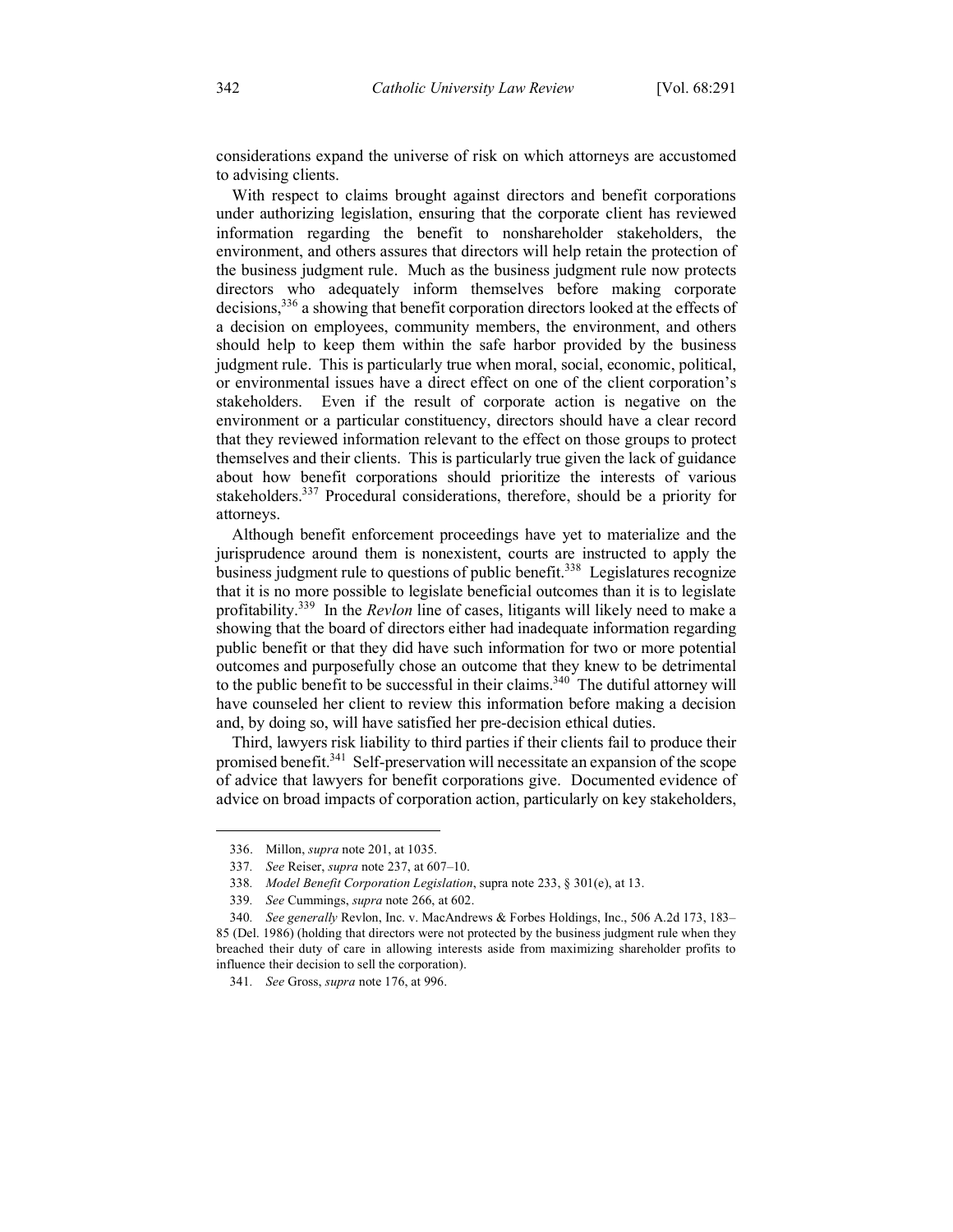has the potential to create a safe harbor of accepted practices in which attorneys can protect themselves from outside claims. The advice falling within this safe harbor is sure to look very similar to the advice left to the lawyer's discretion under the Model Rules. For a more in-depth discussion of attorney liability, see Section IV.D below.

As stated in Section IV.A, the passage of benefit corporation legislation necessitates a return to the citizen lawyer. The inclusion of moral, social, economic, political, and environmental issues within the scope of advice that attorneys dispense harkens back to the citizen lawyer. The interests of others will no longer be something distinct from and in competition with the interests of her client; benefit corporation legislation requires that client interests and the interest of others be fused. $342$  To advise on these other subjects is not to insert the lawyer's political or moral judgment ahead of that of her client's. Rather, doing so complies with her obligation under the Model Rules to assess the array of legal and, increasingly, business effects of corporate action.<sup>343</sup>

Citizen lawyers do not ignore issues of legal risk; rather, they see them as a floor. Advising clients on how to comply with those requirements is a baseline for good lawyers; attorneys should strive to counsel clients to go above those rules and benefit the public. Citizen lawyers, particularly, do not limit their counsel to complying with statutory minimums or mitigating risks alone.<sup>344</sup> These lawyers look to the effect of client activity on various stakeholders, on the public, and on the legal system in which they operate and advise their clients thusly.345 In Section V below, I suggest an amendment to the Model Legislation that should bring attorney behavior in line with this expectation of ethical lawyering.

# *D. Attorney Liability*

Again, attorneys can be found liable to a client's shareholders under two theories: aiding and abetting a breach of fiduciary duty and negligence.<sup>346</sup> To bring a successful aiding and abetting claim, would-be plaintiffs will need to show that a fiduciary relationship existed.<sup>347</sup> Shareholders could bring a claim against a greenwashing benefit corporation on the theory that failure to promote a public benefit contradicts a consideration under which the shareholders purchased shares. Under such a theory, greenwashing would need to so grossly controvert the benefit that the shareholder intended as to overcome the business judgment rule and violate the duty of care. Benefit corporation legislation does not leave enforcement of benefit to claims for breach of fiduciary duty, of course.

1

<sup>342</sup>*. Model Benefit Corporation Legislation*, *supra* note 233, § 301, at 12.

<sup>343.</sup> Rutherglen, *supra* note 15, at 160.

<sup>344.</sup> Gordon, *supra* note 282, at 1169.

<sup>345</sup>*. Id.*

<sup>346</sup>*. See* Gross, *supra* note 176, at 996–1005.

<sup>347</sup>*. Id.*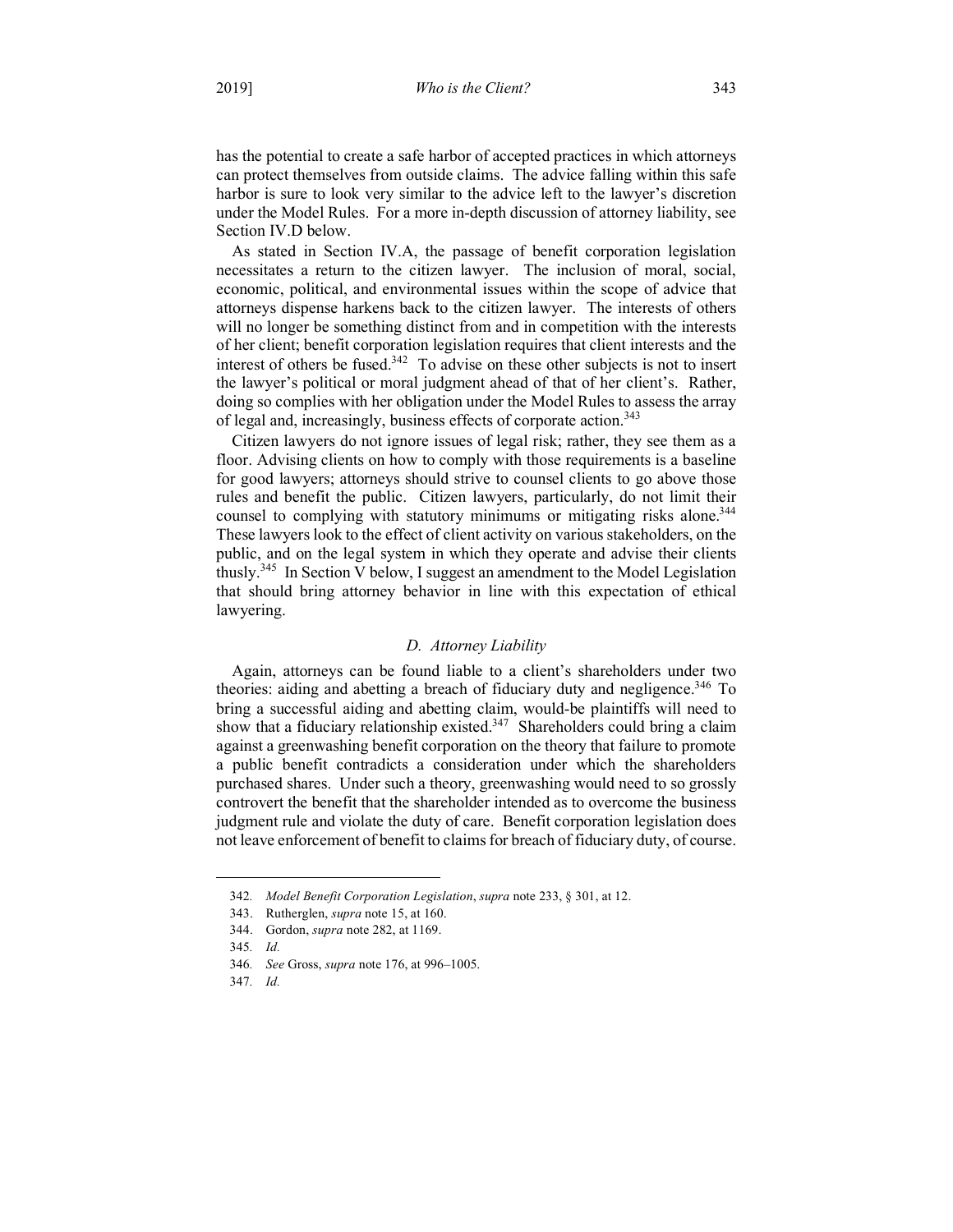The statutes (with the notable exception of Delaware) create a new and distinct benefit enforcement proceeding.<sup>348</sup> And, because those actions may only seek injunctive relief, it is unlikely that aiding and abetting liability could attach to them; the purpose of the legislation was to provide shareholders with a control mechanism rather than a mechanism by which they could extract money from the company or its directors.<sup>349</sup> Attorneys representing benefit corporations may be liable under a negligence standard to both shareholders and nonshareholder third parties if their client corporation engages in greenwashing or otherwise fails to promote a public or specific benefit, but probably not under an aiding and abetting standard.

For third parties to bring an aiding and abetting claim against counsel, those parties would have to show that corporate fiduciaries owed to them and breached a fiduciary duty.<sup>350</sup> This may be more than is possible under benefit corporation legislation. Directors must consider the impact of their actions on third parties, but nothing in the Model Legislation grants those parties a right to enforce that benefit absent a specific delegation of that right.<sup>351</sup> The same is true under SOX.352 SOX leaves room for "similar material violations" that trigger attorney reporting obligations,<sup>353</sup> but SOX does not create a private right of action for this type of violation. Absent an underlying violation, there is nothing for the attorneys to aid and abet.

Negligence provides a clearer possibility of attorney liability to third parties when representing benefit corporations. Again, shareholders will rely on a variety of statements and documents when investing in a client company. In the case of a benefit corporation, many investors will look to governing documents, impact-related reports and disclosures, and perhaps the fact that the company is incorporated as a benefit corporation when making an investment. Lawyers will doubtlessly be involved in both the creation of these documents and the evaluation of the company's impact. Third parties like customers, vendors, employees, and others may also rely on that information when entering into transactions with benefit corporations. These third parties could be seen as the party whom the benefit corporation "intends as one of the primary objectives of the representation that the lawyer's services benefit[, $]$ <sup>354</sup> particularly if that party is named in the client's governing documents or impact reporting.

 <sup>348</sup>*. Model Benefit Corporation Legislation*, *supra* note 233, § 101 cmt., at 2.

<sup>349</sup>*. See id.* § 302 cmt., at 15.

<sup>350.</sup> Lewinbuk, *supra* note 179, at 145–46.

<sup>351.</sup> Reiser, *supra* note 237, at 598–99.

<sup>352</sup>*. See* 17 C.F.R. §§ 205.2(d), (h)(i)–205.3 (2018).

<sup>353</sup>*. Id.* § 205.2(d). "*Breach of fiduciary duty* refers to any breach of fiduciary or similar duty to the issuer recognized under an applicable Federal or State statute or at common law, including but not limited to misfeasance, nonfeasance, abdication of duty, abuse of trust, and approval of unlawful transactions." *Id.*

<sup>354.</sup> RESTATEMENT (THIRD) OF THE LAW GOVERNING LAWYERS § 51 (AM. LAW INST. 2018).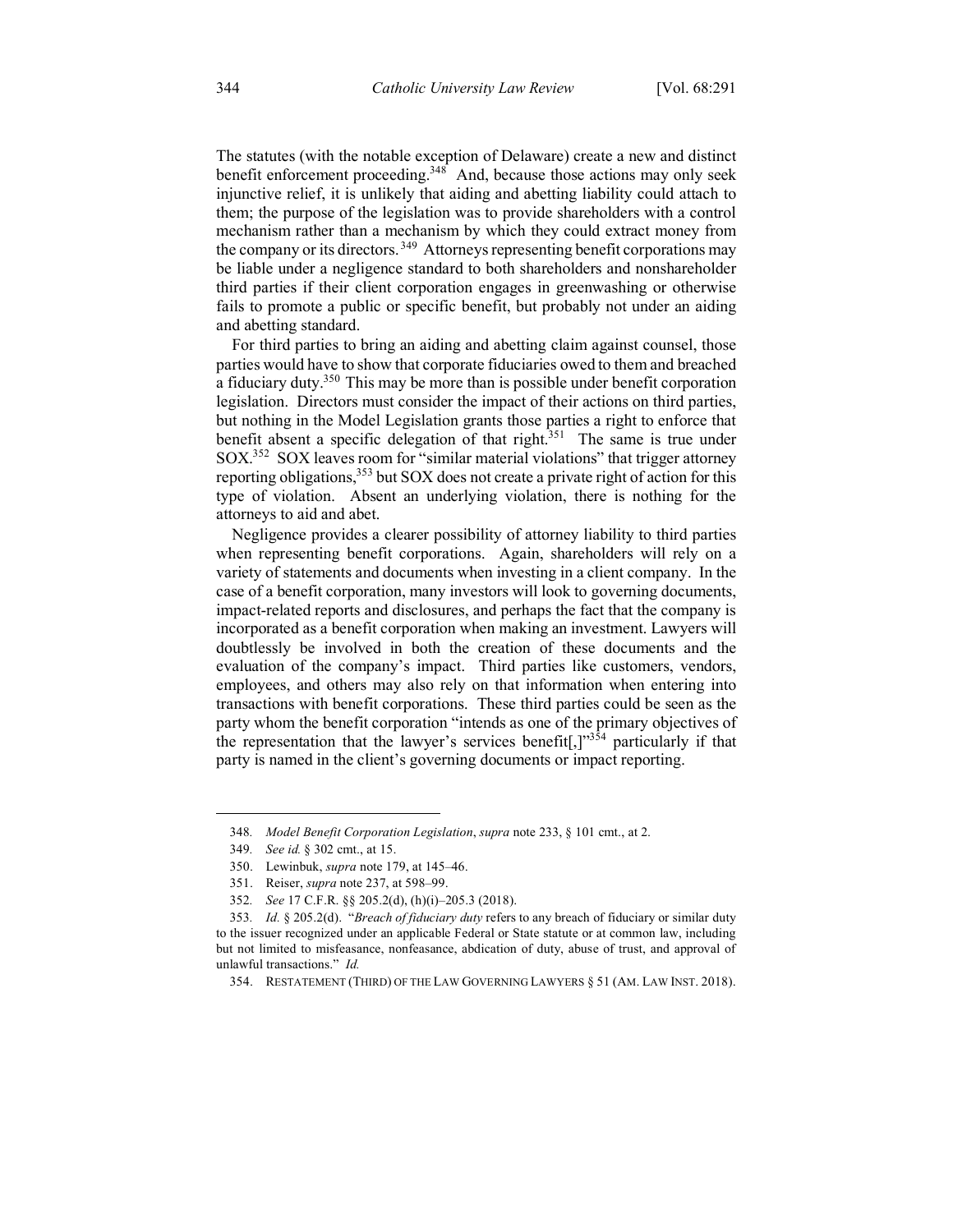Litigation that followed the savings and loans scandals of the 1980s hints at how nonshareholder stakeholders could hold attorneys liable for harmful activities of benefit corporation clients. In those cases, receivers and bankruptcy trustees sued debtors' attorneys following the collapse of the savings and loan institutions alleging, among other things, professional negligence, negligent misrepresentation, and breach of fiduciary duty for behavior that primarily harmed creditors.<sup>355</sup> In these cases, creditors harmed by corporate action sued lawyers alleging that the lawyers breached their duty to their client corporation.<sup>356</sup> In allowing claims against the attorneys to go forward on the basis of the lawyers having violated a duty to the corporation,<sup>357</sup> courts implied that creditors ought to be included in the group to whom the attorney owes a duty. The courts allowed these claims even though the acts in question were approved by management and intended to benefit shareholders.<sup>358</sup> Observers noted that this suggested, though did not outright hold, that the corporation has some duty to creditors in situations approaching bankruptcy and that lawyers are required to act in the best interests of those creditors in those situations.<sup>359</sup> Extending this logic to benefit corporations, lawyers should have a similar duty vis-à-vis nonshareholder constituents, and attorneys may be liable to those constituents for harm caused them by corporate action.

# V. SUGGESTED REFORMS

I have attempted to interpret lawyers' ethical obligations flowing from the Model Legislation, but it is likely that attorneys' obligations when representing benefit corporations will remain unclear. This is a common complaint of nonlitigators operating under rules designed for litigation.<sup>360</sup> This will be doubly true here, given that ethical rules and malpractice law developed out of a private law-ordering understanding of corporate law. Greenwashing is an especially difficult situation for the reasons discussed above. This Article, therefore, suggests reforms that seek to clarify attorneys' ethical duties in these situations. First, this Article recommends expanding the scope of advice that attorneys must give their benefit corporation clients to include the social, political, environmental, and other effects of corporate action on the corporation's many stakeholders and the public at large. Second, this Article proposes reporting obligations for attorneys who become aware that their benefit corporation clients are engaging in behavior that negatively affects nonshareholder stakeholders or committing greenwashing.

 <sup>355.</sup> O'Melveny & Myers v. FDIC, 512 U.S. 79, 82 (1994); FDIC v. Nathan, 804 F. Supp. 888, 891 (S.D. Tex. 1992).

<sup>356</sup>*. O'Melveny*, 512 U.S. at 82; *Nathan*, 804 F. Supp. at 891.

<sup>357</sup>*. O'Melveny*, 512 U.S. at 79, 83, 89; *Nathan*, 804 F. Supp. at 898.

<sup>358</sup>*. O'Melveny*, 512 U.S. at 82; *Nathan*, 804 F. Supp. at 896.

<sup>359.</sup> Simon, *supra* note 34, at 101–03.

<sup>360</sup>*. See, e.g.*, Regan, Jr. & Hall, *supra* note 66, at 2002.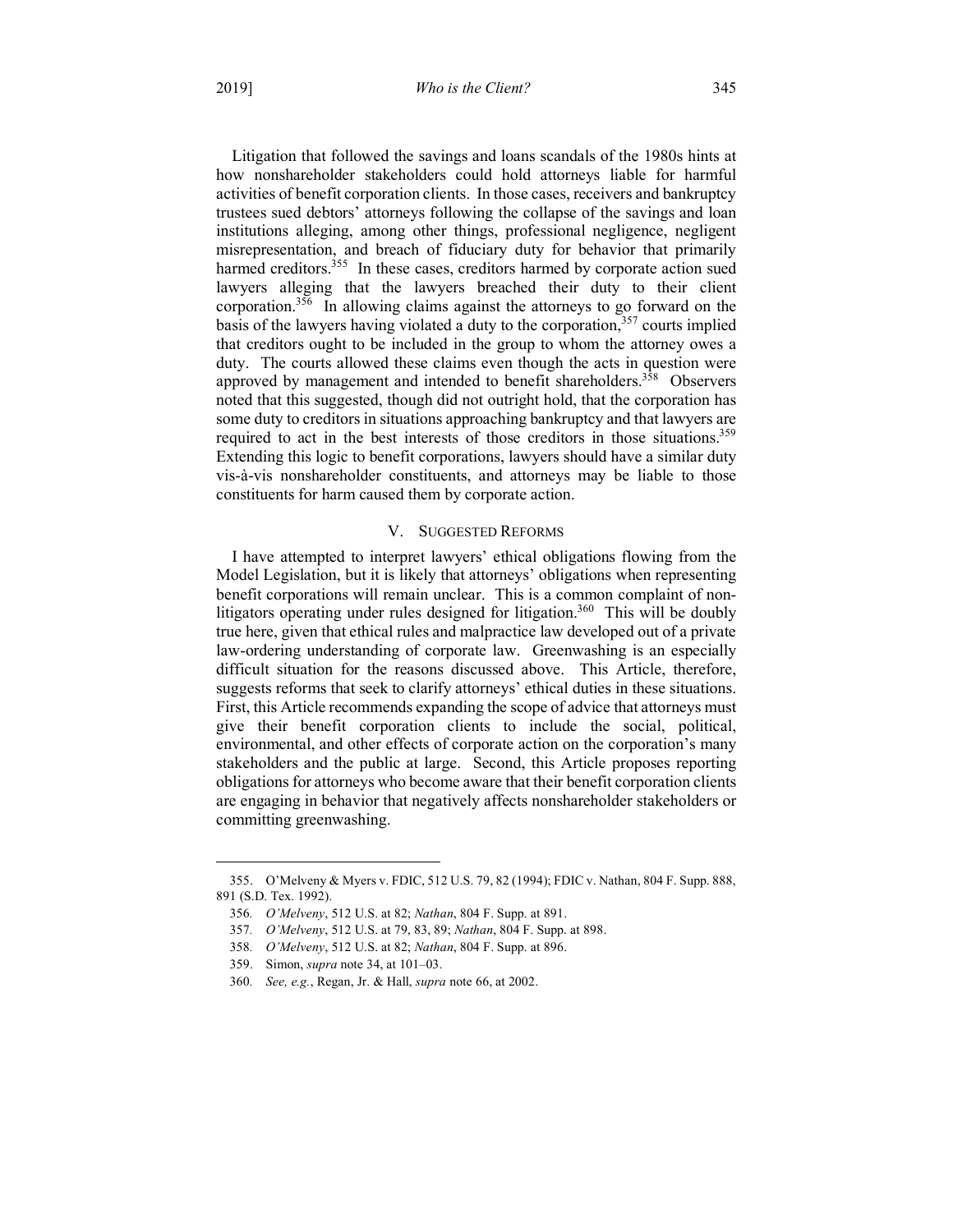These reforms have the added benefit of bolstering benefit corporation legislation. The government may deputize attorneys in the effort to create public good through these entities and guard against greenwashing.<sup>361</sup> Unlike nonprofit and tax-exempt organizations, government agencies like state attorneys general and the IRS do not normally have a direct role in enforcing public benefit and guiding against greenwashing. The Model Legislation purposely grants that responsibility to shareholders; placing attorneys in that enforcement scheme would not run counter to the goals of the legislation or create conflict between private and public enforcement.

These reforms also hold potential benefits for lawyers. They should serve to clarify standards of care, helping lawyers avoid liability, and give attorneys tools to increase their value for social entrepreneurs and benefit corporation clients. Rules of professional conduct do not necessarily create standards of care when determining liability, leaving confusion for courts and attorneys attempting to decipher lawyers' obligations. Clarifications such as these can help to resolve that confusion.<sup>362</sup> These standards should also make lawyers more marketable to business clients who are serious about pursuing the public benefit set forth in their organization's governing documents. Business clients already expect lawyers to guide them through complex regulatory apparatuses and lower transactions costs when guiding clients in various transactions.<sup>363</sup> As a result, lawyers already play an outsized role in structuring transactions for business clients.364 When benefit corporations enter into transactions, their governing law will require that they look to create a public benefit through their dealings or be mindful that stakeholders and the environment are not harmed.<sup>365</sup> Since lawyers are already deeply involved in the structuring of business deals, lawyers who can show they are able to advise clients on mission in addition to the work they traditionally do will be very desirable to the client. By embedding those duties in legislation and ethical codes, prospective clients will be able to anticipate that lawyers are already in the business of dispensing advice on mission and public benefit.

Any reform poses the question of which authority is best suited to make the reform. For attorneys representing benefit corporations, two options are state bar associations that promulgate rules of professional conduct and state legislatures or state agencies that oversee the registration and regulation of corporate entities.

<u>.</u>

<sup>361.</sup> SOX was similarly passed to respond to a wave of large corporate scandals around the turn of the twenty-first century, the most prominent of which was the Enron scandal. Cramton et al., *supra* note 21, at 727–28, 735–36.

<sup>362</sup>*. See* Munneke & Davis, *supra* note 39, at 34.

<sup>363</sup>*. See* Ronald J. Gilson, *Value Creation by Business Lawyers: Legal Skills and Asset Pricing*, 94 YALE L.J. 239, 246 (1984).

<sup>364</sup>*. See id.* at 241–42.

<sup>365</sup>*. See* discussion *supra* Section III.B.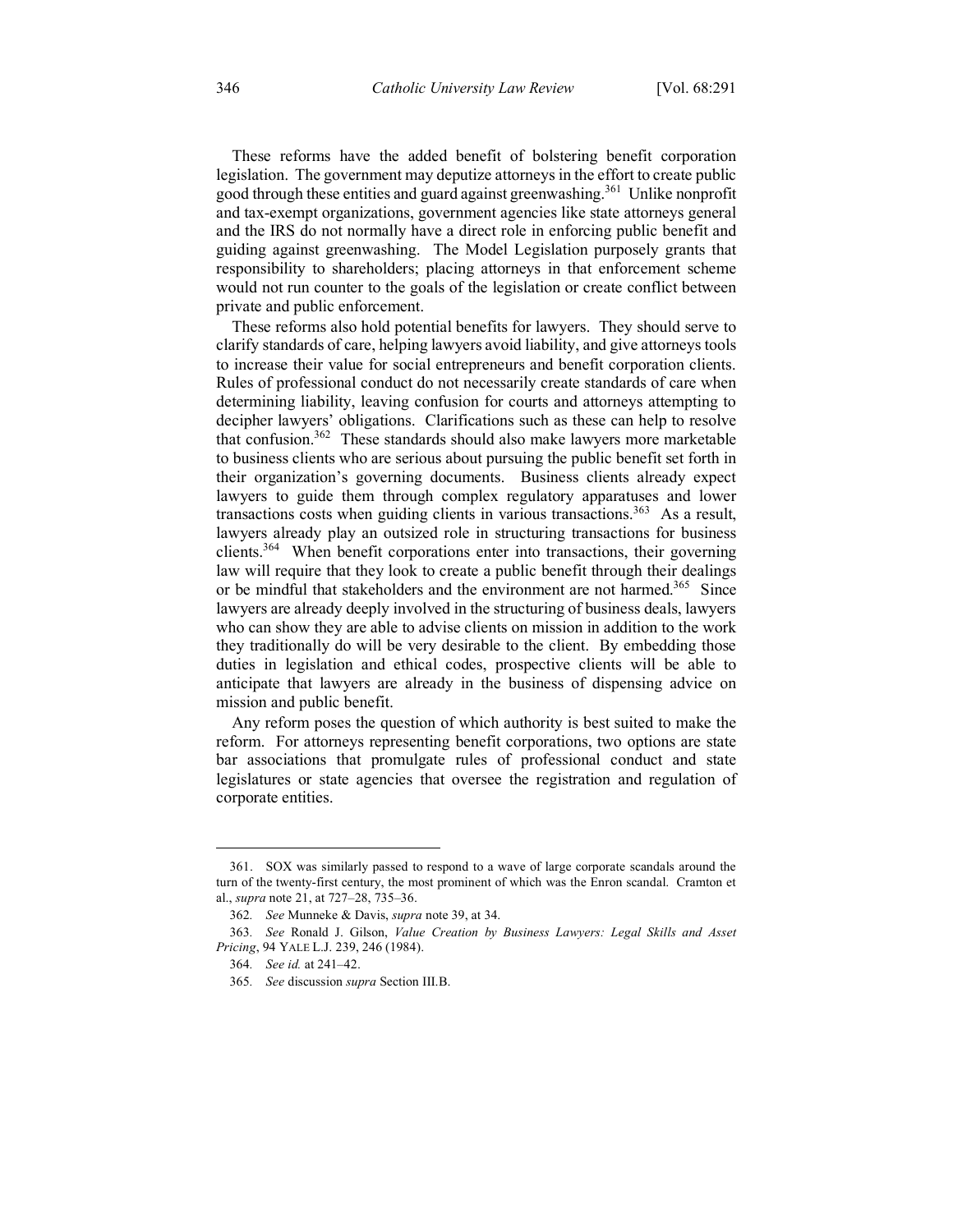Bar associations promulgate rules of professional ethics and issue opinions and other statements interpreting and applying those rules.<sup>366</sup> As self-regulating bodies, bar associations may have different priorities than legislatures and therefore different reasons for changing rules. The relationship between rules of professional conduct and attorney liability is a complicated one, as violations of rules do not always give rise to liability and behavior that complies with the rules could still be negligent. Bar associations may attempt to clarify their member's obligations but are not in a position to create practices and procedures that, if followed, will completely exonerate their members from any liability. Their motivations for changing rules, however, differ from the motivations of legislatures passing benefit corporation legislation.

State legislatures or regulatory agencies exercising rule-making authority are better positioned to adopt these suggestions. Legislatures already passed benefit corporation legislation and delegated certain authority under that legislation to state agencies.<sup>367</sup> Legislatures could make determinations about how and why attorneys should work to create public good and, along with relevant agencies, how attorneys should be marshaled in service of that goal. As discussed, the  $IRS<sup>368</sup>$  and SEC,<sup>369</sup> for example, already have rules that apply specifically to attorneys practicing before them or representing companies governed by their regulations that add additional obligations to those contained in state rules of professional responsibility. These rules would also create a clear legal standard of care, a violation of which may create a basis for a negligence per se claim against attorneys.370 Doing so may help attorneys avoid liability by granting them the chance to show that they complied with their statutory obligations. Finally, by adding these suggestions to the laws and regulations governing benefit corporations in a given state, these obligations would become part of the system into which founders and investor opt. This avoids complicated questions of extra-jurisdictional application: might clients choose lawyers based on the rules governing their practice rather than the law governing the entity?

Smith v. Haynsworth, 472 S.E.2d 612, 613–14 (S.C. 1996) (citations omitted).

 <sup>366</sup>*. See, e.g.*, *Resolution*, *supra* note 166, at 1.

<sup>367</sup>*. See, e.g.*, MINN STAT. § 304A (2018).

<sup>368</sup>*. See, e.g.*, 31 C.F.R. § 10.37 (2018).

<sup>369.</sup> 17 C.F.R. §§ 205.1–205.7 (2018).

<sup>370.</sup> The relationship between violations of law and ethical violations for attorneys and between violations and attorney malpractice is far from settled. In the words of a South Carolina court:

A majority of courts permit discussion of [legal] violation[s] at trial as some evidence of the common law duty of care . . . . These courts generally rule that the expert must address his or her testimony to the breach of a legal duty of care and not simply to breach of disciplinary rule . . . . Other Courts have held that ethical standards conclusively establish the duty of care and that any violation is negligence *per se* . . . . A minority find that violation of an ethical rule establishes a rebuttable presumption of legal malpractice. And, finally, a few courts hold that ethical standards are inadmissible in a legal malpractice action.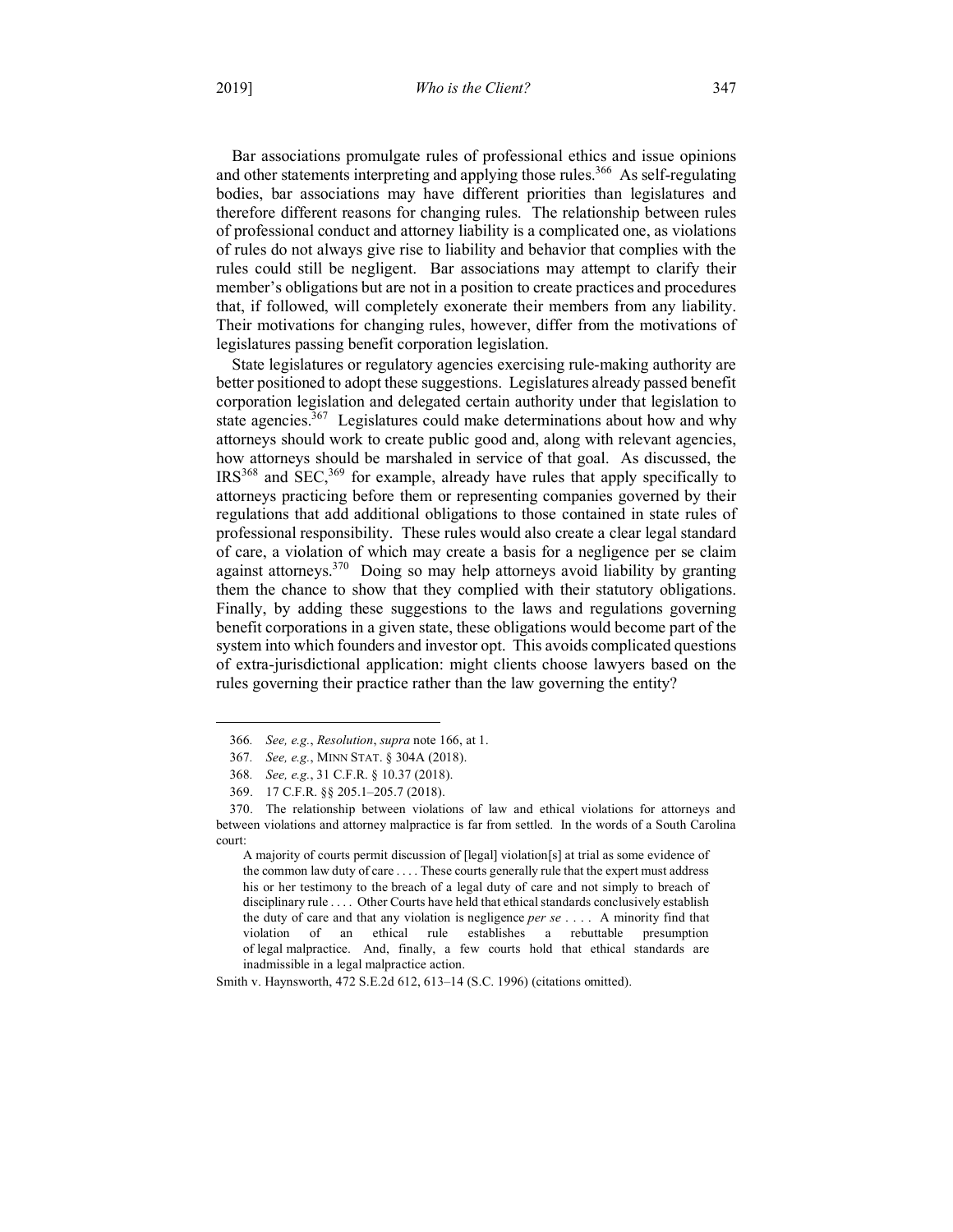# *A. Scope of Advice*

Benefit corporation legislation will also affect the scope of advice that attorneys give benefit corporation clients, though this too would benefit from clarity. While many attorneys advise clients on enterprise risk and soft legal norms,  $371$  that advice still focuses primarily on risk to the client rather than on the rights of third parties. Lawyering to a benefit corporation, however, should require that attorneys place the effects of their clients' behavior on nonshareholder stakeholders foremost when giving counsel. To facilitate this, states should clarify that attorneys representing benefit corporations must advise corporations on the social, political, environmental, and other impacts of corporate action on the corporation's many stakeholders and the public at large. The following language should be added to the Model Legislation:

Benefit Corporations shall treat the risk of failing to create a general public benefit or specific public benefit, or to consider the effects of any action or action upon the parties listed in Section  $301(a)(1)$  of the Model Legislation, as a legal compliance issue wherever they operate.372

The United Nations did something similar when they approved the Guiding Principles in 2011.<sup>373</sup> Following the enactment of the Guiding Principles, the American Bar Association affirmed that advising clients on human rights norms aligned with the requirement in Model 2.1 to provide candid advice. $374$ Accordingly, the effects of corporation action on intended beneficiaries and other nonshareholder stakeholders should qualify as "other considerations such as moral, economic, social and political factors that may be relevant to the client's situation." $375$  As is the case with violations of international human rights norms, this change requires that benefit corporations and their attorneys evaluate

 <sup>371</sup>*. See* Regan, Jr. & Hall, *supra* note 66, at 2002 (discussing how attorneys evaluate and advise clients on business risk related to international human rights issues).

<sup>372.</sup> The terms "general public benefit" and "specific public benefit" shall have the same definitions as in the Model Act.

<sup>373</sup>*. See generally* Guiding Principles, *supra* note 164, at 1 (suggesting policies for states and businesses around the world to integrate a respect for and protection of human rights into business practices).

<sup>374.</sup> Specifically,

It bears noting here that ABA Model Rule of Professional Conduct 2.1 may well apply in this context. It requires lawyers to exercise "independent professional judgment and render candid advice" and permits them to "refer not only to law but to other considerations such as moral, economic, social and political factors that may be relevant to the client's situation". This imperative logically would include applicable international standards in the conduct of a client's affairs, including the Framework and Guiding Principles where corporate clients are concerned.

*Resolution*, *supra* note 166, at 5 n.16 (citation omitted).

<sup>375.</sup> MODEL RULES OF PROF'L CONDUCT r. 2.1 (AM. BAR. ASS'N 2018).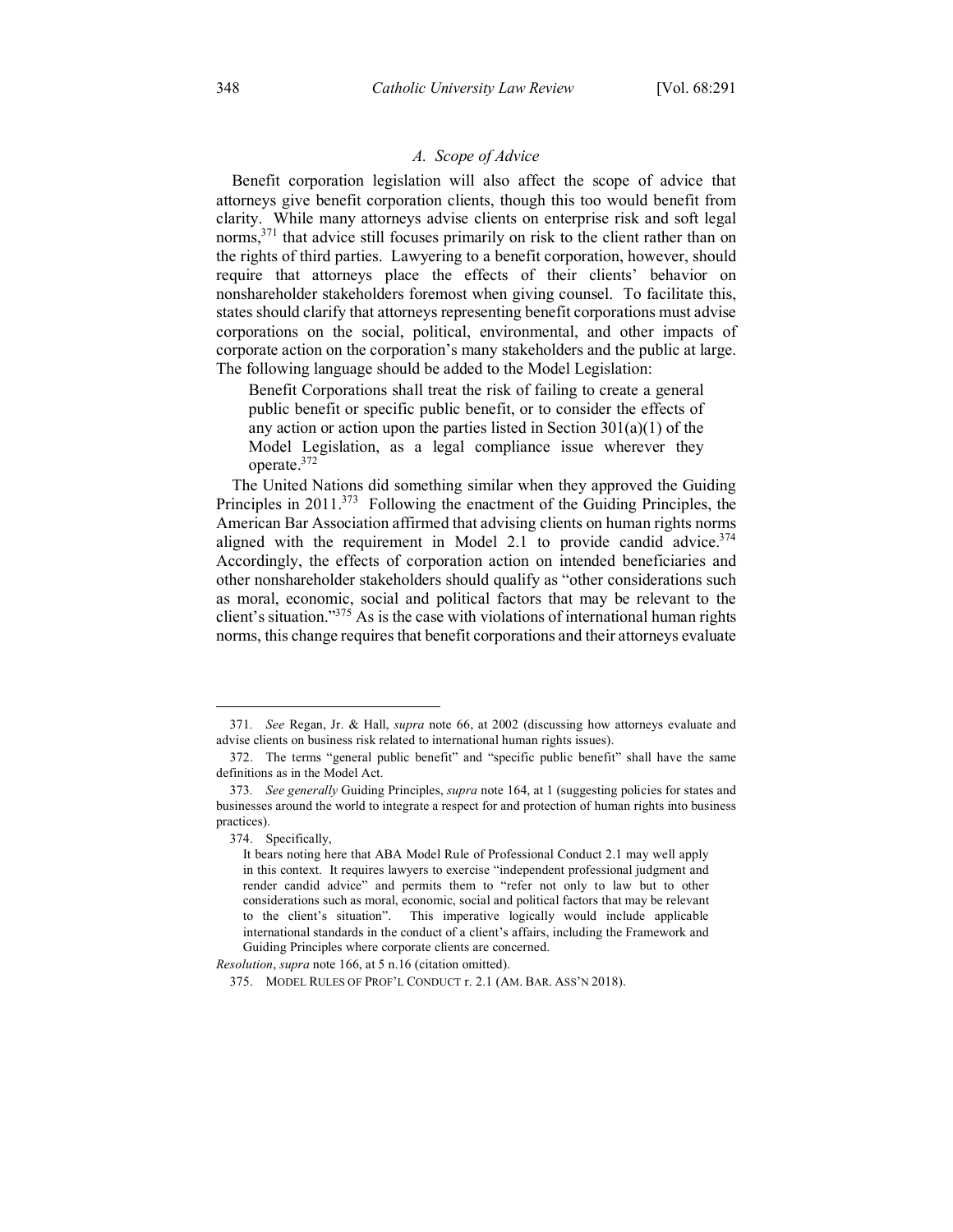the effects of corporation action on the same level of other identifiable legal risks without first identifying an enforcement mechanism.<sup>376</sup>

The IRS has taken the approach of limiting the scope of advice that attorneys may give when dispensing written legal advice.<sup>377</sup> For example, 31 C.F.R. § 10.37 states that attorneys may not "take into account the possibility that a tax return will not be audited or that a matter will not be raised on audit" in written advice.<sup>378</sup> This accomplishes similar ends to what I propose. One, it ensures that the IRS's capacity to bring an enforcement claim is not the sole determinant of whether individuals and entities comply with (or attempt to comply with) tax law. Second, it requires lawyers to evaluate client behavior in a way that is distinct from legal risk alone but rather focuses on the effects and legality of client actions. That said, applying to written advice only leaves space for attorneys to orally advise of the odds of enforcement. Altering the scope of advice that attorneys may give is therefore not an entirely novel concept, and states should look to this approach to strengthen and clarify their benefit corporation laws.

# *B. Reporting*

Second, states should create a reporting requirement and process for attorneys who are aware that their benefit corporation clients are failing to promote a public benefit. This proposal attempts to close the gap between discretionary and ambiguous obligations found in the Model Rules to report violations of law and obligatory requirements under SOX to report "similar violations" to violations of fiduciary obligations.<sup>379</sup> Under this proposal, the same sort of activities that give rise to benefit enforcement proceedings under the Model Legislation will give rise to lawyers' reporting duties.

This proposal draws heavily from the rules promulgated by the SEC under SOX. Should the attorney "become aware of" a triggering activity by a client constituent, she is first to report to the benefit officer, should one exist.<sup>380</sup> If that person fails to act, she then goes to the benefit director, the board of directors, and ultimately shareholders or other parties granted a right to bring benefit enforcement proceedings against the company. Unlike SOX, she does not have the option to report to the state agency, as the state agencies have few enforcement powers over the benefit corporation.<sup>381</sup> Her final resort in the face of inaction by her client's officers and directors is to resign from the representation.

 <sup>376</sup>*. Resolution*, *supra* note 166, at 5.

<sup>377.</sup> 31 C.F.R. § 10.37 (2018).

<sup>378</sup>*. Id.* at § 10.37(2)(vi).

<sup>379.</sup> 17 C.F.R. § 205.2(d) (2018).

<sup>380.</sup> *Id.* § 205.3.

<sup>381.</sup> Should a state's benefit corporation legislation contain this kind of enforcement, the state agency charged with carrying out that enforcement may also be an appropriate party to whom the attorney may report greenwashing.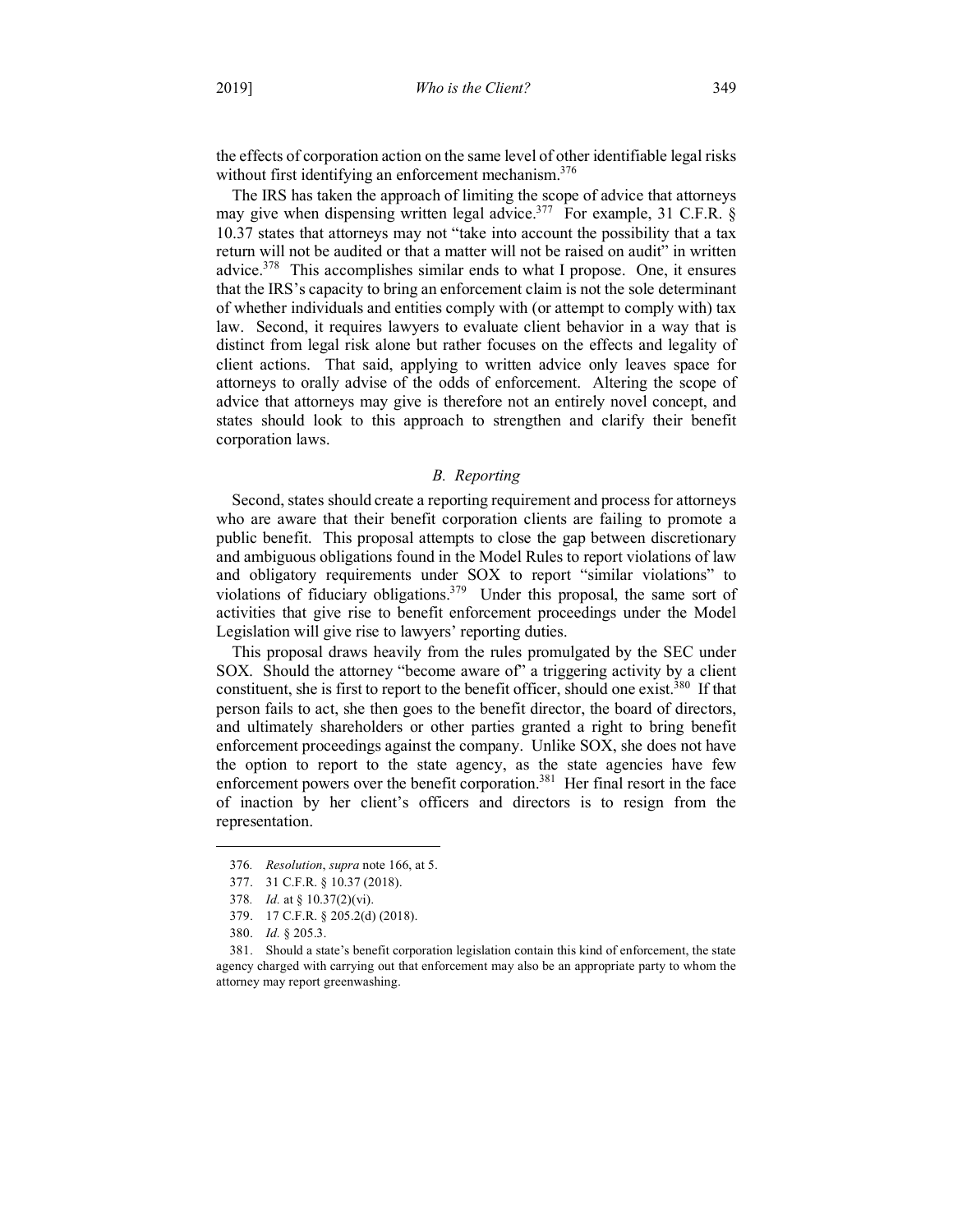This formulation presents several positive aspects for both attorneys and backers of the benefit corporation movement. First, the obligations are clear, or as clear as they can be under this new scheme. The standards for "become aware of" are hotly debated,<sup>382</sup> but this language at least tracks with SOX language, allowing ample opportunity for courts to give definition to this term. Second, while it is not yet clear what kind of behavior will be found to violate benefit corporation legislation, rules around reporting can develop in tandem with benefit enforcement proceedings as they are brought and adjudicated.

Reporting to third-party beneficiaries, as proposed here under limited circumstances, has not been widely recognized.<sup>383</sup> For that reason, the proposed rule will state that the attorney may disclose only upon making a good faith determination that disclosing a triggering behavior to third parties is in the interest of the client corporation and that the third party is granted a right to sue or other control right.

# *C. General Considerations*

As with proposed SOX rules and the amendments to the Model Rules<sup>384</sup> that followed the Enron scandal, any proposed change to attorneys' ethical duties is sure to encounter pushback. It is likely in this case that pushback would focus not only on the effect of changes on the attorney's relationship with her client but also on the nature of benefit corporations themselves. Many feel that the protections for directors in the Model Legislation are not required because corporate law does not actually expose directors and officers to liability should they consider the effects of corporate action on nonshareholder stakeholders.<sup>385</sup> If benefit corporations do not actually change corporate law in any meaningful way, it should follow that attorneys' professional responsibility obligations should not change either. That said, even if traditional corporations are not precluded from pursuing a mission if doing so comes at the expense of profit to the shareholders, are lawyers' duties totally unaffected? The attorney must still

 <sup>382.</sup> Cramton et al., *supra* note 21, at 756–59.

<sup>383</sup>*. But see* HAW. PROB. R. § 42(b). Hawaii Probate Rules state that a lawyer representing a trust owes a duty to notify beneficiaries of certain issues. *Id.*

An attorney for an estate, guardianship, or trust does not have an attorney-client relationship with the beneficiaries of the estate or trust or the ward of the guardianship, but shall owe a duty to notify such beneficiaries or ward of activities of the fiduciary actually known by the attorney to be illegal that threaten the security of the assets under administration or the interests of the beneficiaries.

*Id.*

<sup>384.</sup> Cramton et al., *supra* note 21, at 727–33.

<sup>385</sup>*. See* Justin Blount & Kwabena Offei-Danso, *The Benefit Corporation: A Questionable Solution to a Non-Existent Problem*, 44 ST. MARY'S L.J. 617, 659 (2013) (disputing the benefit corporation's ability to promote the idea of corporate social responsibility, alleging its structure creates a false dichotomy between benefit corporations and business corporations and is practically unworkable); *see generally* Callison, *supra* note 261, at 105 (claiming the benefit corporation form is based on a flawed premise of shareholder primacy).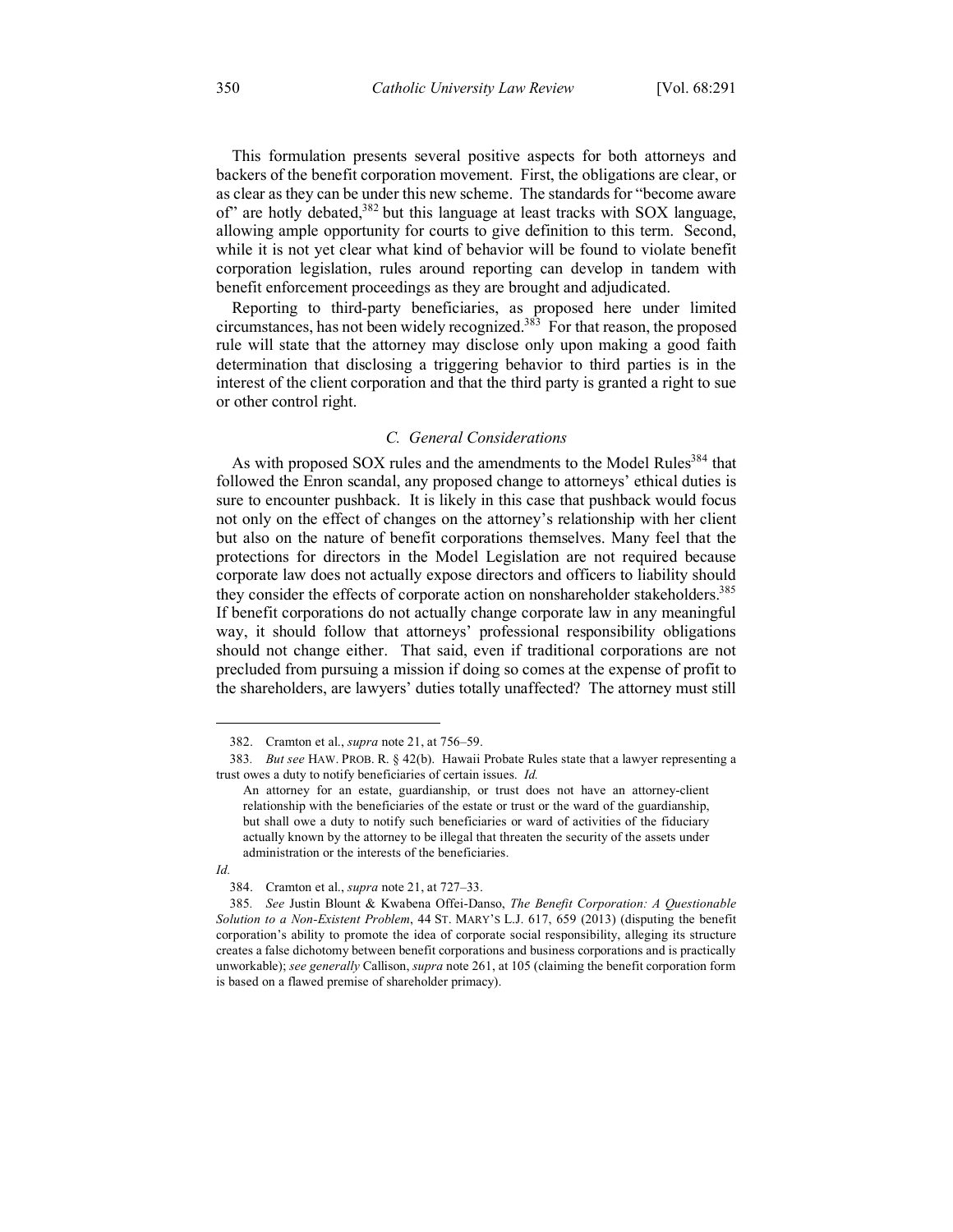understand the law governing the client's organization and how to ascertain the identity of the client's duly authorized constituents. That analysis will surely be affected by the client's stated legal purpose, and the exercise undertaken in Section IV will be valuable.

These reforms may also disincentive some founders from opting into the benefit corporation form. Even without the suggested rules, an interpretation of lawyerly obligations that has lawyers serving the public interest over individual constituents and reporting failure to create a public benefit could be unappealing for founders who are accustomed to having both freedom to run a business and access to trusted counsel. What manager would want to work in an environment where the attorney is more watchdog than counselor? After all, companies can seek third-party certifications or take other steps to signal to the market and investors that they are pursuing a mission alongside to profit.

In important ways, these arguments miss the purpose of the benefit corporation form. Benefit corporations were not created to replace traditional corporations; they were created to provide an option for founders and investors that is somewhere between the traditional charity and for-profit models.<sup>386</sup> From that vantage point, benefit corporations are less corporations with additional requirements than organizations that can pursue a mission without the limitations of nonprofit and tax-exempt entities. Founders and investors concerned with mission are actively seeking out ways to combine for-profit flexibility with the mission-driven work of charity.<sup>387</sup> The duties and suggested reforms described herein should appeal to rather than repel those individuals; they commit to the benefit corporation's purpose and help create a predictable monitoring and enforcement environment. Serious social entrepreneurs who want to use the benefit corporation to create a public benefit will look to lawyers to structure businesses and transactions in a way that furthers their mission. Embedding those obligations in lawyers' ethical duties helps attorneys create value for those clients.

Finally, should these requirements result in pro forma compliance with the authorizing legislation, the citizen lawyer's task is to exercise her rights as a citizen to speak out against this kind of behavior and advocate for changes to the legislation. When representing a client whose purpose is to further the public, it may be that no constituent is willing or able to comply with this mandate. The lawyer need not whistleblow on her client if she does not deem it in the client's best interest, but she is not precluded from working to better the legal regime governing her client organization.388

<u>.</u>

<sup>386</sup>*. See* discussion *supra* Section III.A.

<sup>387</sup>*. See* Plerhoples, *supra* note 7, 525–26, 542.

<sup>388.</sup> For example,

The implications of this idea are particularly important for the so-called Washington lawyer (wherever he might be) who is hired to represent his client before agencies and legislatures contemplating new law. This may put us on one of the borderlines I do not pretend to resolve definitively, yet I think we can get an idea of how to think about these